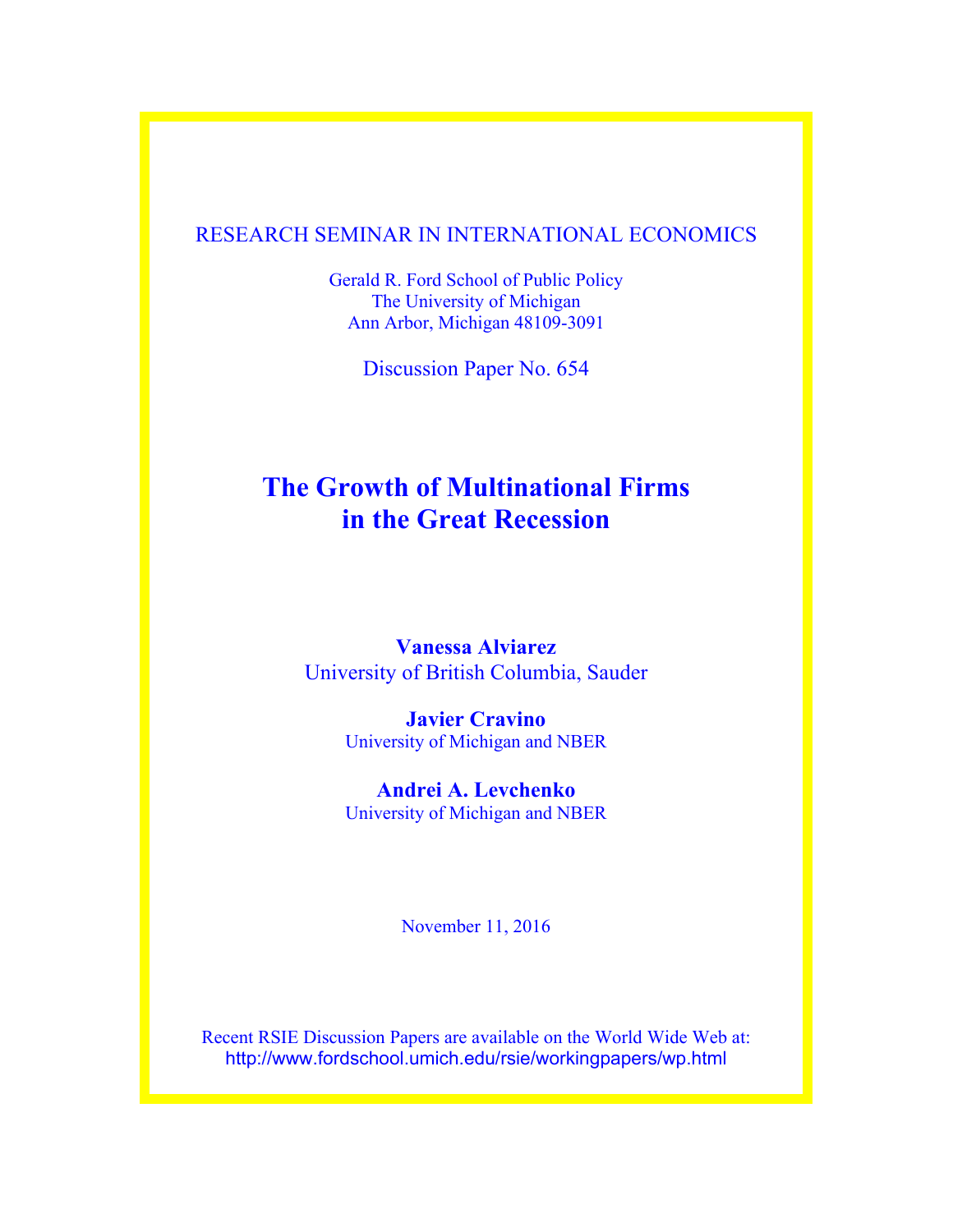# The growth of multinational firms in the Great Recession $*$

Vanessa Alviarez

UBC Sauder

Javier Cravino

University of Michigan

Andrei A. Levchenko University of Michigan NBER and CEPR

and NBER

November 11, 2016

#### **Abstract**

Using a large firm-level dataset, this paper studies multinational firms' performance during the Great Recession. Foreign multinationals grew faster than local firms outside of the crisis, but slower during the crisis. Industry and size differences between domestic and foreign-owned firms account for much of this slowdown. However, multinationals from different countries performed differently during the crisis. The paper then assesses the role of multinationals in the global recession using a quantitative model. Had multinationals' relative performance remained unchanged during the crisis, the median country's aggregate growth would have been 0.12% higher, with a range of -0.13 to 0.5% across countries.

*Keywords:* Great Recession, multinational firms

*JEL Codes:* F23, F44

<sup>⇤</sup>We are grateful our discussant Kim Ruhl and workshop participants at the 2016 Carnegie-Rochester-NYU Conference on Public Policy, Michigan State, and 2016 SED for helpful suggestions, and to Sam Haltenhof for excellent research assistance. This research is supported by the Michigan Institute for Teaching and Research in Economics (MITRE). Corresponding author: Levchenko, 611 Tappan Street, Ann Arbor, MI 48109; tel.: 734-272-1656; email: alev@umich.edu.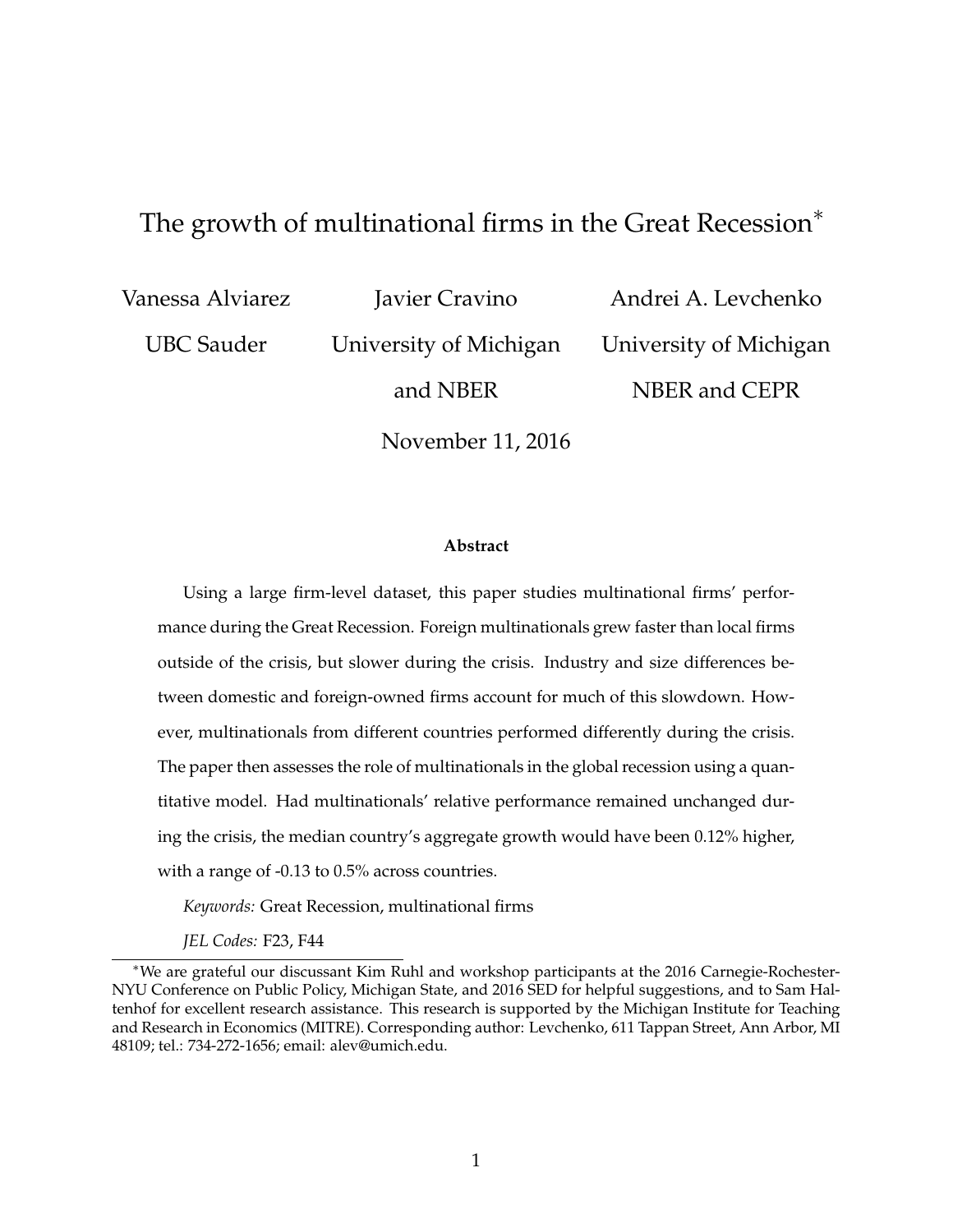# **1 Introduction**

Between 1980 and 2007, the global economy witnessed an unprecedented period of economic integration. While international trade in goods and services grew from 20% to 30% of world GDP, the growth of foreign direct investment was even more spectacular, with sales of foreign multinational affiliates growing from less than 20% of world GDP in the 1980s to nearly 50% today. This pace of economic integration appears to have halted during the recent Great Recession. While a large literature has focused on the collapse in trade and its role in the cross-border transmission of the crisis, little is known about the behavior of foreign multinational firms during this period. This paper uses novel firmlevel data for a broad set of countries to shed light on two questions. First, was the growth of foreign multinationals relative to domestic firms affected by the Great Recession? Second, how did foreign multinationals contribute to the recession?

The paper first documents that during the Great Recession there was a "Multinationals Sales Collapse" that was similar in magnitude to the much-studied "Trade Collapse." In particular, manufacturing sales of foreign multinational affiliates fell by nearly as much as imports of goods in many OECD countries between 2008 and 2009, according to the aggregate OECD statistics. The main analysis then uses a large firm-level database covering 8 million firms in 34 countries over the 2004-2014 period to better understand this aggregate phenomenon. The firm-level data also show a slowdown in foreign affiliates' sales relative to domestic firms' sales during the recession. While the combined sales of foreign affiliates grew faster than domestic firms before the crisis (2004-2008), they shrunk relative to domestic firms during the crisis (2008-2009). This pattern is pervasive across the developed and developing countries in our data, and across destination countries with different multinational presence. Foreign affiliates' growth was on average about 2 percentage points higher than the growth of domestic firms outside of the crisis, but 1 percentage point *lower* during the crisis.

We provide an account of the collapse in multinational firms' sales by focusing on the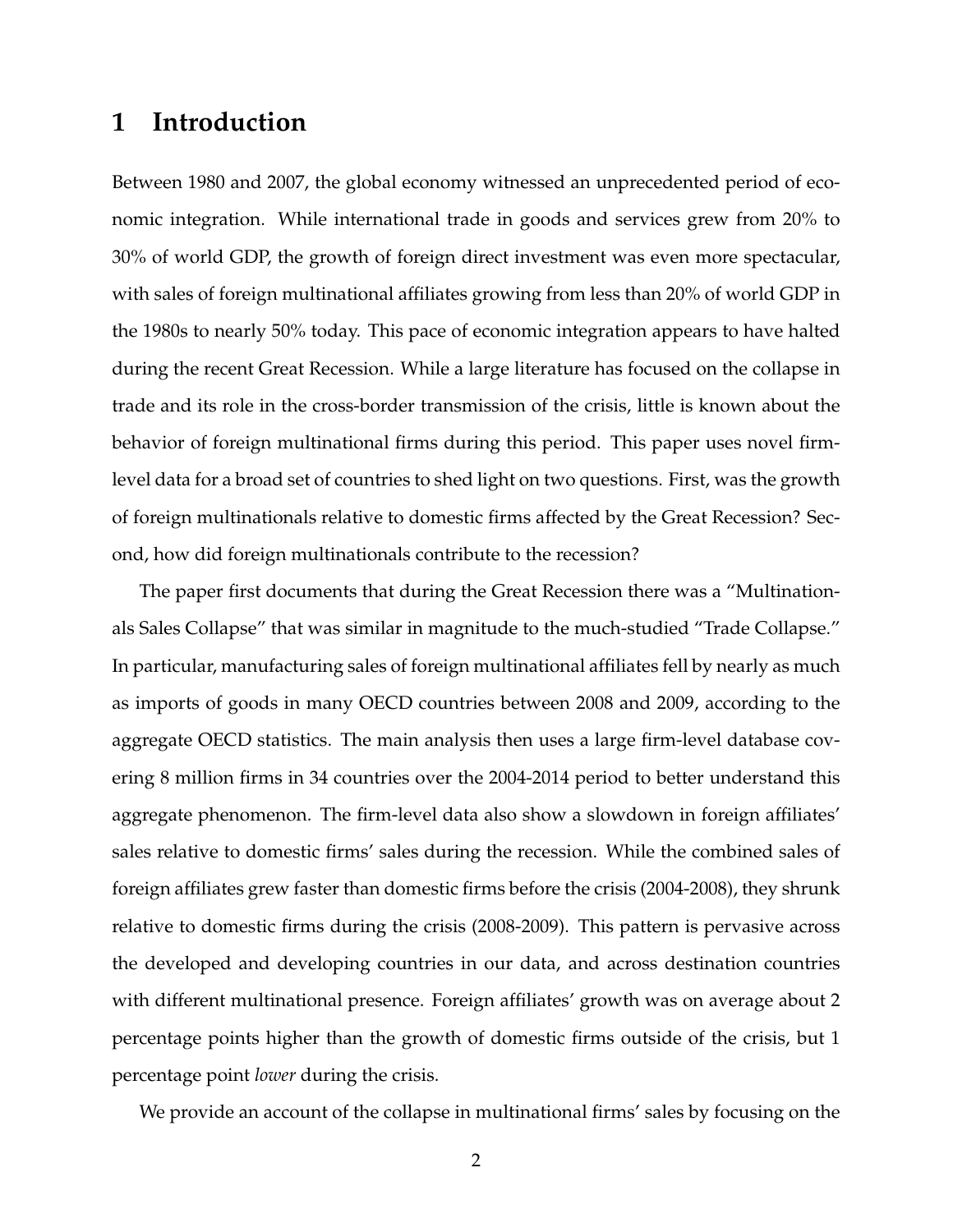role of observable differences between foreign affiliates and domestically-owned firms. In particular, the firm-level nature of the data can be used show that the fall in multinational sales is largely explained by the sectoral composition and by differences in size across firms. Controlling for sectoral composition differences between foreign and domestic firms (by means of destination-industry-year fixed effects) reduces the crisis growth differential between foreign and domestic firms from  $-1$  to zero percentage points. Further controlling for firm size implies that foreign affiliates actually grew faster during the crisis than domestic firms of comparable size, erasing any difference in relative performance of multinationals in the crisis compared to the pre-crisis period. Finally, the same results obtain using a propensity score matching (PSM) estimator that matches each foreign multinational affiliate with a control group of domestically-owned firms within each sector and country based on observable firm characteristics such as size, age, and multi-product status. Thus, the pronounced difference in performance between multinationals and domestic firms during the crisis is accounted for by observable differences between foreign affiliates and domestic firms. On the other hand, multinational firms are far from being a homogeneous group: the impact of the crisis varied substantially across foreign affiliates from different source countries. For instance, according to the PSM estimates French foreign affiliates actually grew 1% faster than domestic firms during the crisis compared to the pre-crisis years, whereas the Swedish foreign affiliates grew 2.3% slower.

A natural implication of the heterogeneity in multinational firms' performance is that their impact on aggregate growth should be different across destination countries that host different multinationals. The final step of the analysis evaluates this implication in a quantitative multi-country model of multinational production calibrated to match observed bilateral multinational production shares. The empirical estimates of the differential growth by multinational firms can be interpreted through the lens of the model, which allows us to recover the shocks affecting multinationals from different source countries. We use these estimated shocks to conduct a counterfactual exercise that asks: how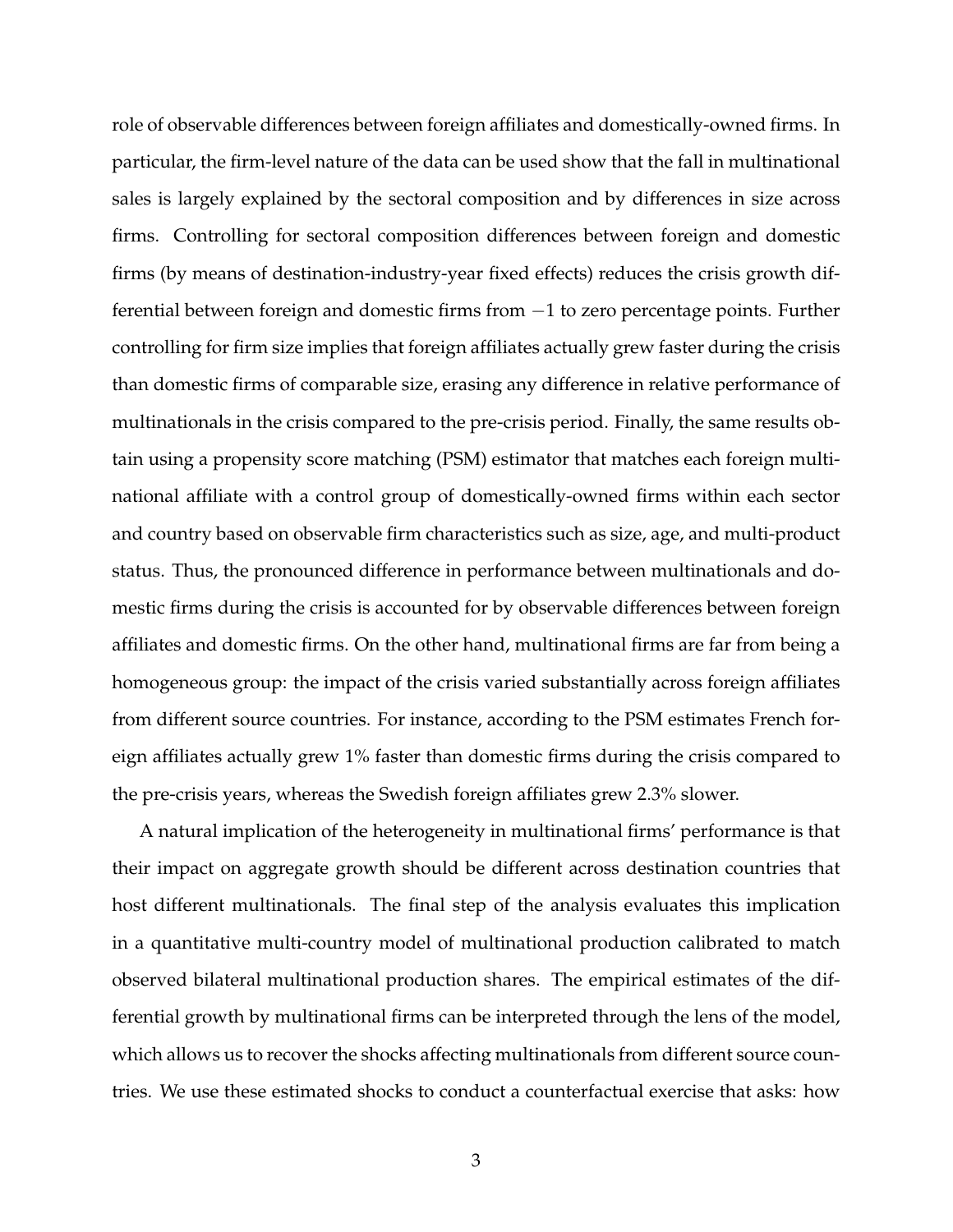much would aggregate output change in the Great Recession had multinationals' relative performance remained the same as in normal times?

Our results show that output growth would have been 0.12 percentage points higher in the median country had multinationals' relative performance not been affected by the crisis. Among the 10 countries with the largest multinational presence (about the top third of our country sample), the counterfactual growth rate is 0.18 percentage points higher. Differences in the overall multinational presence and the fact that different countries host multinationals from different sources induce substantial differences in counterfactual growth rates across destination countries. The differences between counterfactual vs. actual growth rates in the full sample range from -0.13 to 0.5 percentage points. Relative to the overall output declines observed in these countries over 2008-2009, the incremental contribution of the shock to multinationals was thus modest.

This paper contributes to the literature on the international dimension of the Great Recession, and in particular its effect on cross-border linkages. A number of papers analyze the determinants of cross-country differences in the severity of the Great Recession, including openness to trade and capital flows [\(Blanchard et al.,](#page-26-0) [2010;](#page-26-0) [Lane and Milesi-](#page-27-0)[Ferretti,](#page-27-0) [2011;](#page-27-0) [Berkmen et al.,](#page-26-1) [2012\)](#page-26-1). An extensive literature, surveyed by [Bems et al.](#page-26-2) [\(2013\)](#page-26-2), studies the Great Trade Collapse, and the transmission of country shocks through trade linkages (see, e.g. [Bems et al.,](#page-26-3) [2010;](#page-26-3) [Levchenko et al.,](#page-27-1) [2010\)](#page-27-1). To our knowledge this is the first study that uses firm-level data spanning the crisis and its aftermath to study the performance of multinational firms during this period. [Alfaro and Chen](#page-26-4) [\(2012\)](#page-26-4) use a dataset similar to ours to argue that affiliates of foreign multinationals that had vertical production linkages to the parent or were in more financially dependent sectors did better during the crisis than local firms. The difference between our analysis and [Alfaro and](#page-26-4) [Chen](#page-26-4) [\(2012\)](#page-26-4) is that while their data end in 2008, ours covers the worst part of the Great Recession and its aftermath. While [Alfaro and Chen](#page-26-4) [\(2012\)](#page-26-4) analyze growth rates over 2007-2008, our analysis shows that the multinational collapse did not occur until the fol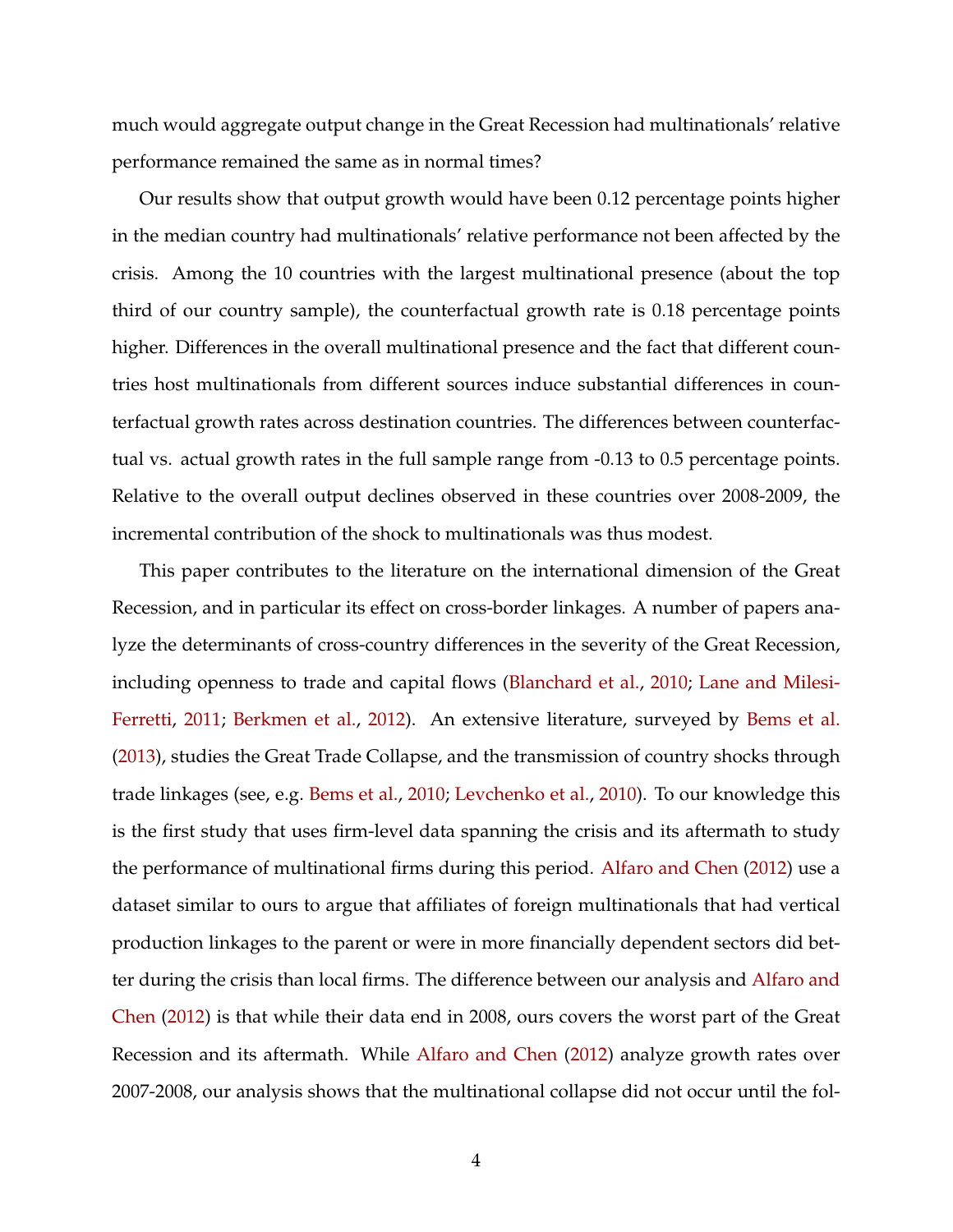lowing year (2008-2009). The empirical evidence below also reveals that there is no single impact of multinational status on firm performance, as it varies in a first-order way across source countries. In addition, we explore the aggregate implications of the slowdown of foreign affiliate sales.

The rest of the paper is organized as follows. Section [2](#page-5-0) presents the first evidence on a multinational sales collapse using publicly-available aggregate data. Section [3](#page-6-0) presents the main empirical results using firm-level data. Section [4](#page-17-0) lays out the theoretical framework and performs counterfactual experiments. Section [5](#page-25-0) concludes.

## <span id="page-5-0"></span>**2 Multinational sales collapse in aggregate data**

This section documents that there was a collapse in the sales of foreign multinational affiliates coinciding with the collapse in trade of 2008-2009, using publicly-available data on aggregate multinational sales and imports from the OECD Statistics database. Figure [1](#page-32-0) compares the decline in foreign affiliate sales operating in the manufacturing sector to the decline of goods imports across 21 OECD countries between 2008 and 2009. The white bars depict the well-known collapse in goods imports in 2009 that motivated the Great Trade Collapse literature. The dark bars show that the collapse in trade coincided with a large decline in sales by the affiliates of foreign multinational firms. In fact, affiliate sales fell by more than imports in Germany, France, and the UK, and by nearly as much as imports in many of the other countries, including the US, where imports dropped by 26%, while foreign affiliate sales declined by 20%. Understanding the causes and consequences of this decline in foreign affiliate sales is the main goal of this paper.

Figure [2](#page-33-0) displays the evolution of foreign affiliate sales in the manufacturing sector and imports normalized by the overall level of economic activity as proxied by GDP. The series are index numbers set to 1 in 2008. In many of the largest OECD countries, both foreign affiliate sales and goods imports fell faster than GDP in 2009, and the multinational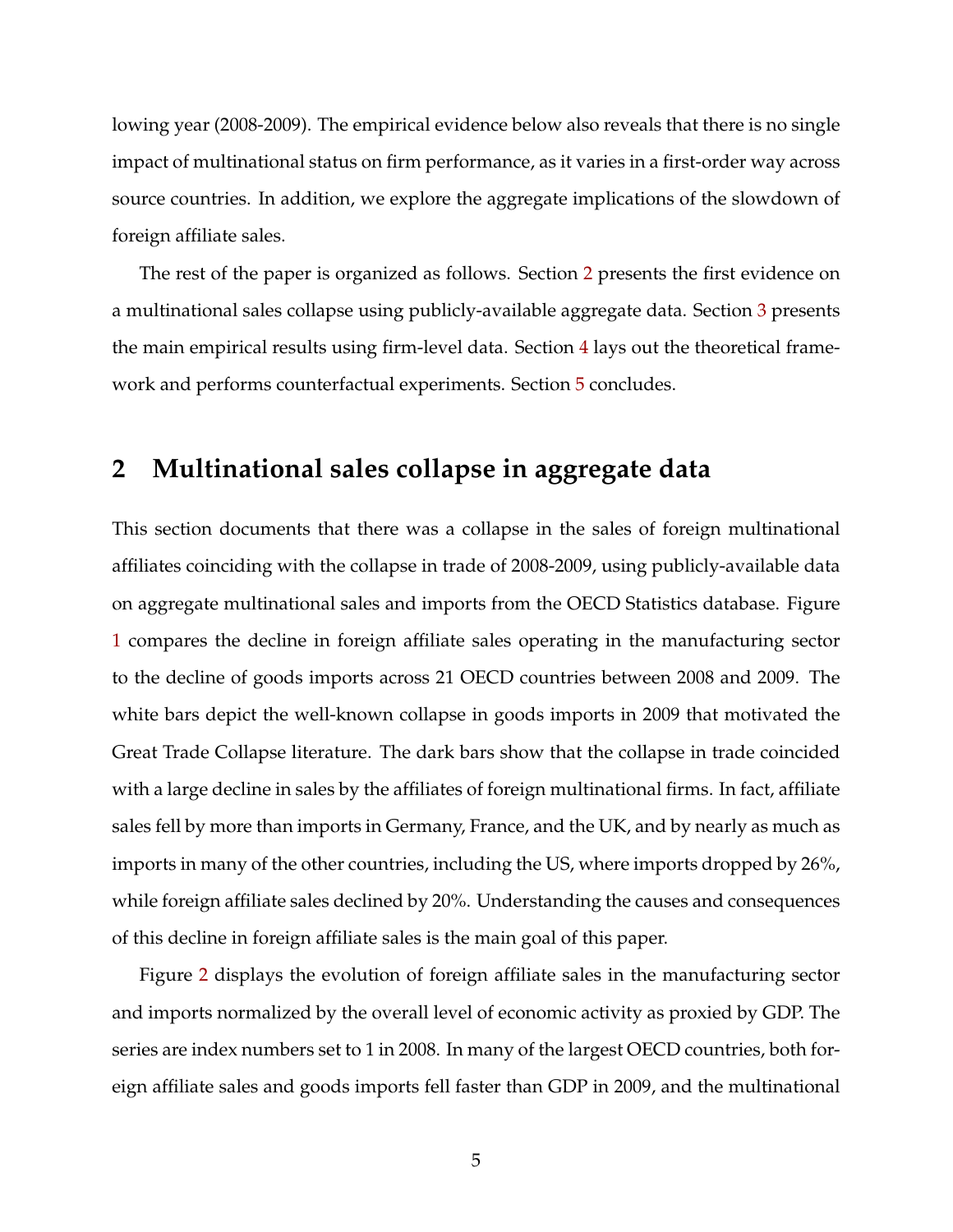sales collapse was as pronounced as the collapse in imports.<sup>1</sup>

The aggregate data underlying Figures [1](#page-32-0) and [2](#page-33-0) have a number of limitations when it comes to understanding the decline in multinational activity. First, industrial production indices incorporate production that is done by affiliates of foreign multinational firms. This is problematic for isolating the relative performance of foreign affiliates, since they account for about 25 percent of sales in the median OECD country, and for more than 50 percent in the countries with the largest multinational presence. Second, as shown below, multinational firms operate in different industries than domestic firms, even within the manufacturing sector. There is growing consensus that much of the collapse in trade can be accounted for by differences in the sectoral composition of output vs. imports (see, e.g. [Levchenko et al.,](#page-27-1) [2010;](#page-27-1) [Eaton et al.,](#page-27-2) [2016\)](#page-27-2), and the same feature may be important for the multinational collapse as well. Finally, aggregate sales data mask the different characteristics of domestic and foreign affiliate firms even within narrowly-defined sectors. An ideal comparison of the performance of the foreign affiliates and domestic firms thus requires firm-level data.

# <span id="page-6-0"></span>**3 Firm-level evidence**

### <span id="page-6-2"></span>**3.1 Data and summary statistics**

The analysis is based on ORBIS, the firm-level, multi-country database made available by Bureau Van Dijk. This database collects information from business registries and annual reports, and thus contains both listed and unlisted firms. Importantly, ORBIS provides information on the ownership structure of firms, identifying the "global ultimate owner"

<span id="page-6-1"></span> $1$ To establish that the patterns in Figure [2](#page-33-0) are not driven entirely by differences between manufacturing and the other sectors that comprise the GDP, Appendix Figure [A1](#page-44-0) normalizes multinational sales and imports by industrial production instead. Appendix Figure [A2](#page-45-0) plots the evolution of foreign affiliate sales in all sectors, manufacturing and non-manufacturing. These data are only available starting in 2008. Both of these alternative exercises reveal once again a pronounced fall in multinational activity relative to overall economic activity.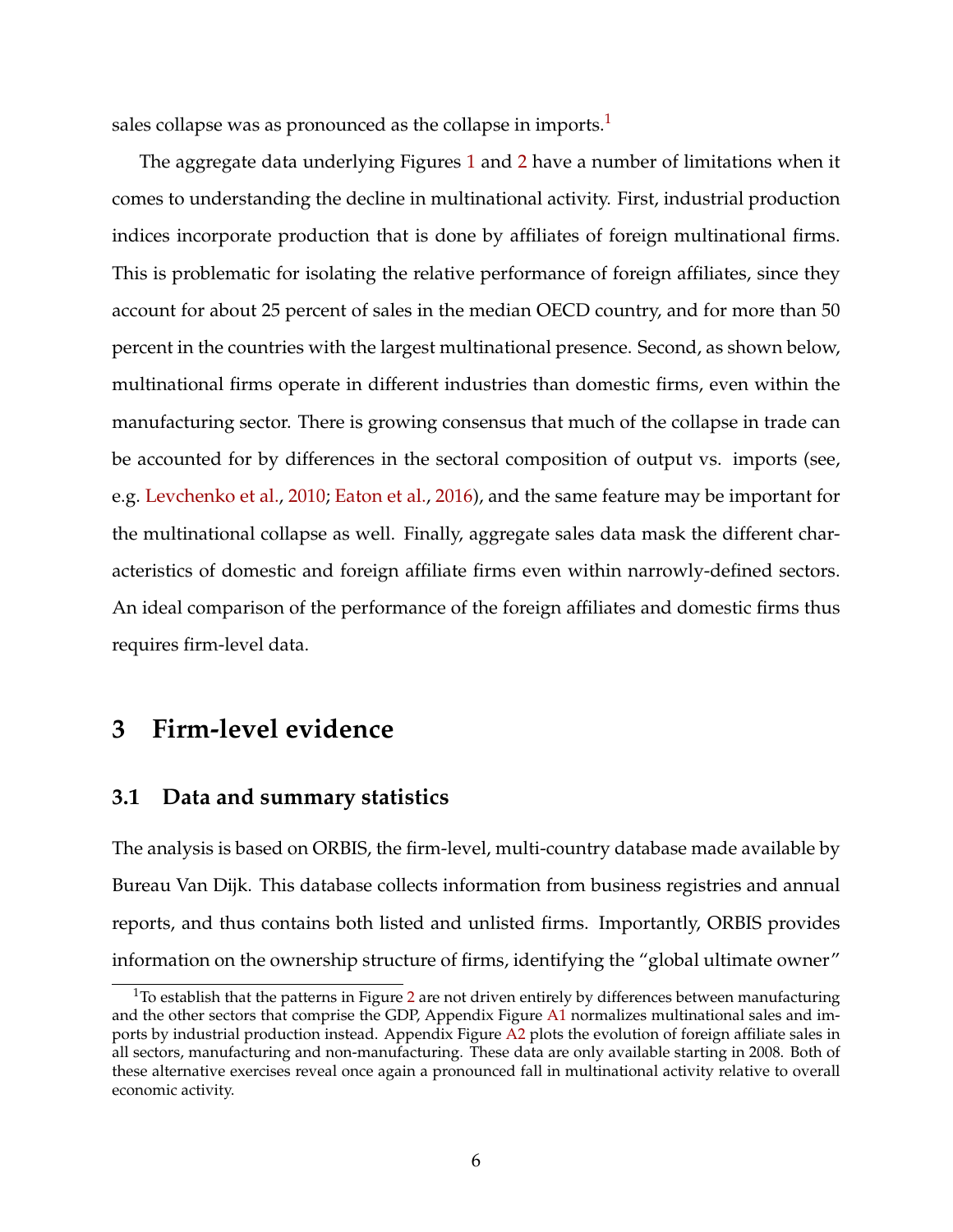of many of the firms. This information permits identifying firms that are affiliates of a foreign parent, as well as the country of the parent. The main variable used in the analysis is turnover (sales).

While firm-level data are available for more than 100 countries, the coverage is very uneven across countries. We follow the cleaning steps and the criteria described in detail in [Cravino and Levchenko](#page-27-3) [\(2016\)](#page-27-3) to settle on a sample of 34 countries with relatively good coverage and properties of the ORBIS data[.2](#page-7-0) Appendix Table [A1](#page-39-0) lists the countries in the sample, along with the number of firms and the number of foreign multinational affiliates in each country. Appendix Figure [A3](#page-46-0) plots the multinational production shares in our data against the shares from other sources, such as the OECD and Eurostat compiled by [Alviarez](#page-26-5) [\(2016\)](#page-26-5), along with a 45-degree line. In both cases, the shares are averaged over the period 2005-2012. There is a very close correspondence between the multinational production shares in the two datasets, with a correlation coefficient of over  $0.9<sup>3</sup>$ 

We describe three dimensions of heterogeneity that will guide the analysis below. First, multinationals operate in different sectors than domestic firms. Appendix Figure [A4](#page-47-0) shows the share of manufacturing in total foreign affiliate sales for each country, and compares it to the share of manufacturing in total domestic firms' sales. It is clear that multinationals operate disproportionately in the manufacturing sector in the majority of countries.<sup>4</sup> Appendix Figure [A5](#page-47-1) presents the sector-country level scatterplot of the sectoral shares of multinationals and domestic firms at the 2-digit NAICS level, along with the 45-degree line. The graph shows that multinational and domestic shares are very dif-

<span id="page-7-0"></span><sup>&</sup>lt;sup>2</sup>The sample of firms used by [Cravino and Levchenko](#page-27-3) [\(2016\)](#page-27-3) is updated here in two dimensions. First, our sample has benefited from updates in ORBIS since the first version of [Cravino and Levchenko](#page-27-3) [\(2016\)](#page-27-3) in 2013, and also includes the most recent revenue information available for the years 2013 and 2014. Second, this paper uses information for firms classified by ORBIS as "Limited Financial", for which ORBIS does not have complete financial statements but for which revenue data are available.

<span id="page-7-1"></span><sup>&</sup>lt;sup>3</sup>Some countries with the largest foreign multinational presence, such as Ireland and the Netherlands, are believed to be tax havens, and thus their inward MP shares might exaggerate the real multinational production taking place in these countries. As documented above, the collapse in multinational activity is pervasive across countries, including those not identified as tax havens.

<span id="page-7-2"></span> $^{4}$ It is notable that, while relative to domestic firms' sales MP sales are skewed towards manufacturing, in absolute terms the majority of MP sales occur outside of manufacturing, with the exception of a few countries.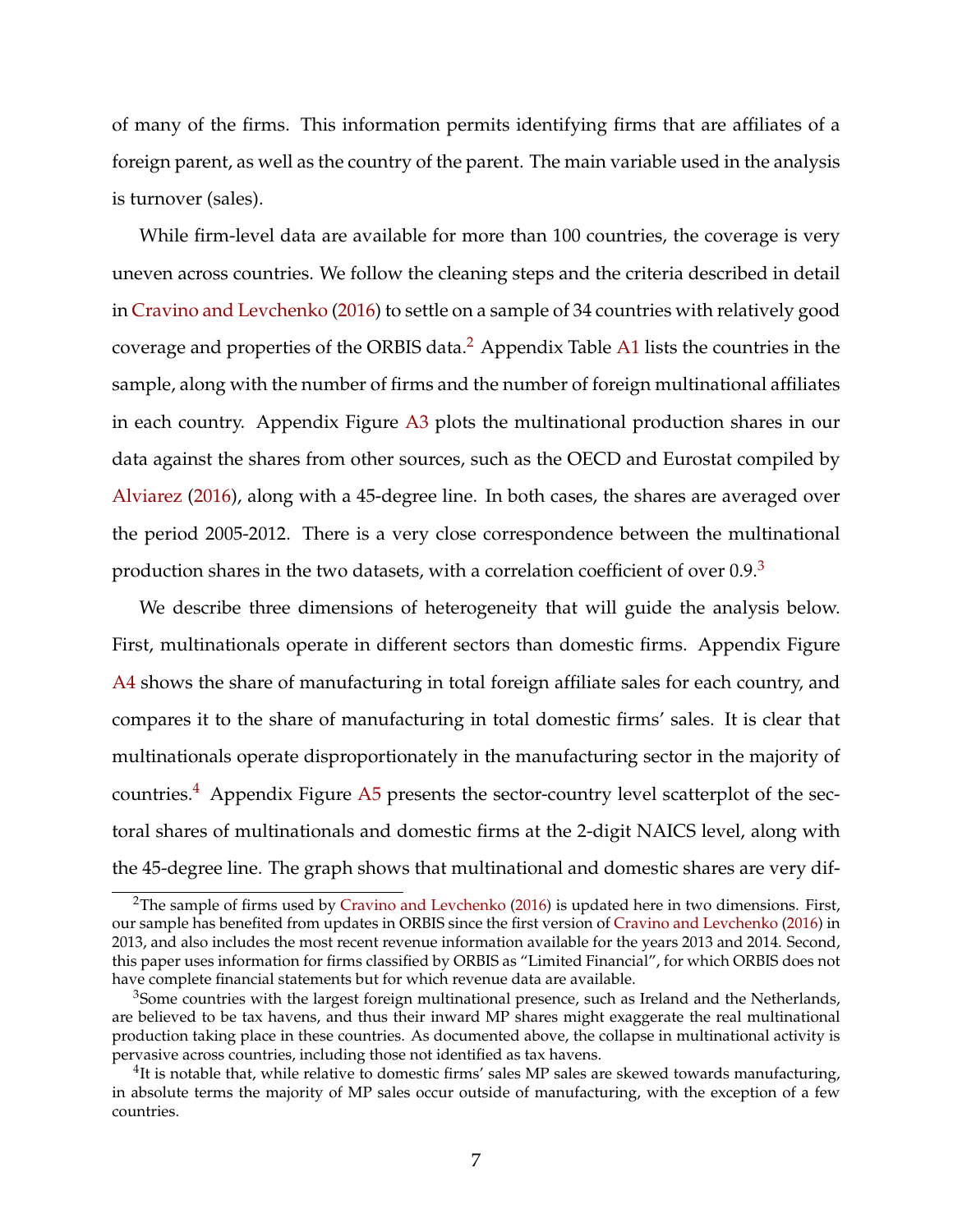ferent from each other in many of the country-sectors. The Trade Collapse literature has highlighted differences in the sectoral compositions of output and imports as the key to understanding the collapse in trade relative to production. The next section investigates whether sectoral composition differences between domestic firms and foreign affiliates can account for the multinationals' sales collapse as well.

The second important difference, emphasized by the cross-sectional literature on multinational firms, is that multinational parents and their affiliates are much larger than domestic firms. This is illustrated in Appendix Table [A2,](#page-40-0) which shows that the shares of foreign multinational affiliates in aggregate sales in each country are much larger than the fraction of firms that are foreign multinational affiliates. While multinational affiliates are responsible for nearly 30% of aggregate output on average, they comprise less than 7% of the firms. For the average country in our sample, revenues are 12 times larger for the median multinational firm than for the median domestic firm. There is wide variation in the relative revenues of multinationals vs domestic firms in our sample, the ratio of median multinational to median domestic revenues in 2010 was 6 in Germany, 13 in the UK, and 23 in Belgium.

Third, as illustrated by Appendix Tables [A2](#page-40-0) and [A3,](#page-40-1) countries differ greatly in both the overall foreign multinational presence, and in the composition of source countries that own its foreign affiliates. Foreign multinational shares account for less than 2% of total output in Japan, but can be over 50% in countries such as Singapore, Belgium, and the Czech Republic. Appendix Table [A3](#page-40-1) reports the multinational shares in the top 10 destination countries for the top 5 source countries. The table reveals substantial heterogeneity across countries in where foreign multinationals come from. UK and US multinationals are the most important presence in Singapore, whereas Germany and France have a negligible presence there. By contrast, in Central European countries – Czech Republic, Slovak Republic, and Austria especially – Germany is the largest source country. Yet another set of countries exhibits a fairly diffuse pattern of multinational presence. In Romania, Es-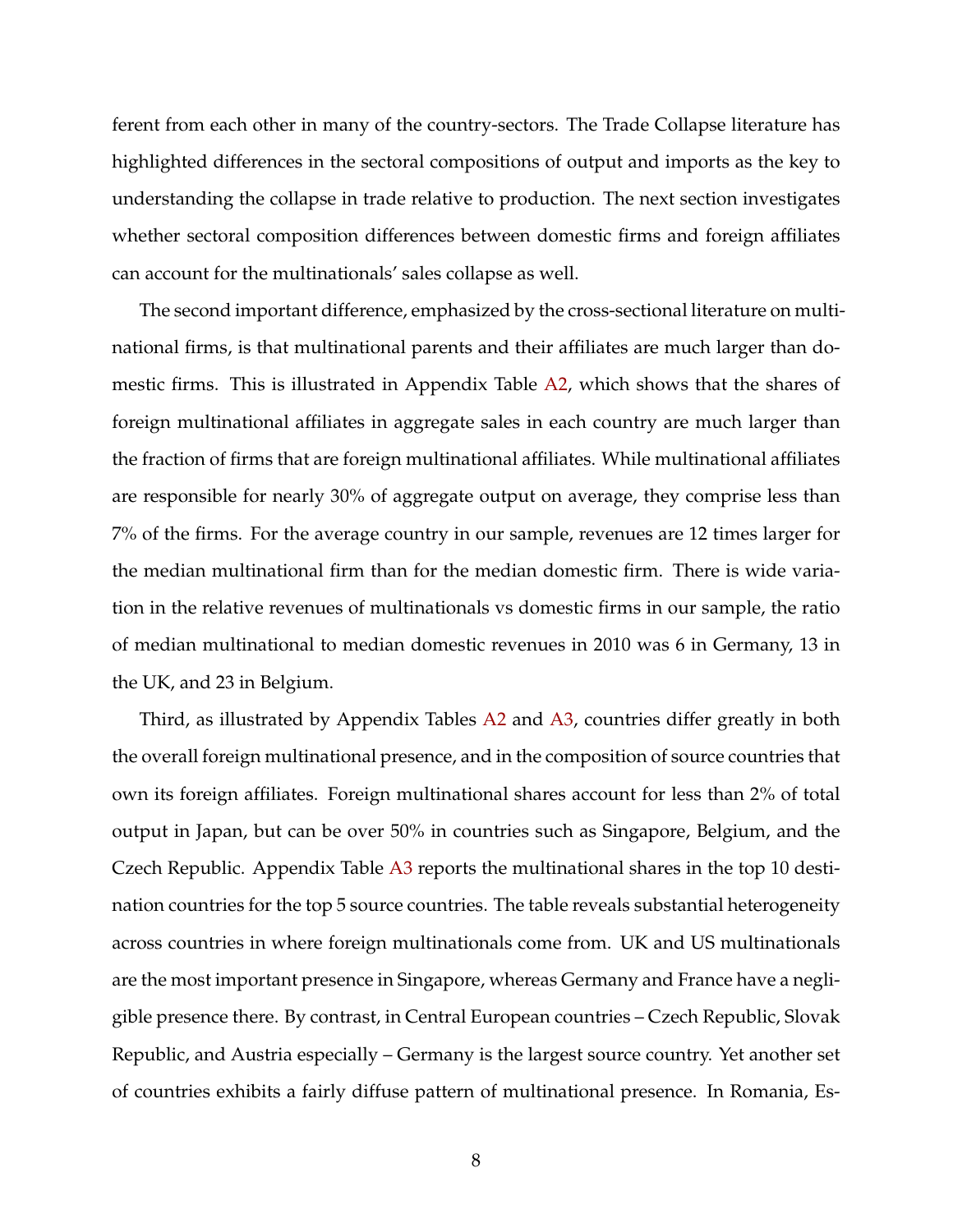tonia, and Poland, the top multinational shares are spread more evenly across the major sources. This heterogeneity can be potentially important if multinationals from different source countries fared differently in the Great Recession.

The firm-level analysis below uses growth rates and shares in the form suggested by [Davis et al.](#page-27-4) [\(1996\)](#page-27-4): for any variable  $x_i$  and time periods *t* and  $t - 1$ , the growth rate is defined as  $\gamma_{j,t} \equiv 2 \left( \frac{x_{j,t} - x_{j,t-1}}{x_{j,t} + x_{j,t-1}} \right)$  $\overline{x_{j,t}+x_{j,t-1}}$ ⌘ . That is, the denominator is the average of the beginning and end period levels, rather than the beginning period level. [Davis et al.](#page-27-4) [\(1996\)](#page-27-4) recommend using this growth rate because it has a number of attractive properties: it is bounded between  $-2$  and 2, is symmetric around zero, and lends itself to aggregation. If  $x_t = \sum_j x_{j,t}$ , the aggregate growth of  $x_t$ ,  $\gamma_t$ , can be written as the weighted sum of the disaggregated growth rates,  $\gamma_t = \sum \omega_{j,t} \gamma_{j,t}$ , with weights that are defined as  $\omega_{j,t} = \frac{x_{j,t} + x_{j,t-1}}{\sum_j (x_{j,t} + x_{j,t-1})}$ . All of the firm-level and aggregate growth rates between years  $t-1$  and  $t$  are computed using only firms present in ORBIS in both  $t-1$  and  $t$ , and thus capture intensive margin growth rates.<sup>5</sup>

### <span id="page-9-1"></span>**3.2 Empirical results**

This section documents three empirical patterns about the relative performance of multinational firms during the Great Recession. First, there was a pronounced contraction in multinational firms' sales growth relative to domestic firms' sales growth in the Great Recession. Second, this slowdown in the performance of multinationals is largely accounted for by differences in observable characteristics – such as the firms' sector and size – between foreign affiliates and domestically-owned firms. Third, there is large heterogeneity

<span id="page-9-0"></span><sup>&</sup>lt;sup>5</sup>Because ORBIS does not cover the universe of firms in each country, it cannot be used to measure entry and exit, since for newly observed firms genuine entry and entry into the ORBIS data collection cannot be distinguished. Using a Census of French firms in which entry and exit can be measured more accurately, [di Giovanni et al.](#page-27-5) [\(2014\)](#page-27-5) show that the extensive margin of entry and exit of firms is not important in accounting for aggregate fluctuations. A potential concern with the micro-level specifications below is that they are estimated on surviving firms, and thus ignore the possibility that domestic firms and multinationals may have a different propensity to enter or exit. It is reassuring that the micro-level estimates obtained from ORBIS are consistent with the patterns seen in aggregate data.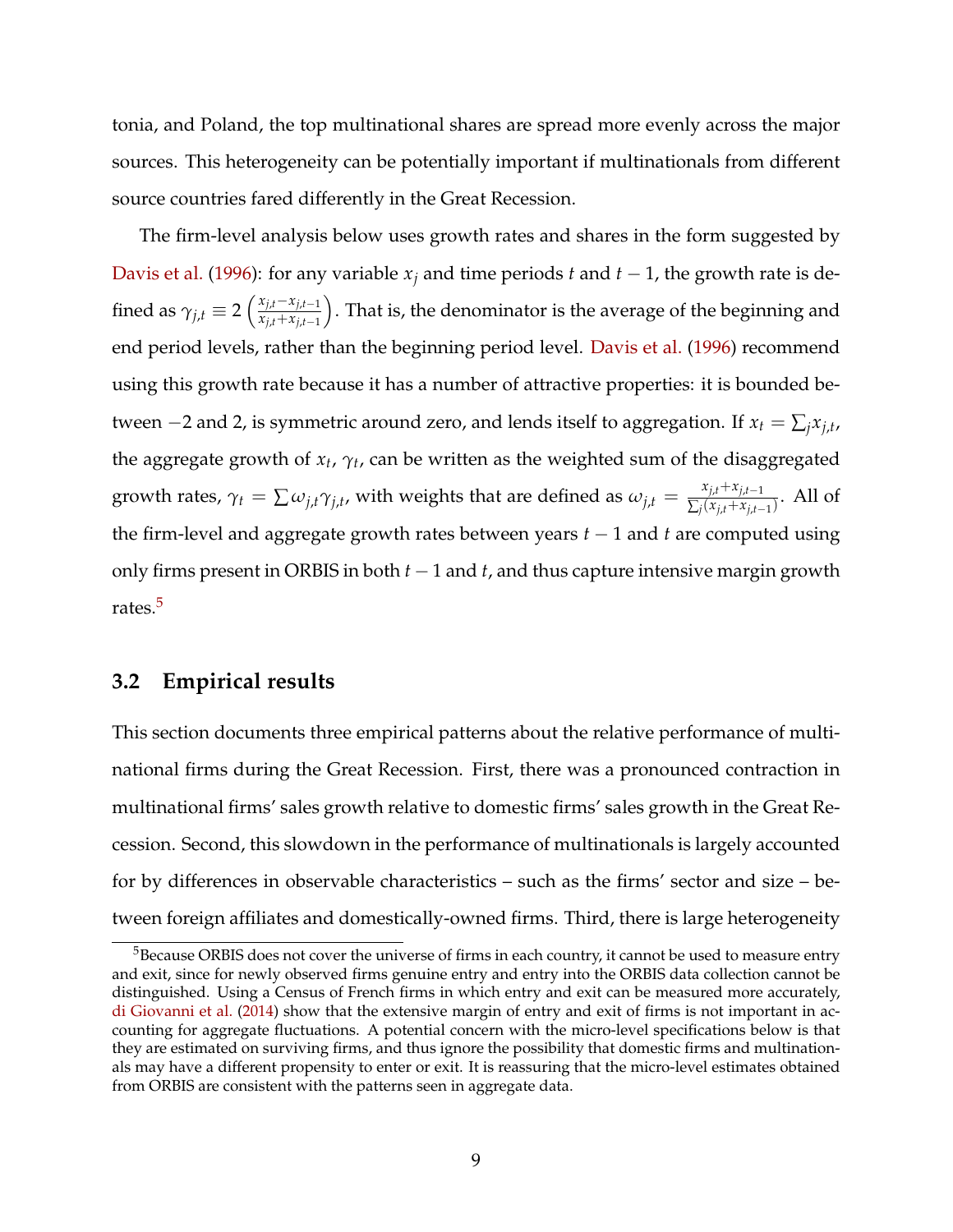across source countries, with affiliates from certain countries performing considerably worse than affiliates from other source countries.

### **3.2.1 The performance of multinationals relative to domestic firms**

This section establishes the decline of foreign affiliate sales during the crisis using the firm-level data. An advantage of firm-level data relative to the aggregate OECD statistics is that foreign affiliates and domestic firms are observed simultaneously in the same dataset for many countries. It is thus possible to compare the growth of the affiliates of foreign multinationals to the growth of domestically-owned firms in the countries in our sample. Table [1](#page-29-0) reports the difference in aggregate growth rates across these groups of firms over three periods: pre-crisis (2004-2008), crisis (2008-2009), and post-crisis (2009-2014).<sup>[6](#page-10-0)</sup> Sales of foreign multinational affiliates grew modestly faster than sales of domestically-owned firms until the crisis. However, they had a lower growth rate during the crisis, both in the whole sample, and within each of the groups of countries: developed Europe, emerging Europe, and developed rest of the world. After the crisis, the disparities in growth rates between domestic and foreign aggregates of firms narrow to nearly zero.

The following specification now makes full use of firm-level information to study more formally the relative performance of foreign multinationals outside and during the crisis using :

<span id="page-10-1"></span>
$$
\gamma_{in,t}(f) = \alpha \times \mathbb{I}_{\{f \in FMN\}} + \beta \times \mathbb{I}_{\{f \in FMN\}} \times \mathbb{I}_{\{t=2009\}} + \delta_{n,t} + \epsilon_{in,t}(f), \tag{1}
$$

where  $\gamma_{in,t}(f)$  is the sales growth rate of firm  $f$  from source country  $i$  operating in destination country *n*.  $\mathbb{I}_{f \in FMN}$  is an indicator variable that takes the value of 1 if firm *f* is an affiliate of a foreign firm, and  $\mathbb{I}_{\{t=2009\}}$  is an indicator variable that takes the value of 1 if

<span id="page-10-0"></span><sup>&</sup>lt;sup>6</sup>That is, for the group of firms observed continuously between any two years, we compute the the growth rates of multinationals minus the growth rates of domestic firms.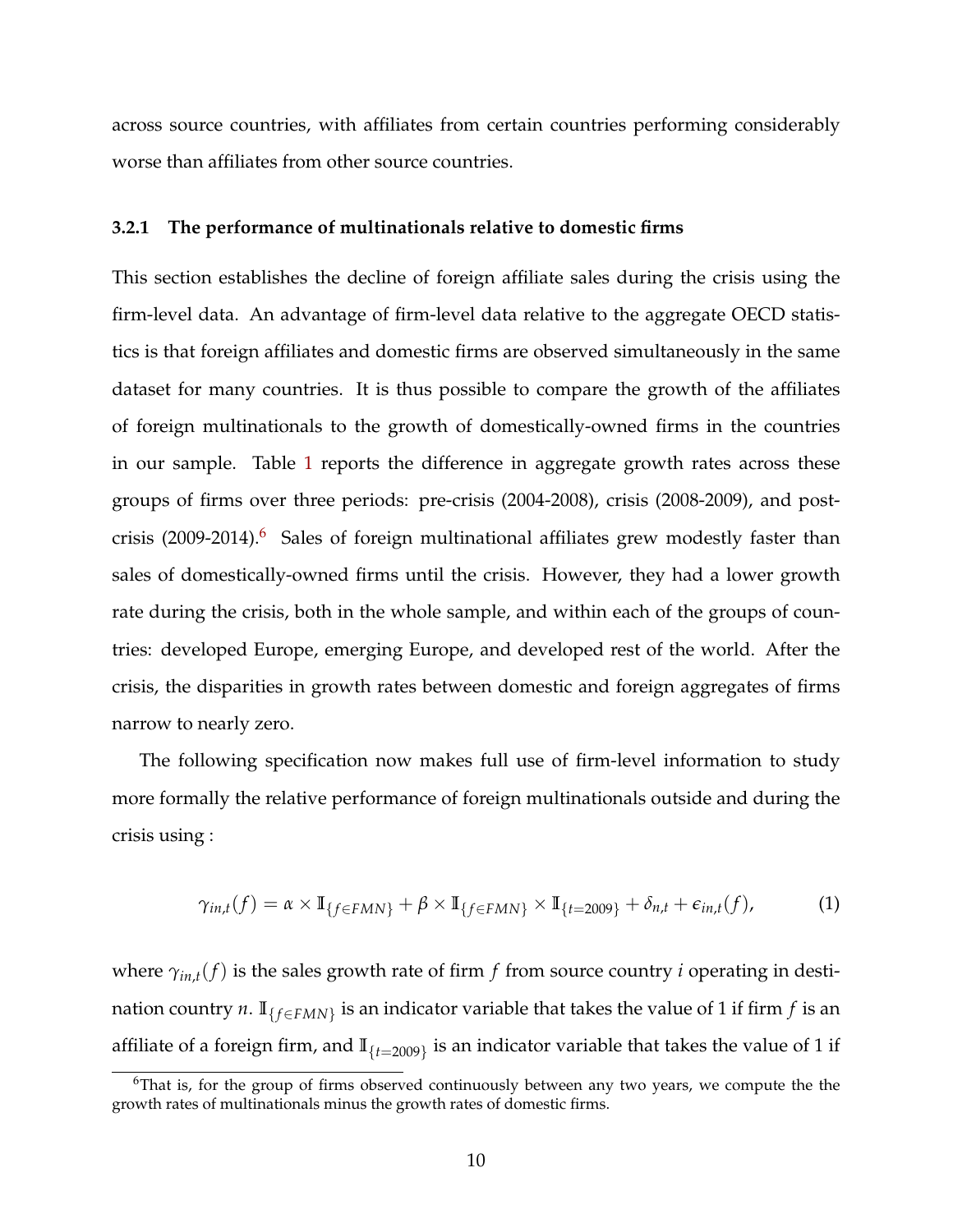the year is 2009. The coefficient *a* picks up any differential in the growth rate between foreign affiliates and domestically-owned firms in a typical year, whereas  $\beta$  captures whether foreign affiliates had a growth differential different from normal in the Great Recession.  $\delta_{nt}$  denotes different sets of fixed effects described in detail below.<sup>7</sup>

Table [2](#page-29-1) presents the results. The first column contains the unconditional comparison of growth rates between foreign and domestic firms, controlling for year fixed effects. The second column adds destination  $\times$  year effects, effectively comparing foreign multinationals to domestically-owned firms within the same country and same year. The results are very similar across these two specifications. Outside of the crisis, foreign multinational affiliates grew about 2 percentage points faster than domestic firms over this period. In 2009, however, foreign multinationals grew 1 percentage point slower than domestic firms. The difference in growth rates across the groups of firms is strongly statistically significant. The following observation summarizes these findings:

**Observation 1:** *The affiliates of foreign multinationals grew faster than domestically-owned firms outside of the crisis, and slower during the 2008-2009 crisis.*

#### **3.2.2 Understanding the collapse in multinational sales**

Observation 1 establishes that sales of foreign affiliates declined relative to sales by domestic firms, and that these differences persist after controlling for country-specific trends. This section evaluates whether the observable differences between foreign and domestic firms documented in Section [3.1](#page-6-2) can account for the pattern reported in Observation 1.

$$
\widehat{\log \epsilon_{in,t}(f)}^2 = a + b \times \log \omega_{n,t-1}(f) + \eta_{in,t}(f),
$$

<span id="page-11-0"></span> $7$ To account for the fact that revenue growth is less volatile for larger firms, the estimation uses a 2step FGLS procedure that accounts for the cross-firm differences in volatility. The first step, we run an unweighted regression, and estimate how log squared residuals from that regression relate to log firm size:

where  $\omega_{n,t-1}(f)$  is the share of firm f in total sales in destination *n*. The second step then weights by the inverse of the predicted firm variance,  $exp\left(i\widehat{\text{log}e_{in,t}(f)}^2\right)$ . In practice, because firm volatility falls only slowly in size [\(Stanley et al.,](#page-28-0) [1996;](#page-28-0) [Sutton,](#page-28-1) [2002\)](#page-28-1), the results are quite similar to running unweighted OLS.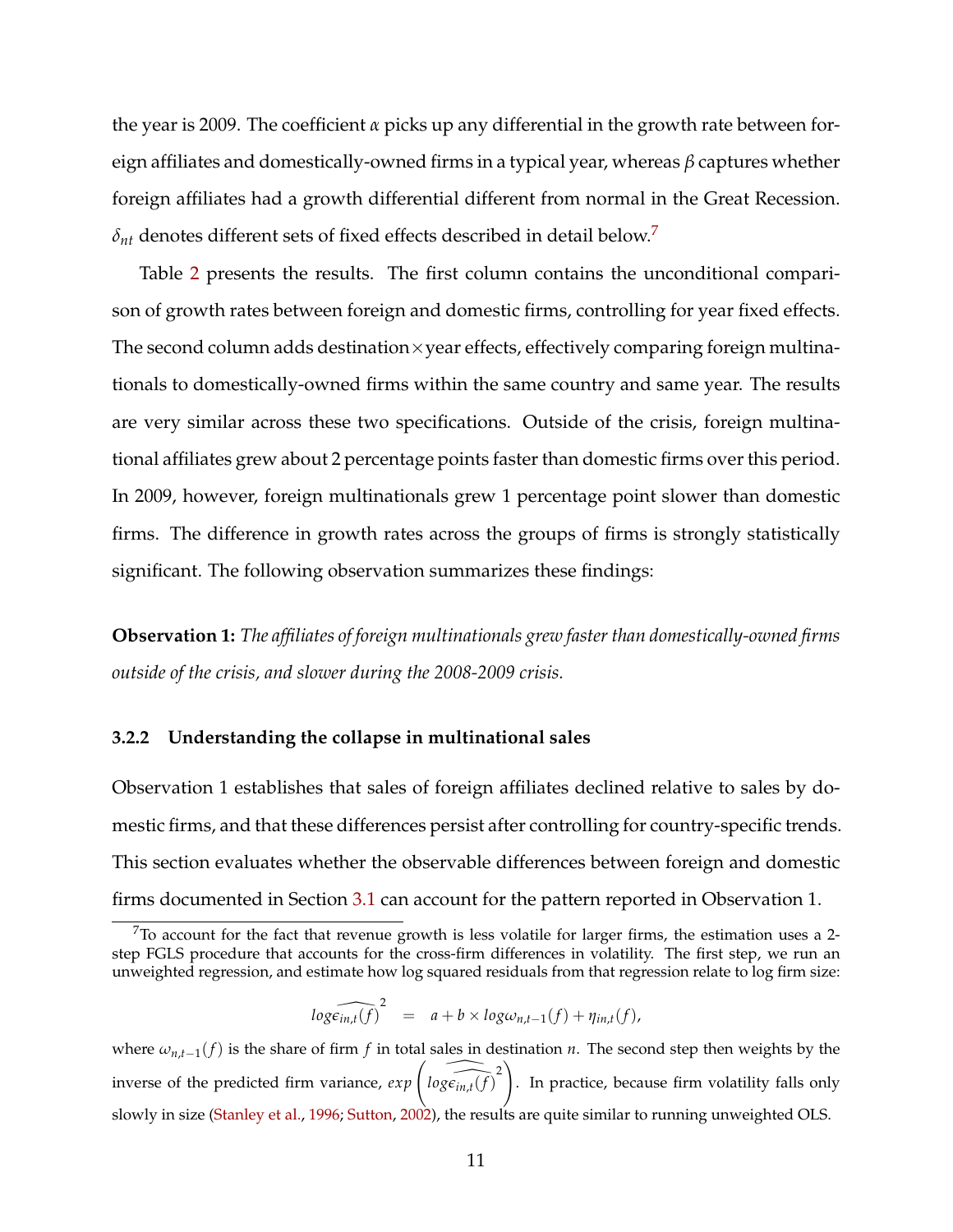Column 3 of Table [2](#page-29-1) reports the results of estimating equation [\(1\)](#page-10-1) with destination×sector×year effects to account for the different sectoral composition of domestic vs. foreign multinationals firms. The inclusion of sectoral fixed effects does not appreciably affect the difference in performance across the groups of firms outside of the crisis, whereas the difference in growth rates of foreign multinationals and domestic firms in 2009 drops to zero.

The last column of the Table controls for size differences between foreign affiliates and domestic firms, by including destination $\times$ sector $\times$ size quartile $\times$ year fixed effects, where the size quartile is defined using firm-level sales for each year within each sector and destination country. This specification thus compares foreign affiliates to their domestic counterparts in the same sector and same size quartile within each destination country. There is no significant difference between the relative performance of multinationals in 2009, and the point estimate drops to a negligible -0.1%.

**Controlling for compositional differences using matching methods** The above results were obtained controlling for destination $\times$ sector $\times$ size quartile $\times$ year effects, and thus amounted to comparing foreign multinational affiliates to firms of similar size in the same sector in each market and each year. To find an even closer comparison group for the multinational affiliates, we implement a propensity score matching (PSM) estimator, following [Alfaro and Chen](#page-26-4) [\(2012\)](#page-26-4). Within each destination-sector pair and in each year, the PSM estimator matches foreign affiliates with local firms that are most comparable based on their propensity score. The propensity score is the estimated probability of being foreign-owned based on observable characteristics. The details of the PSM procedure are described in Appendix [A.](#page-37-0)

Table [3](#page-30-0) reports how foreign ownership affects firms' growth by comparing the average growth of foreign multinationals to the average growth of their domestically-owned matches. The foreign affiliates of multinational firms grew faster on average than the control group. The Average Treatment Effect on the Treated (ATT) is positive and highly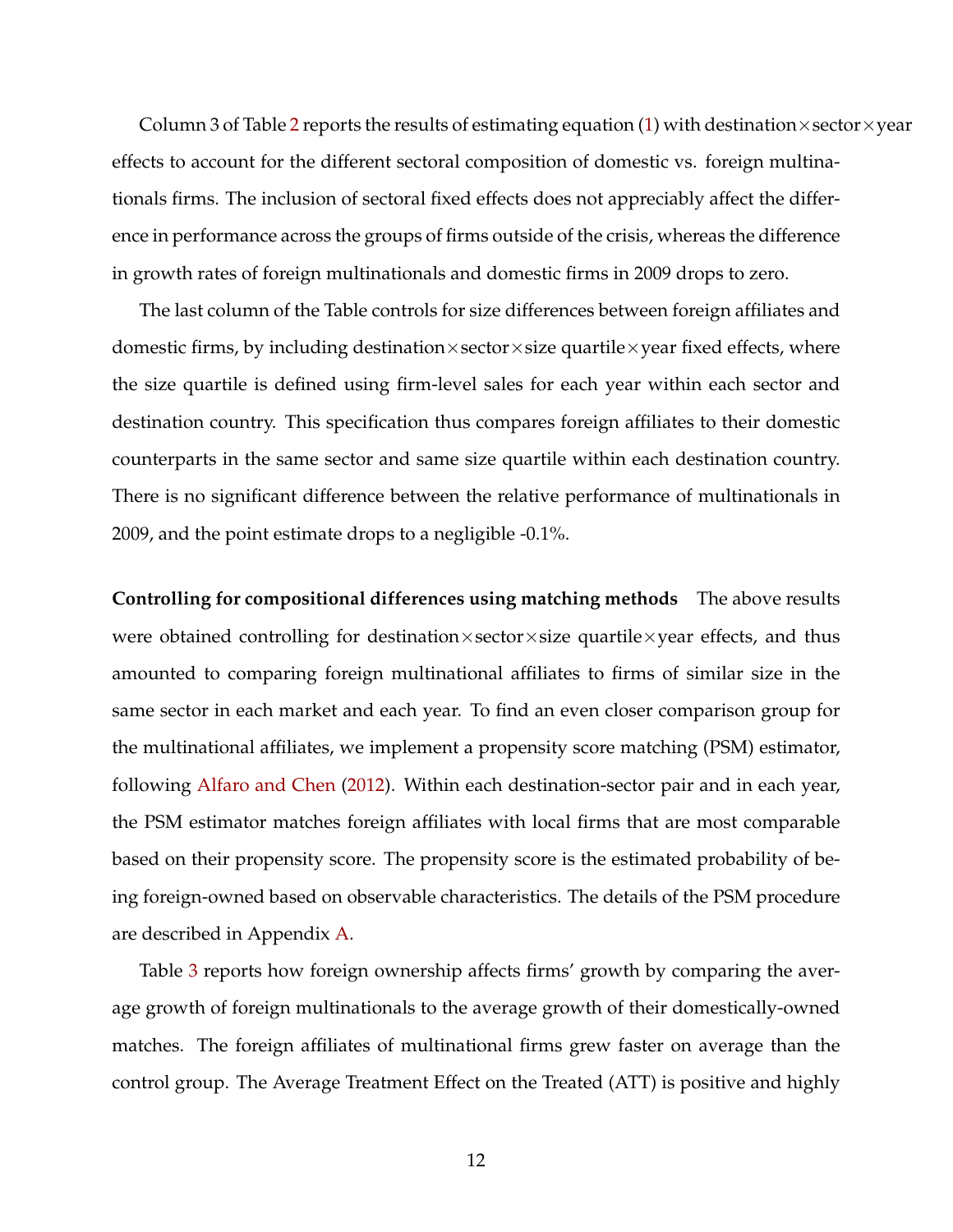statistically significant in every year. In the crisis year, the estimated growth advantage for multinationals is estimated to be around 2%, similar to the estimates with destination  $\times$  sector $\times$ size quartile $\times$ year in column 4 of Table [2.](#page-29-1) This is essentially the same as the average growth differential across all the non-crisis years, and 0.27 percentage points lower than the average growth differential in the pre-crisis years (2.37%). Thus, the relative difference between multinationals and domestic firms in the crisis compared to normal times is similarly negligible according to this alternative estimation technique.

Table [3](#page-30-0) contrasts these results with the unconditional comparison of mean growth rates between foreign affiliates and domestic firms, reported under Unconditional Mean Difference (UMD). These results parallel closely the differences in growth rates between multinationals and domestic firms when not conditioning on sector and size (columns 1-2 of Table [2\)](#page-29-1). Just as in the regression estimates, the UMD results imply that foreign affiliates grew 1 percentage point slower in 2009 than domestic firms.

The results are broadly similar when using employment (Appendix Table [A4\)](#page-41-0), or using conventional growth rates instead of DHS ones (Appendix Table [A5\)](#page-42-0). An advantage of using employment data is that it is less subject to concerns about transfer pricing and holding companies in tax haven countries that can arise with affiliate sales. The disadvantage of using employment is that this variable is available for much fewer firms compared to sales/turnover, so the sample size drops substantially.

Figure [3](#page-34-0) plots the unconditional growth differentials (UMD) and the conditional ones obtained through PSM (ATT) for each year. The Figure shows that after recovering to precrisis levels in 2010-2011, the multinational-domestic growth differential fell in every year until the end of our data. While pre-crisis the growth differential between multinationals and local firms was around 2.4%, in the post-crisis period it decreased monotonically from around 1.4% in 2011 to 0.5% in 2014, according to the PSM estimates. This may be a parallel to the slowdown in global trade that started to become apparent over the same time period [\(Hoekman, ed,](#page-27-6) [2015;](#page-27-6) [Aslam et al.,](#page-26-6) [2016\)](#page-26-6).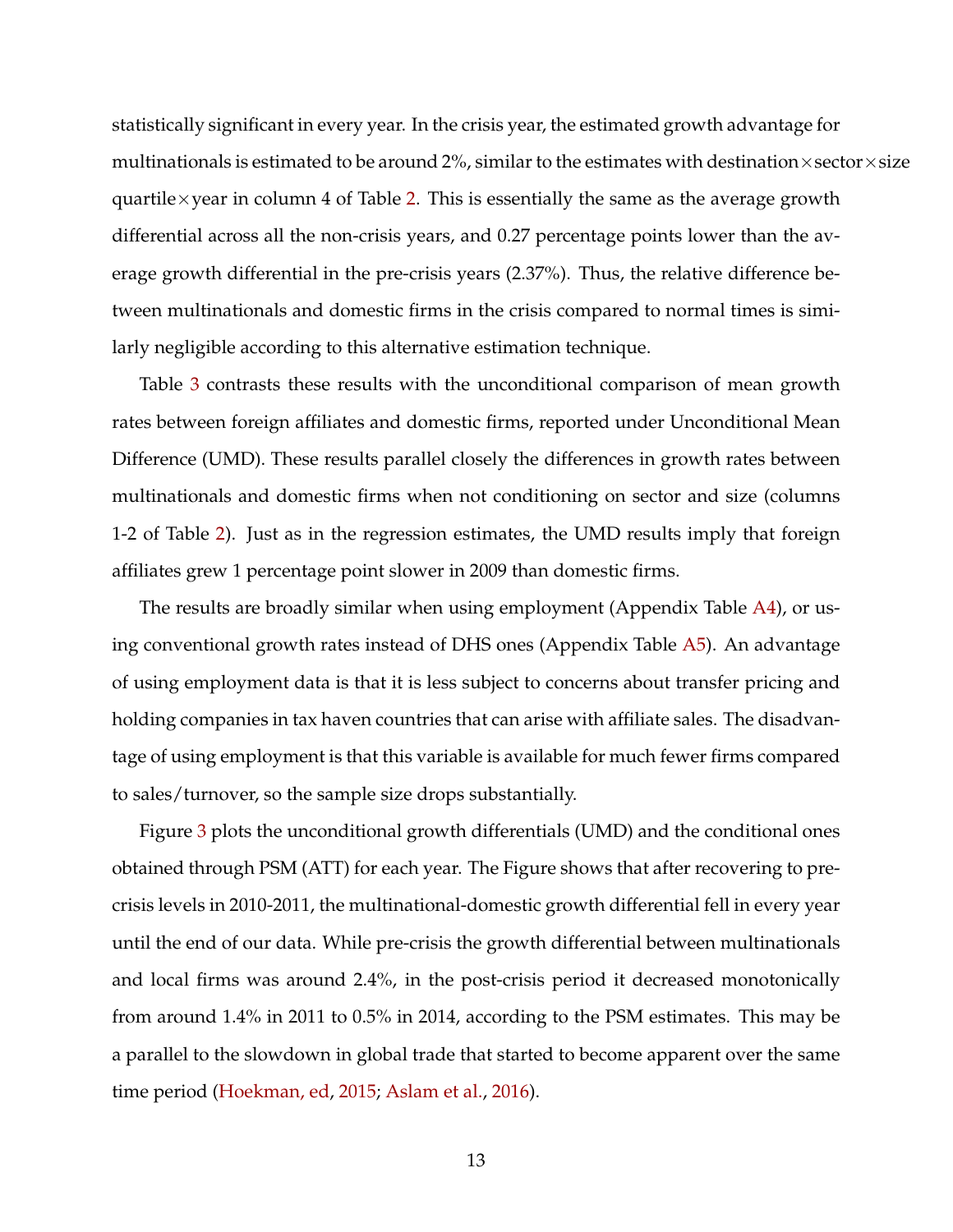While the literature on the current trade slowdown has not yet matured, early findings suggest that compositional effects are largely responsible for the trade slowdown [\(Aslam et al.,](#page-26-6) [2016\)](#page-26-6). To illustrate whether differences in sectoral composition, size, and other observables between multinational and domestic firms can account for the post-2011 "multinational slowdown," Figure [3](#page-34-0) compares the UMD and the ATT growth differentials. While the ATT growth differentials are closer to zero throughout, both the unconditional and conditional growth differentials exhibit a marked slowdown, and indeed in the last year the two are essentially the same. Thus, in contrast to the findings regarding trade, compositional forces cannot account for the post-crisis multinational slowdown. Observation 2 summarizes these findings.

**Observation 2:** *Within sectors, the foreign affiliates of multinational firms grew faster than similarly-sized domestically firms in every year between 2004-2014. Much of the aggregate relative slowdown of multinational firms in 2008-2009 is accounted for by observable differences in firm size and by differences in the sectors in which multinational firms operate.*

**Differences across industries** Appendix Figure [A6](#page-48-0) plots the UMD and ATT coefficients in each year in manufacturing and services. In order to do this, the PSM model is reestimated for those two sectors separately. While the UMD shows a clear drop in relative growth rates during the crisis for both segments of the economy, the ATT results differ: the service sector exhibits a dip in 2008-2009, slightly more pronounced than the overall economy. By contrast, the ATT results show no dip at all in manufacturing.

**Differences in firm size and cyclicality** Both the regression estimates in Table [2](#page-29-1) and the matching estimates in Table [3](#page-30-0) reveal that multinationals did slow down relative to the *average* domestic firm in 2009; but that their performance relative to domestic firms within their size quartile remained largely unchanged in the crisis. Given that multinationals are larger than domestic firms, this implies that large firms performed especially badly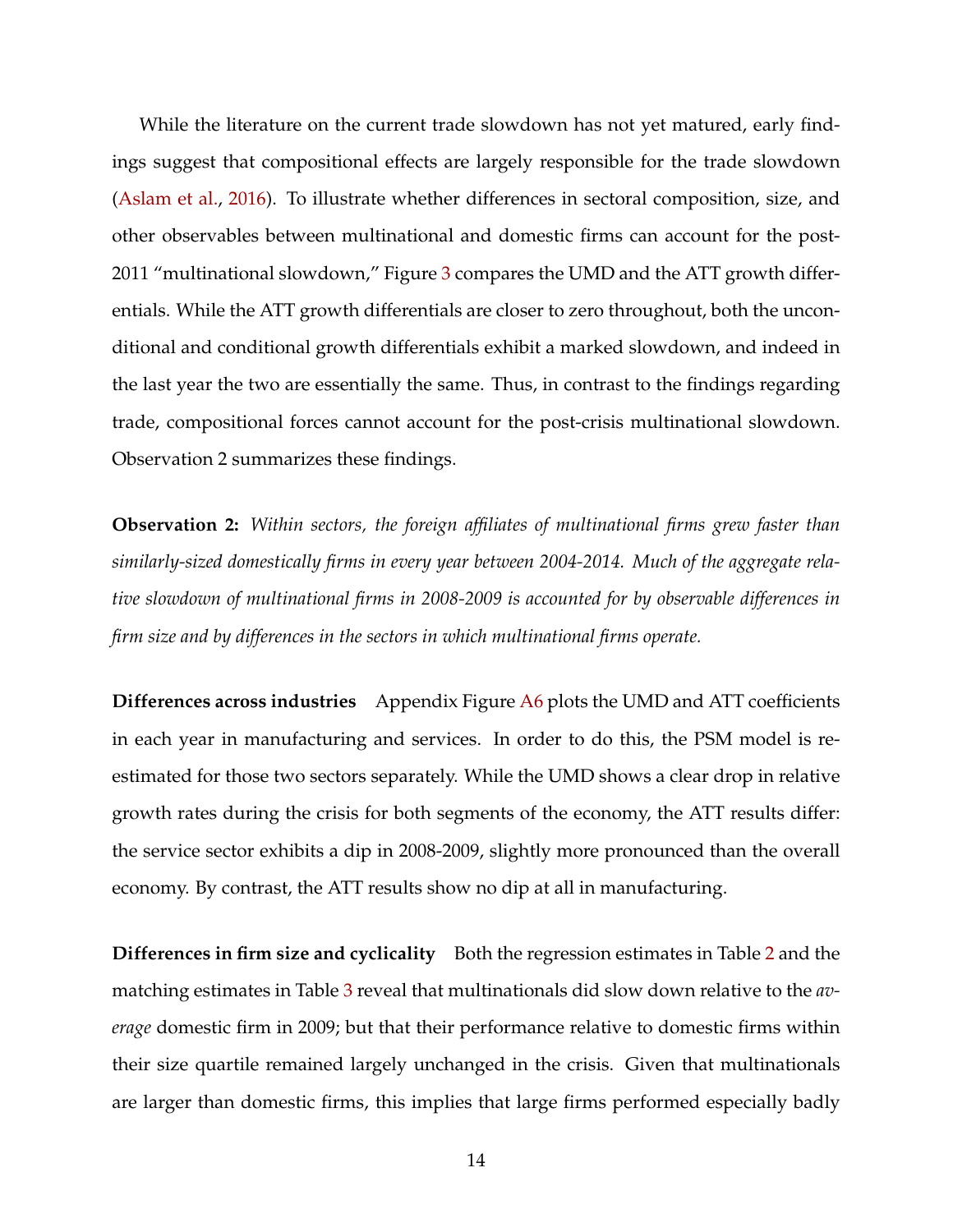during the crisis. Appendix Table [A6](#page-43-0) provides evidence on this in more detail. It shows that, conditioning on survival, there is a negative relation between firm size (measured by sales) and sales growth. The Table also shows that this relation became even more negative in 2009. That is, large firms performed particularly poorly during the crisis. Since foreign affiliates are larger than domestic firms, this accounts for much of the slowdown in foreign affiliate sales in the crisis.

This pattern is in line with the findings of [Moscarini and Postel-Vinay](#page-28-2) [\(2012\)](#page-28-2), who show that large firms respond disproportionally to business cycles.<sup>[8](#page-15-0)</sup> In a related paper, [Fort et al.](#page-27-7) [\(2013\)](#page-27-7) argue that accounting for age differences across firms is crucial, and that in fact small young businesses were affected the most in the recession. Unfortunately, the coverage of small young firms in ORBIS is not broad enough to shed light on this dichotomy. Note that the ATT estimates in Table [3](#page-30-0) control for firm age.

### **3.2.3 Differences in country of origin**

The previous two sections establish that the relatively fast growth of multinational firms decelerated during the crisis, and that much of this reduction in relative growth can be accounted for by the differences in sectoral composition and size between foreign affiliates and domestically-owned firms. Multinational firms, however, differ along another important dimension, namely their country of origin. This section studies the relative performance of multinational affiliates from different source countries during the crisis.

With this objective in mind, we expand our specification in equation [\(1\)](#page-10-1) to allow for heterogenous growth differentials across foreign affiliates from different source countries:

<span id="page-15-1"></span>
$$
\gamma_{in,t}(f) = \sum_{i} \beta_{i,t} \times \mathbb{I}_{\{f \in FMN_i\}} + \delta_{n,t} + \epsilon_{in,t}(f), \tag{2}
$$

and estimate this equation year by year. In this specification,  $\mathbb{I}_{f \in FMN_i}$  is an indicator

<span id="page-15-0"></span> ${}^{8}$ In earlier work, [Gertler and Gilchrist](#page-27-8) [\(1994\)](#page-27-8) show that small firms respond more to monetary shocks than large firms, though the period in the paper does not cover the Great Recession.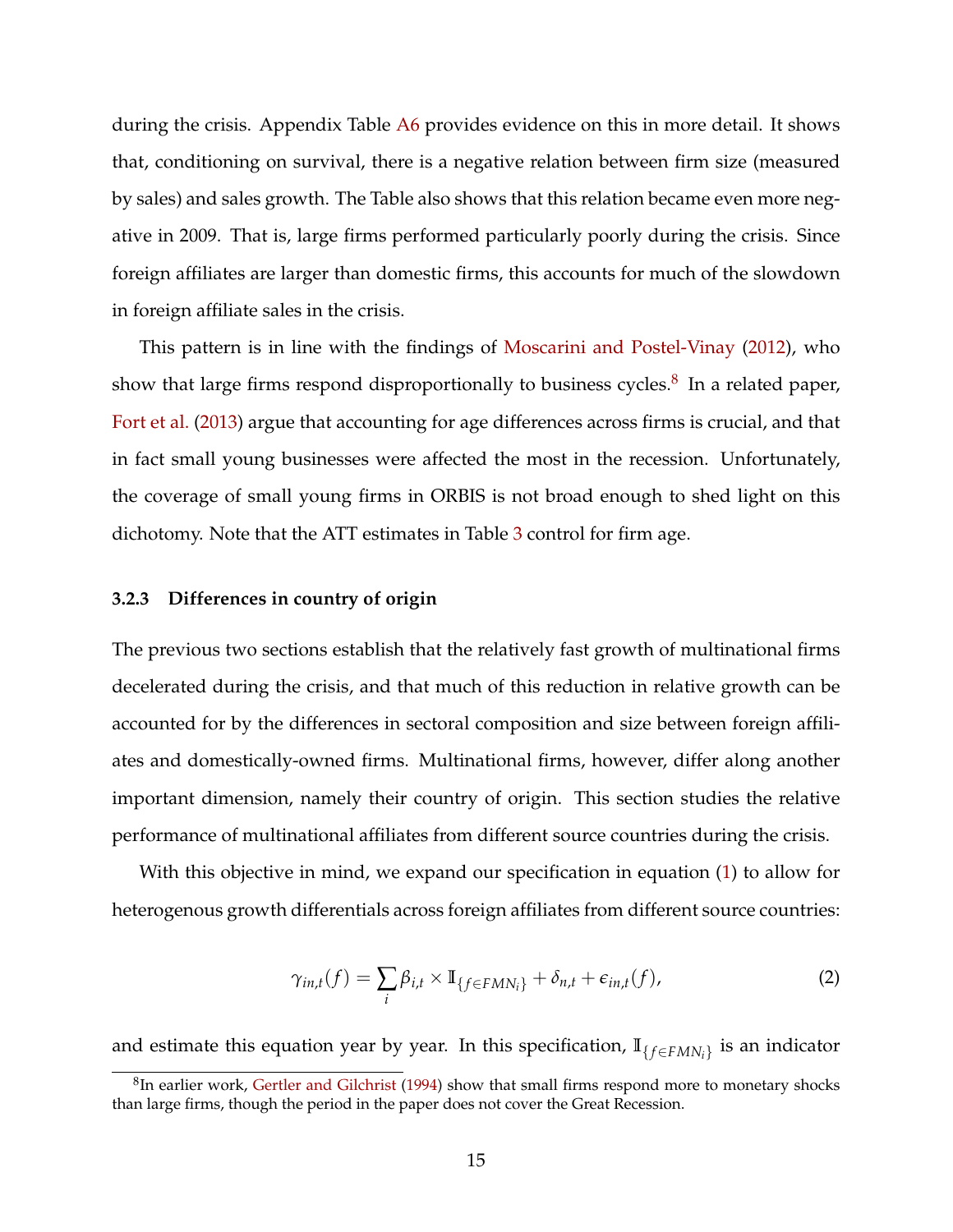for whether firm *f* is an affiliate of a parent from country *i*, and the coefficient  $\beta_{i,t}$  is source country-and-year-specific. The estimate of  $\beta_{i,t}$  for each source country and year is interpreted as the differential growth in the foreign affiliates from country *i* in year *t* within the comparison group specified by the fixed effects  $\delta_{n,t}$ . We also re-estimate the PSM procedure, but for each source country and year separately, yielding estimates of ATT that are source-country-specific.

Table [4](#page-31-0) reports the estimates of  $\beta_{i,t}$  for the 10 largest source countries during the crisis (2008-2009 growth rates). Columns 1-3 present the results controlling for destination  $\times$  sector $\times$ size quartile $\times$ year effects, and 4-6 using propensity score matching for multinationals from each individual source country separately. There is pronounced heterogeneity in how foreign affiliates from different source countries did during the crisis, relative to domestic firms. Among the top 10 source countries, with destination $\times$ sector $\times$ size quartile $\times$ year effects the growth differentials range from 1.1% for France to -2.5% for Japan. Columns 3 and 6 report the differences between the estimated crisis  $\beta_{i,t}$  and the average pre-crisis  $\beta_{i,t}$ for the same country. There is a 3 percentage point range in these values, from 0.4%(1%) for France to -2.7%(-2.3%) for Sweden according to the destination  $\times$  sector  $\times$  size quartile  $\times$ year effects (PSM procedure).

Figures [4](#page-35-0) plot the country-specific UMD and ATT estimated by the PSM procedure for the 10 source countries with the largest multinational presence in foreign countries in each year, along with 2-standard error bands. The solid line reports UMD, whereas the thick dashed line reports the ATT. The figures show that multinationals from all of these sources grew faster than domestic firms before and after the crisis. In those "normal" times, the point estimates according to the simple UMD and using to the propensityscore-matched control group are quite similar. During the crisis, two things happen. First, firms from these 10 source countries do worse relative to the normal times. Second, as was also evident in Table [4,](#page-31-0) during the crisis it matters for the results whether one looks at the unconditional growth differential (UMD), or or a growth differential rel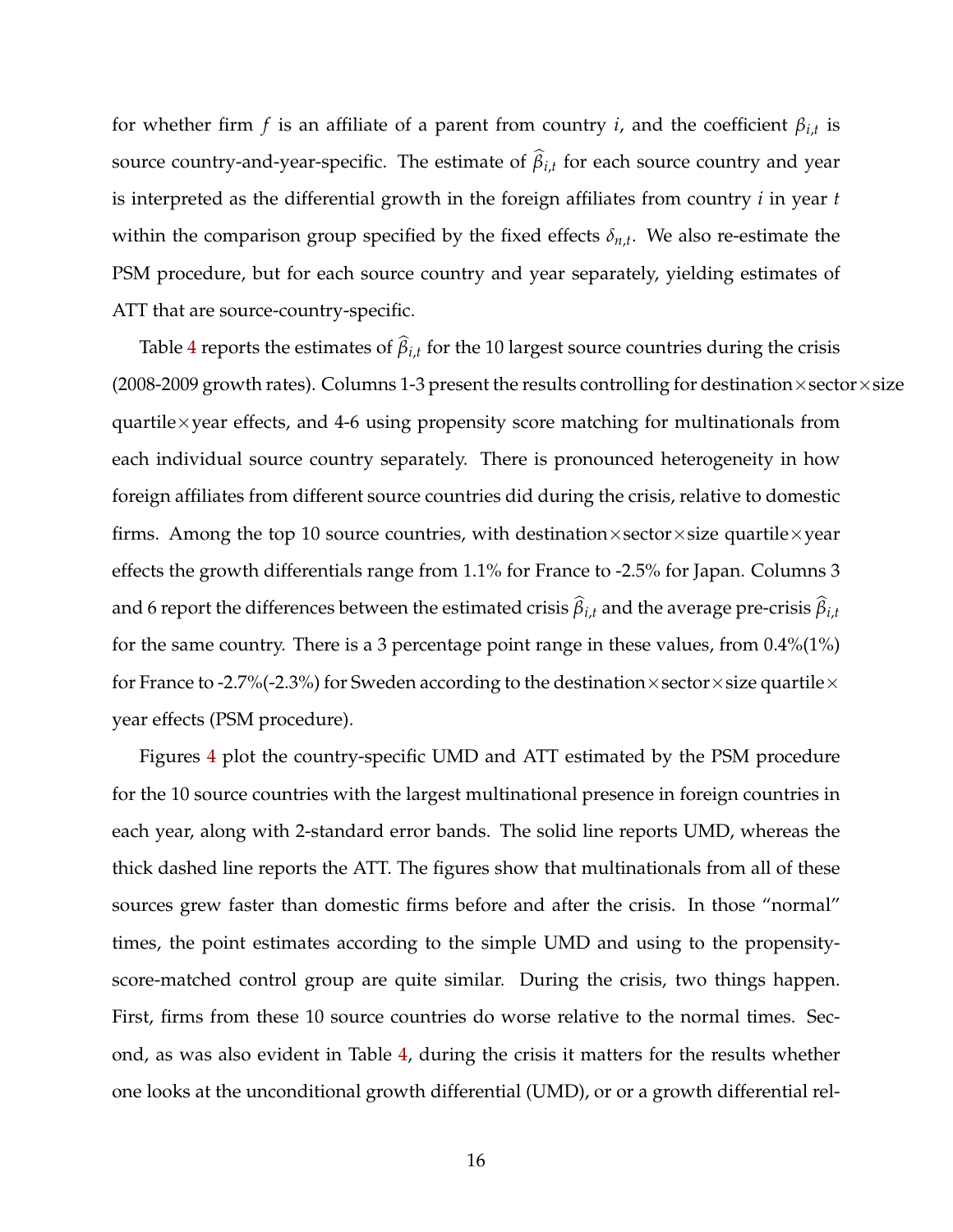ative to propensity-score-matched firms (ATT). The ATT estimates are higher than UMD, implying that finding a better control group reduces the differential between firms from these source countries and domestically-owned firms. Estimates based on equation [\(2\)](#page-15-1) yield very similar results (available upon request).

The following observation summarizes these findings:

**Observation 3:** *Multinationals from different source countries fared differently in the crisis.*

## <span id="page-17-0"></span>**4 Conceptual Framework**

This section describes a model of multinational production used to quantitatively evaluate the role of multinational firms in the propagation of the Great Recession.

**Preliminaries** Consider a world economy consisting of multiple countries indexed by *i* and *n*. Households in each country consume an homogeneous final good that can be freely traded across countries. $9$  The final good can be produced in each country by aggregating the output of differentiated intermediate good producers. The differentiated producers can be owned by firms from different source countries, and their output cannot be traded across countries. The final good is the numeraire of the world economy and its price is set to one. The analysis here focused on the model's predictions for productivity and aggregate output. As discussed below, these assumptions coupled with a standard functional form for agent preferences imply that production allocations are independent of the international asset market structure.

<span id="page-17-1"></span> $9$ The assumption that the final good is homogeneous is not crucial for the results that follow. [Cravino](#page-27-3) [and Levchenko](#page-27-3) [\(2016\)](#page-27-3) derive the equations under the assumption that country-specific goods are imperfect substitutes, so that there are terms of trade movements in response to productivity shocks.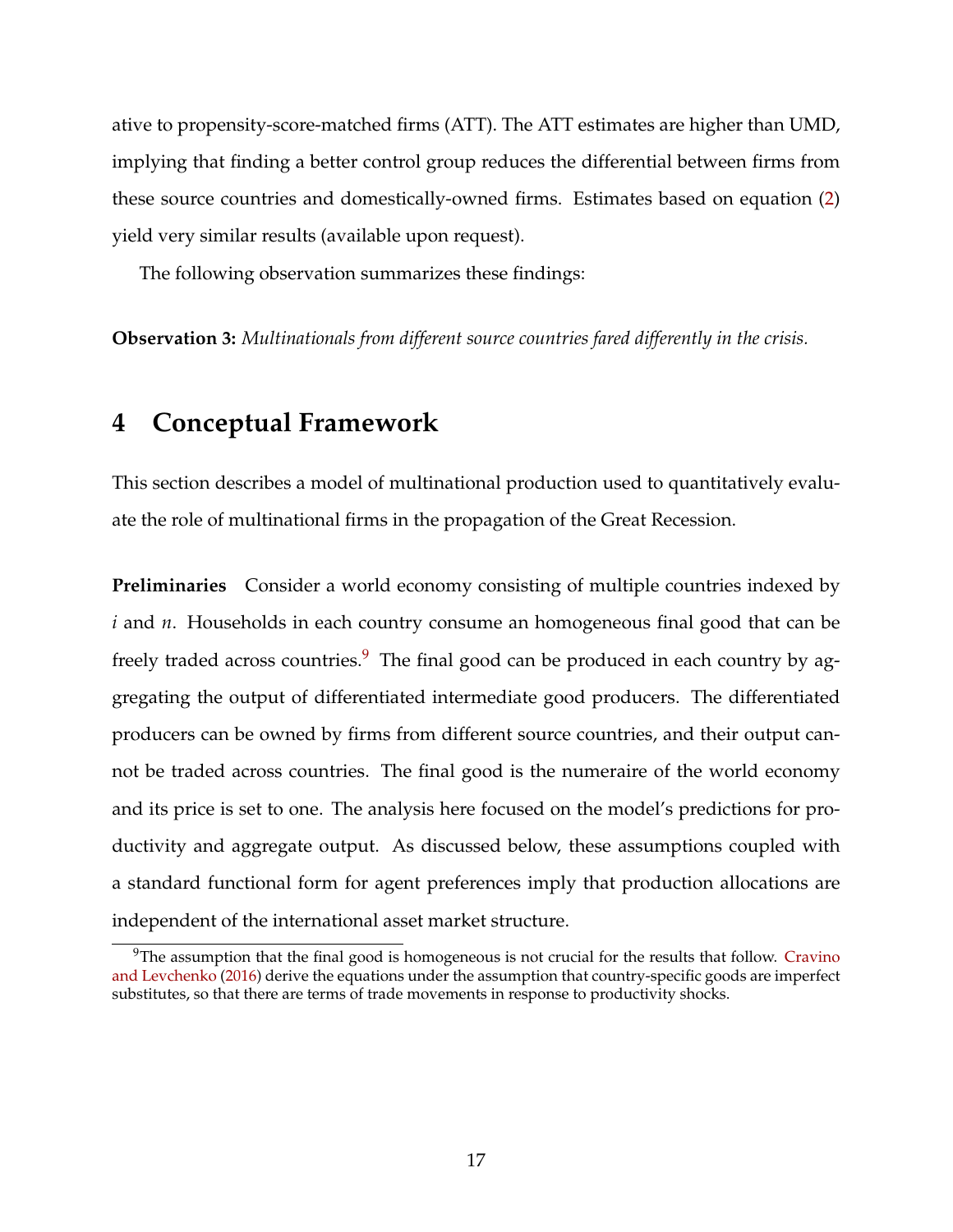**Technologies and market structure** The production function of the final good in each country *n* is given by:

$$
Q_{n,t} = \left[ \sum_{i} \sum_{f \in \Omega_i} Q_{in,t} \left( f \right)^{\frac{\rho-1}{\rho}} \right]^{\frac{\rho}{\rho-1}}, \tag{3}
$$

where  $\Omega_i$  is the set of firms from country *i* and  $Q_{in,t}(f)$  is the output of firm *f* from country *i* in the destination country *n*. The demand for firm's *f* product is given by:

$$
Q_{in,t}(f) = \frac{P_{in,t}^{-\rho}(f)}{P_{n,t}^{-\rho}} Q_{n,t}, \qquad (4)
$$

where

<span id="page-18-0"></span>
$$
P_{n,t} = \left[ \sum_{i} \sum_{f \in \Omega_i} P_{in,t}^{1-\rho} (f) \right]^{\frac{1}{1-\rho}} = 1 \tag{5}
$$

is the aggregate price index in country *n*. The second equality follows from the choice of the numeraire.

Firms are monopolistically competitive and heterogeneous in their productivity. Labor is the only factor of production. Output of firm *f* owned by country *i* operating in country *n* is given by

$$
Q_{in,t}(f) = Z_{in,t}(f) L_{in,t}(f),
$$
\n(6)

where  $L_{in,t}(f)$  is the firm-specific labor input, and  $\widetilde{Z}_{in,t}(f)$  is a firm-source-destination specific productivity component. Finally, profit maximization implies a constant markup over marginal cost:

<span id="page-18-1"></span>
$$
P_{in,t}(f) = \frac{\rho}{\rho - 1} \frac{W_{n,t}}{\widetilde{Z}_{in,t}(f)},
$$
\n(7)

where *Wn*,*<sup>t</sup>* is the wage in country *n*.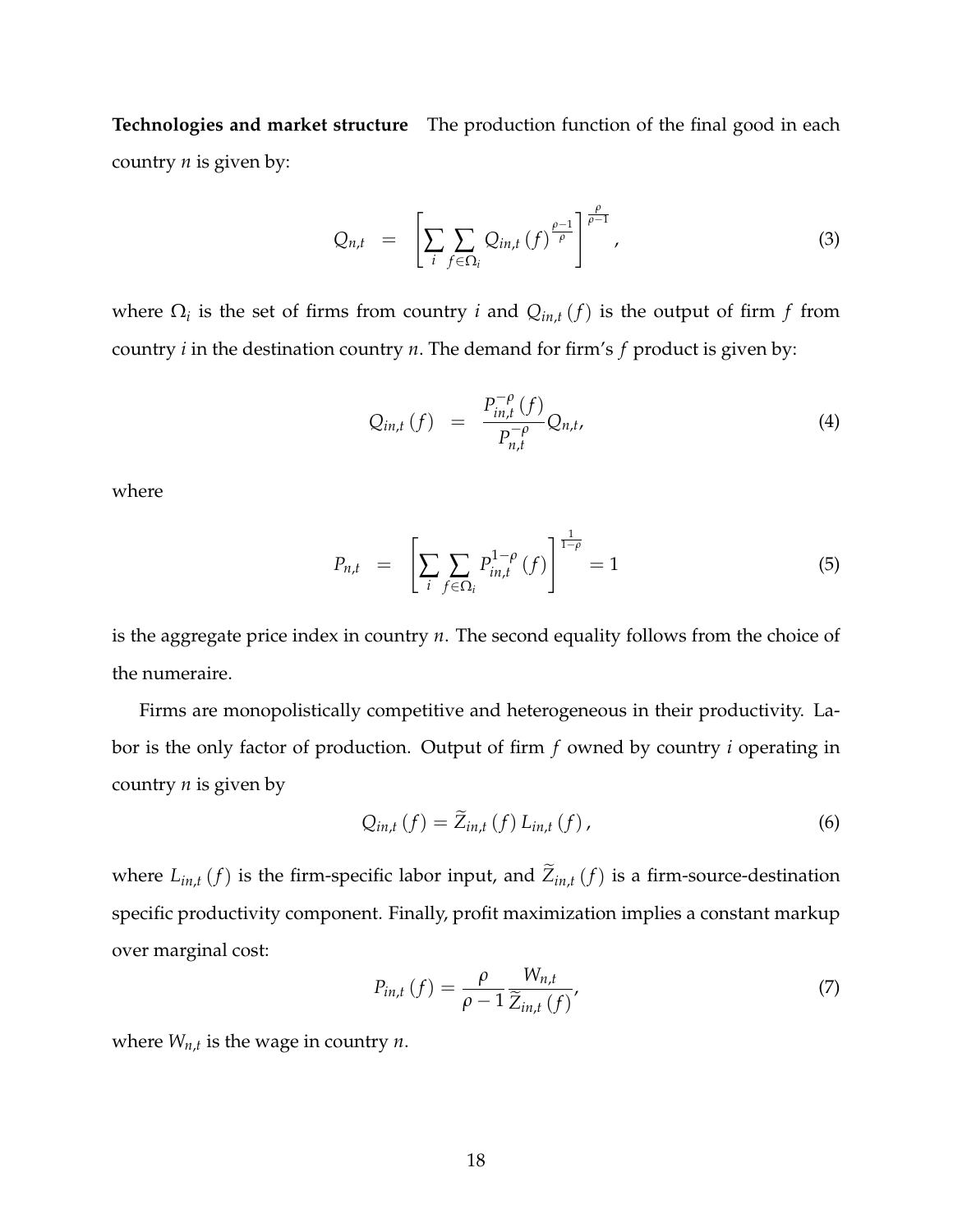**Equilibrium and aggregate output** Combining equations [\(5\)](#page-18-0) and [\(7\)](#page-18-1) the real wage can be written as:

$$
W_{n,t} = \frac{\rho - 1}{\rho} \left[ \sum_{i} \sum_{f \in \Omega_i} \widetilde{Z}_{in,t} (f)^{\rho - 1} \right]^{\frac{1}{\rho - 1}}.
$$
 (8)

The labor supply in each country is independent of the level of consumption and is assumed to be given by

<span id="page-19-0"></span>
$$
L_{n,t} = W_{n,t}^{\frac{1}{\psi - 1}}.
$$
 (9)

This labor supply schedule can be micro-funded by the assumption that households have GHH preferences over consumption of the final good and leisure [\(Greenwood et al.,](#page-27-9) [1988\)](#page-27-9). This property implies that the model predictions for output are independent of the international asset market structure. To solve for aggregate output, note that profit maximization implies that aggregate revenues are proportional to total labor payments:

<span id="page-19-1"></span>
$$
\sum_{i} P_{in,t} Q_{in,t} = Q_{n,t} = \frac{\rho}{\rho - 1} W_{n,t} L_{n,t}.
$$
 (10)

Combining equations [\(9\)](#page-19-0) and [\(10\)](#page-19-1), aggregate output can be written as:

$$
Q_{n,t} = \frac{\rho}{\rho-1} W_{n,t}^{\psi} = \frac{\rho-1}{\rho}^{\psi-1} \left[ \sum_{i} \sum_{f \in \Omega_i} \widetilde{Z}_{in,t} (f)^{\rho-1} \right]^{\frac{\psi}{\rho-1}}, \tag{11}
$$

where  $\psi \equiv \frac{\bar{\psi}}{\bar{\psi} - 1} > 1$ . Aggregate growth in country *n* is then given by:

<span id="page-19-2"></span>
$$
\gamma_{n,t} = \psi \sum_{i} \sum_{f \in \Omega_i} \omega_{in,t-1}(f) \widetilde{z}_{in,t}(f), \qquad (12)
$$

where lower-case variables denote growth rates, and  $\omega_{in,t}(f) \equiv \frac{P_{in,t}(f)Q_{in,t}(f)}{P_{n,t}Q_{n,t}}$  $\frac{(\bigcup \mathcal{Q}_{in,t}(\bigcup \bigcup \mathcal{Q}_{n,t})}{P_{n,t}Q_{n,t}}$  is the share of country *n*0 *s* aggregate sales generated by firm *f* from source country *i*.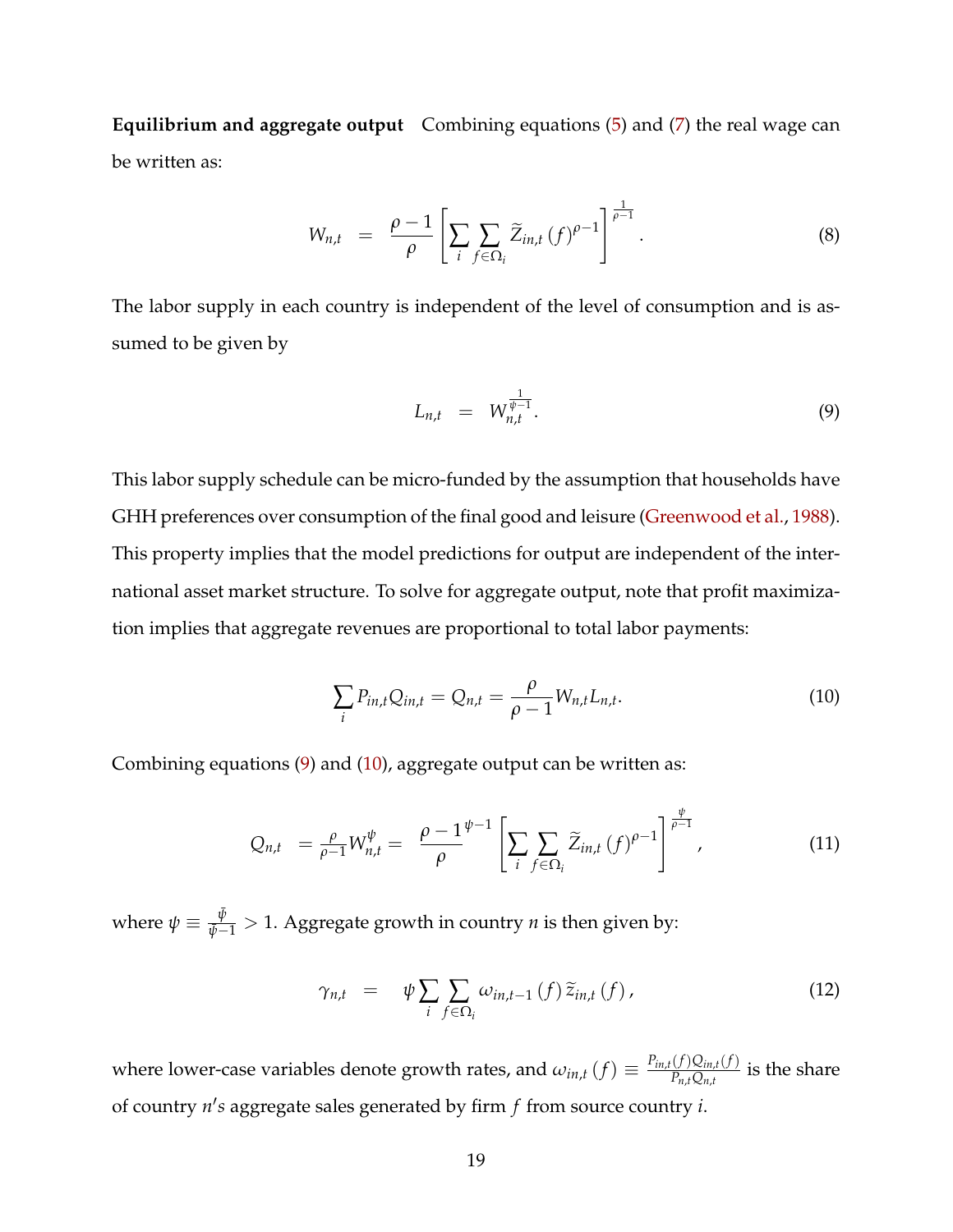Equation [\(12\)](#page-19-2) states that the aggregate growth rate of country *n* is proportional to the weighted average of the productivity changes of all the firms operating in the country, with weights corresponding to the sales shares of firms. Note that these shares can be written as  $\omega_{in,t}(f) = \frac{\tilde{Z}_{in,t}(f)^{\rho-1}}{\sum_{i} \sum_{j} \tilde{Z}_{i,j}(f)}$  $\frac{\sum_{i=1}^{L} \sum_{f \in \Omega_i} \widetilde{Z}_{in,t}(f)^{\rho-1}}{ \sum_i \sum_{f \in \Omega_i} \widetilde{Z}_{in,t}(f)^{\rho-1}}$ , so that the model rationalizes the heterogeneity in multinational shares across country pairs through (potentially source-destination specific) differences in firm productivity. This approach is in the spirit of quantitative models of multinational production with frictional technology transfer, for instance [Ramondo](#page-28-3) [\(2014\)](#page-28-3), [Ramondo and Rodríguez-Clare](#page-28-4) [\(2013\)](#page-28-4), or [Alviarez](#page-26-5) [\(2016\)](#page-26-5). More broadly, [Cravino](#page-27-3) [and Levchenko](#page-27-3) [\(2016\)](#page-27-3) show that the framework above can be thought of as isomorphic to one in which differences in multinational shares across country pairs are driven by demand. The elasticity  $\psi$  summarizes how firm productivity shocks translate into output growth under a non-constant labor supply.

## **4.1 The role of multinational firms in propagating the crisis**

To evaluate the role of multinational firms in propagating the crisis, we need to specify how productivity evolves over time for domestic vs. foreign-owned firms. With this in mind, we allow for a flexible process for the growth of firm productivity given by:

<span id="page-20-0"></span>
$$
\widetilde{z}_{in,t}\left(f\right) \hspace{0.1cm} = \hspace{0.1cm} z_{in,t}\left(f\right) + x_{i,t}I_{i \neq n}.\hspace{1cm} (13)
$$

Guided by the estimates in Section [3.2,](#page-9-1) equation [\(13\)](#page-20-0) explicitly allows for the possibility that there is a common component  $x_{i,t}$  to the growth of all the foreign affiliates from country *i*. From equations [\(12\)](#page-19-2) and [\(13\)](#page-20-0) the growth rate of country *n* can be written as:

<span id="page-20-1"></span>
$$
\gamma_{n,t} = \psi \sum_{i} \sum_{f \in \Omega_i} \omega_{in,t-1}(f) z_{in,t}(f) + \psi \sum_{i \neq n} \omega_{in,t-1} x_{i,t}, \qquad (14)
$$

where  $\omega_{in,t-1}$  is now the combined share of all multinationals owned by *i* operating in *n*.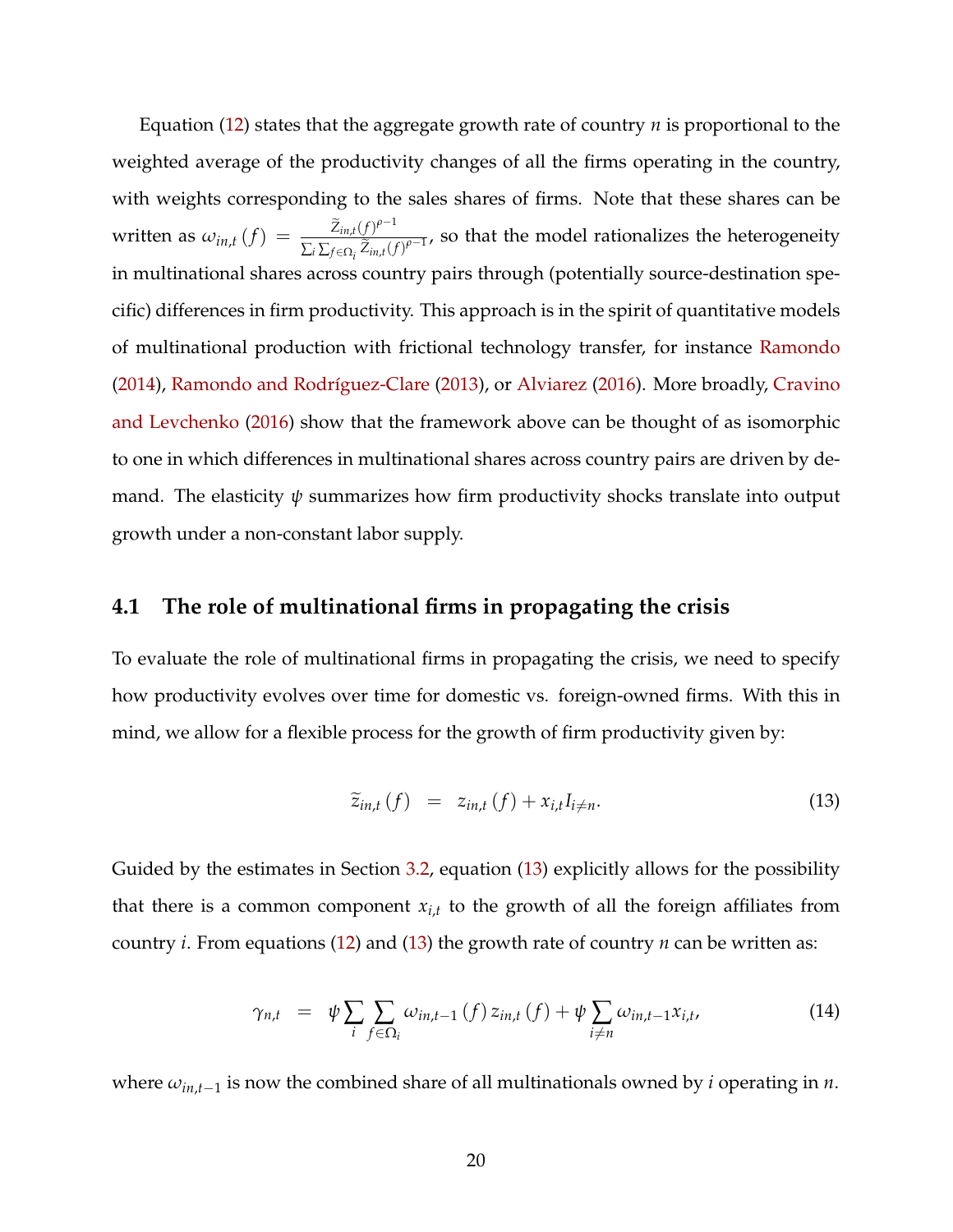Equation [\(14\)](#page-20-1) shows that to the extent that there are common shocks affecting foreign multinational firms, these will affect the growth rates of host countries through the term  $\psi \sum_{i \neq n} \omega_{in,t-1} x_{i,t}$ . Whether these common components are quantitatively important is of course an empirical question. We now show how the empirical estimates from the previous section can be used to recover these common shocks affecting multinational firms, and evaluate the role of multinational firms in propagating the crisis to host countries.

### **Estimating foreign affiliates' shocks**

To estimate the shocks that are common to all foreign affiliates from a given source country, is it useful to write firm-level sales as:

$$
P_{in,t}(f)Q_{in,t}(f) = \widetilde{Z}_{in,t}(f)^{\rho-1} \left(\frac{\rho}{\rho-1}W_{n,t}\right)^{1-\rho}\frac{Q_{n,t}}{P_{n,t}^{-\rho}}.
$$
 (15)

Sales growth is then given by:

$$
\gamma_{in,t}(f) = (\rho - 1)x_{i,t}\mathbb{I}_{i \neq n} + \widetilde{d}_{n,t} + (\rho - 1)z_{in,t}(f), \qquad (16)
$$

where  $\widetilde{d}_{n,t}$  is the growth rate of the term  $\left(\frac{\rho}{\rho-1}W_{n,t}\right)$  $\bigcap^{1-\rho} Q_{n,t}$  $P_{n,t}^{-\rho}$ , which only varies by destination. The common shocks to multinational firms can then be estimated using the following specification:

$$
\gamma_{in,t}(f) = \beta_{i,t} \times \mathbb{I}_{\{f \in FMN_i\}} + d_{n,t} + \mathbf{X}_t + \epsilon_{in,t}(f), \tag{17}
$$

which coincides with estimating equation [\(2\)](#page-15-1) when pooled across countries. The coefficient of interest in this equation is  $\beta_{i,t}$ , which captures the differential growth in the sales of multinationals firms from country *i* in year *t*. The derivation above shows that this empirical estimate corresponds to  $(\rho - 1)x_{i,t}$  in the model. The destination fixed effects  $d_{n,t}$  control for all aggregate shocks in the destinations,  $\tilde{d}_{n,t}$ , and for the component of the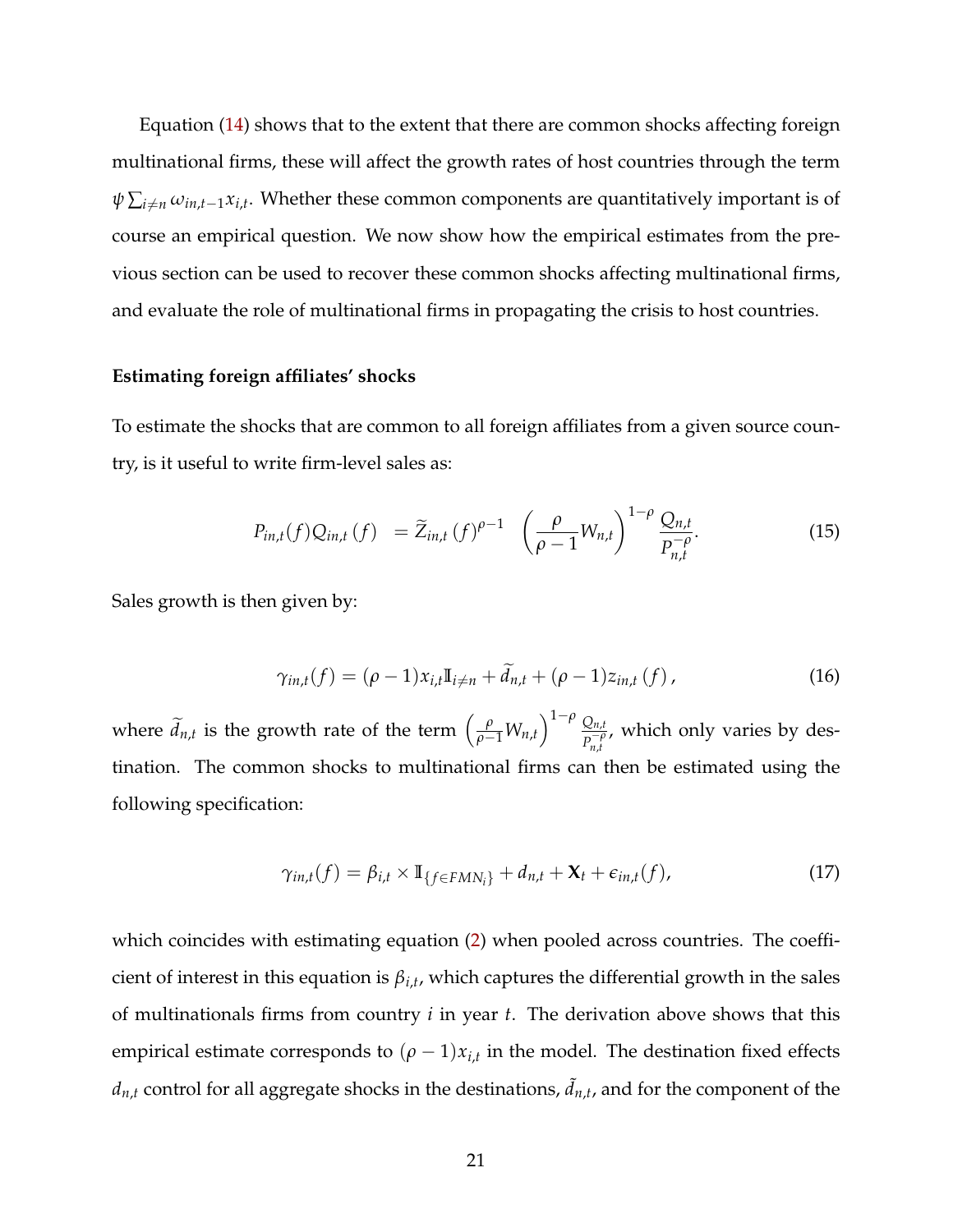firm-level productivity that is common to all firms operating in a destination. **X***<sup>t</sup>* controls for other covariates that can be affecting the firm-level productivity  $z_{in,t}(f)$  that may be correlated with foreign multinational status, such as sector, firm size, country of origin, or interactions of those. Table [2](#page-29-1) in Section [3.2](#page-9-1) reports our estimates of  $\hat{\beta}$  for 2009 when restricting it to be the same across *i*, under different assumptions for the firm-level pro-ductivity process. Table [4](#page-35-0) and Figure 4 give a sense of how estimated  $\beta_{i,t}$  vary across sources. The following section applies these estimates to equation [\(14\)](#page-20-1) to evaluate how host countries were impacted by the slowdown of multinational firms.

### **Counterfactual results**

This section asks how the slowdown of multinational firms' growth during 2009 affected aggregate growth rates across different host countries. To answer this question, we use equation [\(14\)](#page-20-1) in combination with our estimates for  $\beta_{i,t}$  from Section [3.2](#page-9-1) to compute the aggregate growth rate for each country in a counterfactual scenario in which foreign multinational firms' performance relative to domestic firms is the same during the crisis as in normal times. In particular, the counterfactual growth rates for each country,  $\gamma_{n,2009}^{counter}$  , are computed using the estimates of  $\hat{\beta}_{i,pre-Crisis}$  and  $\hat{\beta}_{i,Crisis}$  and equation [\(14\)](#page-20-1):

<span id="page-22-1"></span>
$$
\gamma_{n,2009}^{counter} - \gamma_{n,2009} = \frac{\psi}{\rho - 1} \sum_{i \neq n} \omega_{in} \left( \hat{\beta}_{i,pre-Crisis} - \hat{\beta}_{i,Crisis} \right).
$$
 (18)

The equation gives the difference between the counterfactual and actual growth rates for each country *n* as a function of multinational revenue shares  $\omega_{in,t-1}$ , the estimated differential growth of multinational firms before and during the crisis  $\hat{\beta}_{i,t}$ , and the composite parameter  $\frac{\psi}{\rho-1}$  that captures general equilibrium effects.

The multinational revenue shares for each country pair come directly from the ORBIS data. The baseline calibration sets the composite parameter  $\frac{\psi}{\rho-1}$  equal to 1.<sup>[10](#page-22-0)</sup> The ad-

<span id="page-22-0"></span><sup>&</sup>lt;sup>10</sup>This value is consistent with a labor supply elasticity of 0.5 as estimated by [Chetty et al.](#page-26-7) [\(2013\)](#page-26-7) ( $\psi = 1.5$ ) and an elasticity of substitution across varieties  $\rho$  of 2.5 (close to the average of the [Broda and Weinstein,](#page-26-8)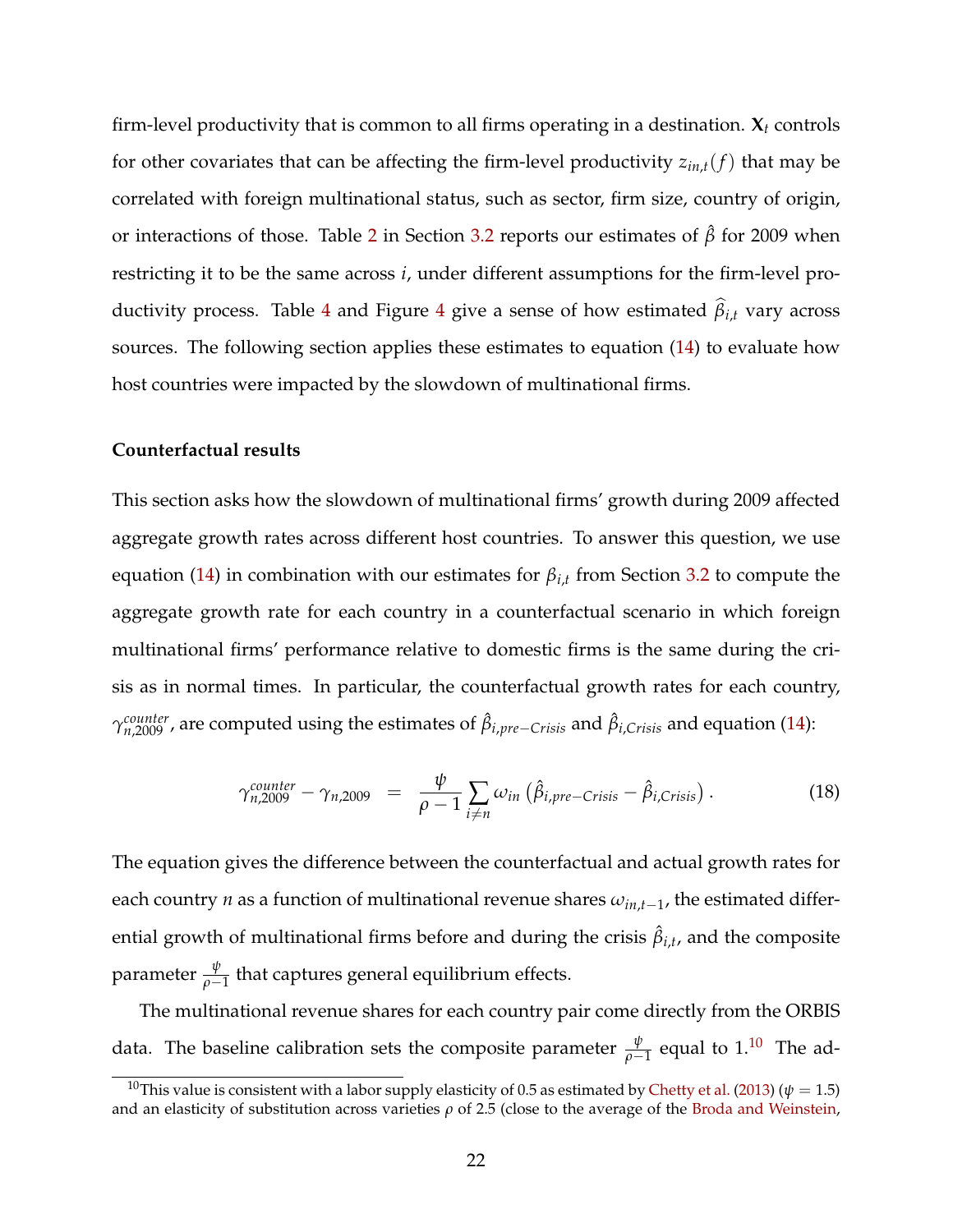vantage of our approach is that the role of general equilibrium effects is transparent and captured by multiplying the summation in [\(18\)](#page-22-1) by the composite parameter. This makes it easy to to scale the counterfactual outcomes up or down according alternative values of  $\psi$  and  $\rho$ . The counterfactuals use  $\hat{\beta}_{i,t}$  coming from the source-country-specific PSM estimates such as those reported in Figure [4.](#page-35-0)

Table [5](#page-31-1) reports the summary statistics. Because many countries do not have a large multinational presence, the table also presents the results for the top 10 destination countries with the largest multinational production shares. The incremental contribution of the reduction in multinational output to the severity of the Great Recession is modest. Growth rates would have been 0.12 percentage points higher for the mean country in the sample, and 0.18 percentage points on average in the top 10 destination countries. There is a range of effects, from -0.13% to 0.5%. These numbers are small relative to the overall reduction in output in these countries over the same period.

To better illuminate the results, we can decompose the difference between the counterfactual and observed growth rates as follows:<sup>11</sup>

<span id="page-23-1"></span>
$$
\gamma_{n,2009}^{counter} - \gamma_{n,2009} = \frac{\psi}{\rho - 1} \underbrace{(1 - \omega_{nn}) \left(\overline{\beta}_{pre-Crisis} - \overline{\beta}_{Crisis}\right)}_{\text{"Average Effect"}} \cdot \frac{\gamma_{n,2009}}{\left(\beta_{i,pre-Crisis} - \beta_{i,Crisis}\right) - \left(\overline{\beta}_{pre-Crisis} - \overline{\beta}_{Crisis}\right)}_{\text{"Covariance Effect"}} \tag{19}
$$

where  $\hat{\beta}_{pre-Crisis}$  and  $\hat{\beta}_{Crisis}$  are unweighted averages of the pre-crisis and crisis FMN coefficient across all *i*, respectively. Equation [\(19\)](#page-23-1) writes the total effect of foreign multinationals on output as the sum of an "Average" and a "Covariance" term. The average term captures the performance of multinationals from the average source country, scaled by the overall multinational presence in the destination country,  $1 - \omega_{nn}$ . The second

[<sup>2006,</sup>](#page-26-8) estimates).

<span id="page-23-0"></span> $11$ We thank our discussant, Kim Ruhl, for suggesting this decomposition.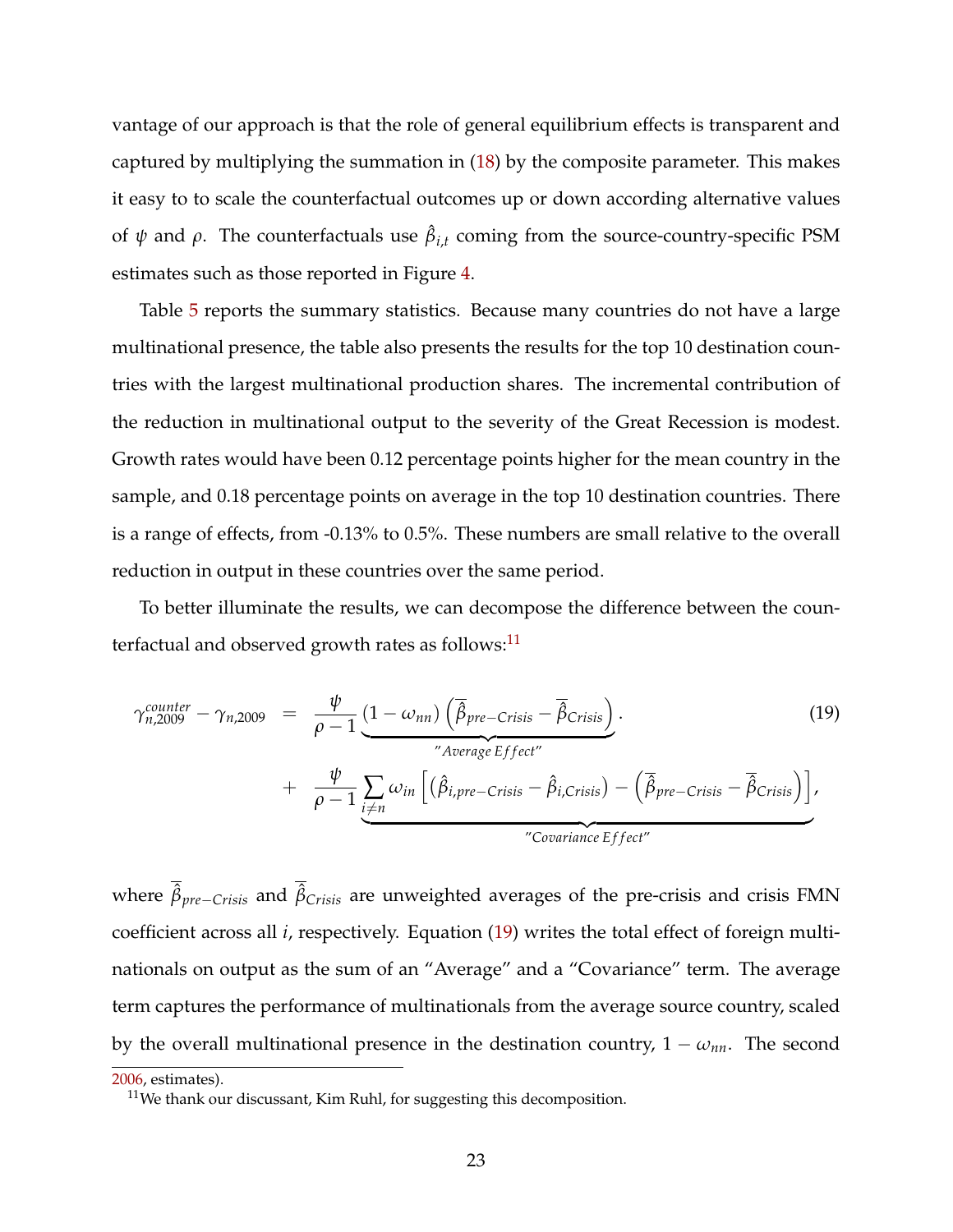term captures whether the mix of multinationals that operate in destination country *n* did relatively well or poorly in the crisis. The bottom two rows of Table [5](#page-31-1) report the decomposition. It turns out that the unweighted average  $\hat{\beta}_{pre-Crisis}-\hat{\beta}_{Crisis}$  is close to zero, and thus the average term is small. This is not surprising given our finding that multinationals from the average country did not perform significantly differently than similarly sized local firms. Most of the overall effect is accounted for by the "Covariance" term, described below

Figure [5](#page-36-0) presents the results graphically. The white bars report the average effect, and the red bars the "Covariance" term. Essentially both the overall level of the impact, and the variation across countries are all absorbed by the covariance term. There are two things to note about this result. First, the covariance term is positive for virtually all countries. This implies that in almost all countries, multinational shares  $\omega_{in}$  were higher for source countries *i* with greater falls in  $\beta_{i,t}$  during the crisis. This suggests that affiliates from larger source countries suffered more during the crisis.

Second, there is a great deal of dispersion in the Covariance term, indicating that differences across countries in the country of origin of foreign multinationals had aggregate implications during the crisis. For instance, multinationals contributed 0.5 percentage points to the reduction in output in Lithuania. The largest single source of foreign multinationals in Lithuania is Poland, whose foreign affiliates did quite poorly in the crisis, with the growth differential of -4.3% relative to the pre-crisis times. Estonia and Latvia were also among the countries most negatively affected. Looking closer, this is because Sweden and Finland are the largest sources of foreign affiliates in these countries, and multinationals from Sweden and Finland did especially poorly in the crisis (see Table [4,](#page-31-0) Figure [4\)](#page-35-0).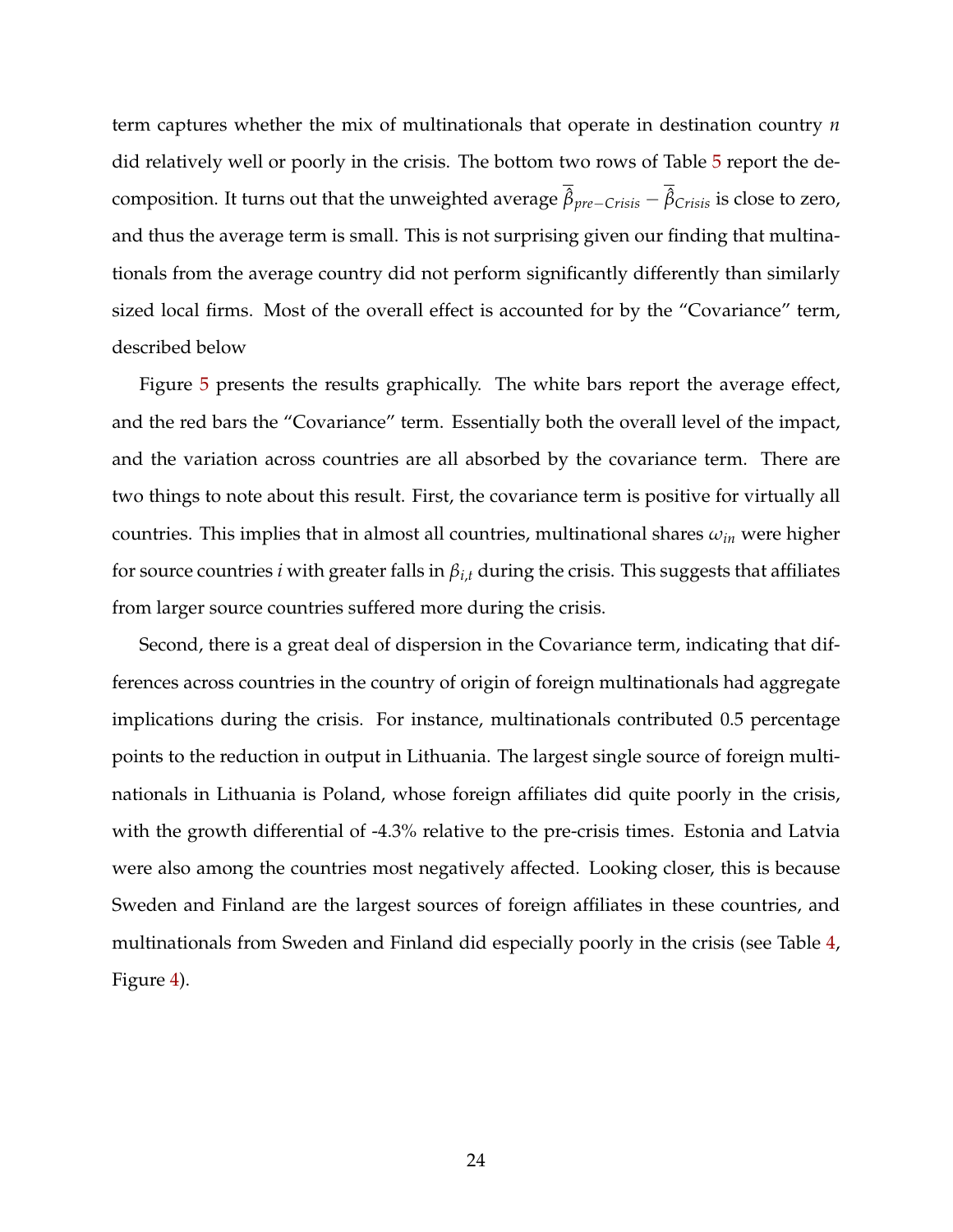# <span id="page-25-0"></span>**5 Conclusion**

The international dimension of the Great Recession has been the subject of an active and exciting research program, and indeed led to a renewed interest in the macroeconomic impact of international linkages more broadly [\(Bems et al.,](#page-26-2) [2013\)](#page-26-2). In contrast to the voluminous micro and macro literatures on the Great Trade Collapse, our understanding of the behavior of multinational firms during the recent crisis is much more limited. This paper uses a multi-country firm-level database covering millions of multinational and non-multinational firms to examine how multinationals fared in the Great Recession.

It turns out that, in parallel to the collapse in trade, there was a similarly-sized collapse in foreign multinational sales during the crisis. Having established this fact, the paper explores it in two dimensions. First, much of relative differential between foreign affiliates and domestically-owned firms in the crisis compared to normal times is accounted for by compositional differences in sector, size, and other observables such as firm age. Second, an important dimension of heterogeneity, namely across source countries, nonetheless remains after controlling for these observables. We conclude the analysis by developing a quantitative framework of multinational production and deriving a simple analytical formula for the counterfactual change in aggregate output had multinationals' growth rates during the crisis been different. Our main result is that multinational presence had a modest impact on both the level and the cross-section of growth rates in our sample of countries during the crisis.

Finally, the data show that in the post-crisis years, there has been a slowdown in the relative growth of foreign multinationals that coincided with the slowdown in goods trade. Our preliminary analysis suggests that differences in the composition of activity between multinationals and domestic firms cannot account for this slowdown. Better understanding the deceleration in the growth of multinational production in the years after 2011 remains a fruitful avenue for future research.

25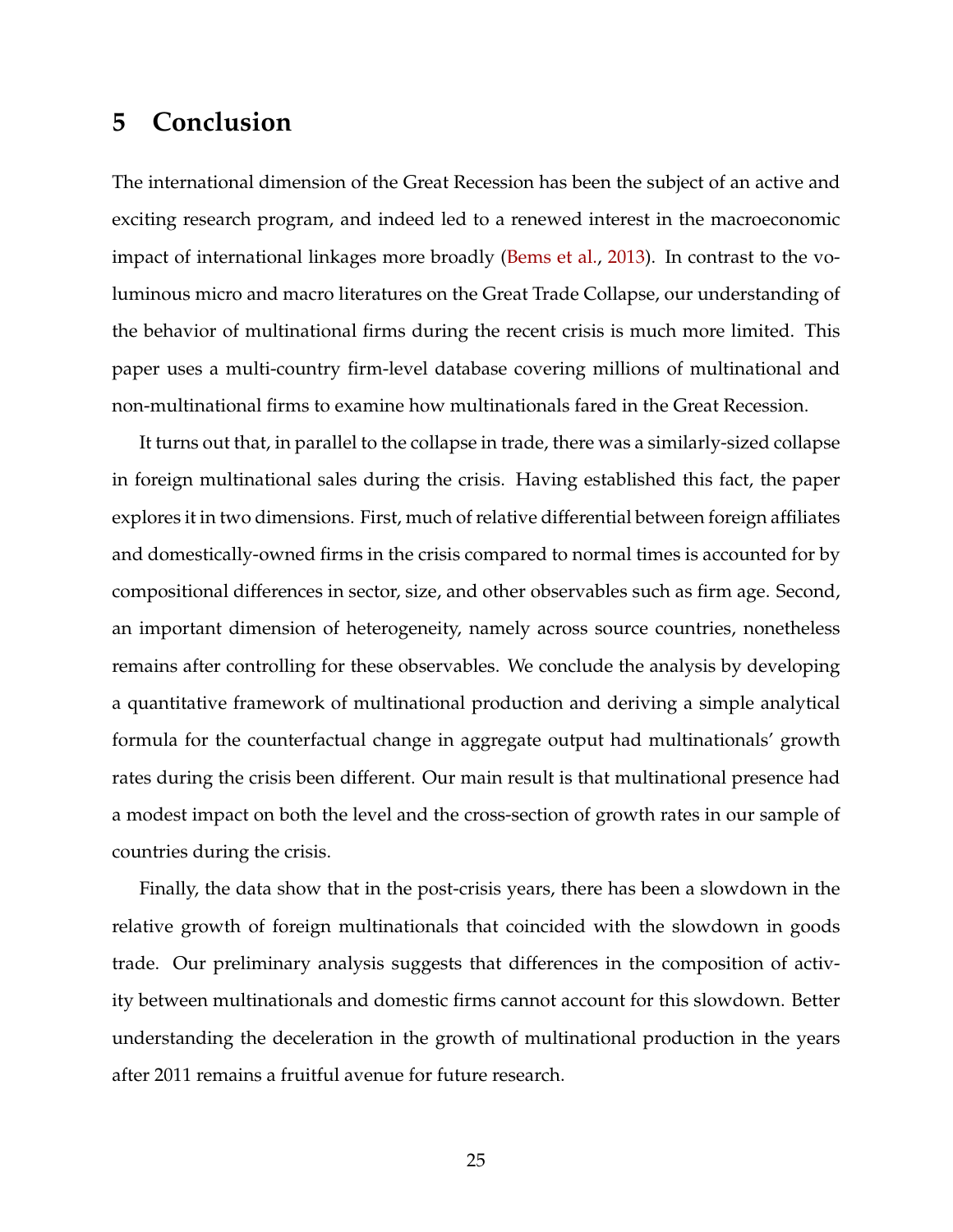# **References**

- <span id="page-26-4"></span>**Alfaro, Laura and Maggie Xiaoyang Chen**, "Surviving the Global Financial Crisis: Foreign Ownership and Establishment Performance," *American Economic Journal: Economic Policy*, August 2012, *4* (3), 30–55.
- <span id="page-26-5"></span>**Alviarez, Vanessa**, "Multinational Production and Comparative Advantage," September 2016. mimeo, University of British Columbia.
- <span id="page-26-6"></span>**Aslam, Aqib, Emine Boz, Eugenio Cerutti, Marcos Poplawski Ribeiro, and Petia Topalova**, "Global Trade: What's Behind the Slowdown?," October 2016. IMF World Economic Outlook, Chapter II.
- <span id="page-26-3"></span>**Bems, Rudolfs, Robert C. Johnson, and Kei-Mu Yi**, "Demand Spillovers and the Collapse of Trade in the Global Recession," *IMF Economic Review*, 2010, *58* (2), 295–326.
- <span id="page-26-2"></span>**, , and** , "The Great Trade Collapse," *Annual Reviews of Economics*, 2013, *5*, 375–400.
- <span id="page-26-1"></span>**Berkmen, S. Pelin, Gaston Gelos, Robert Rennhack, and James P. Walsh**, "The global financial crisis: Explaining cross-country differences in the output impact," *Journal of International Money and Finance*, February 2012, *31* (1), 42–59.
- <span id="page-26-0"></span>**Blanchard, Olivier J., Hamid Faruqee, and Mitali Das**, "The Initial Impact of the Crisis on Emerging Market Countries," *Brookings Papers on Economic Activity*, Spring 2010, *41* (1), 263–323.
- <span id="page-26-8"></span>**Broda, Christian and David Weinstein**, "Globalization and the Gains from Variety," *Quarterly Journal of Economics*, May 2006, *121* (2), 541–85.
- <span id="page-26-7"></span>**Chetty, Raj, Adam Guren, Day Manoli, and Andrea Weber**, "Does Indivisible Labor Explain the Difference between Micro and Macro Elasticities? A Meta-Analysis of Extensive Margin Elasticities," *NBER Macroeconomics Annual*, 2013, *27* (1), 1 – 56.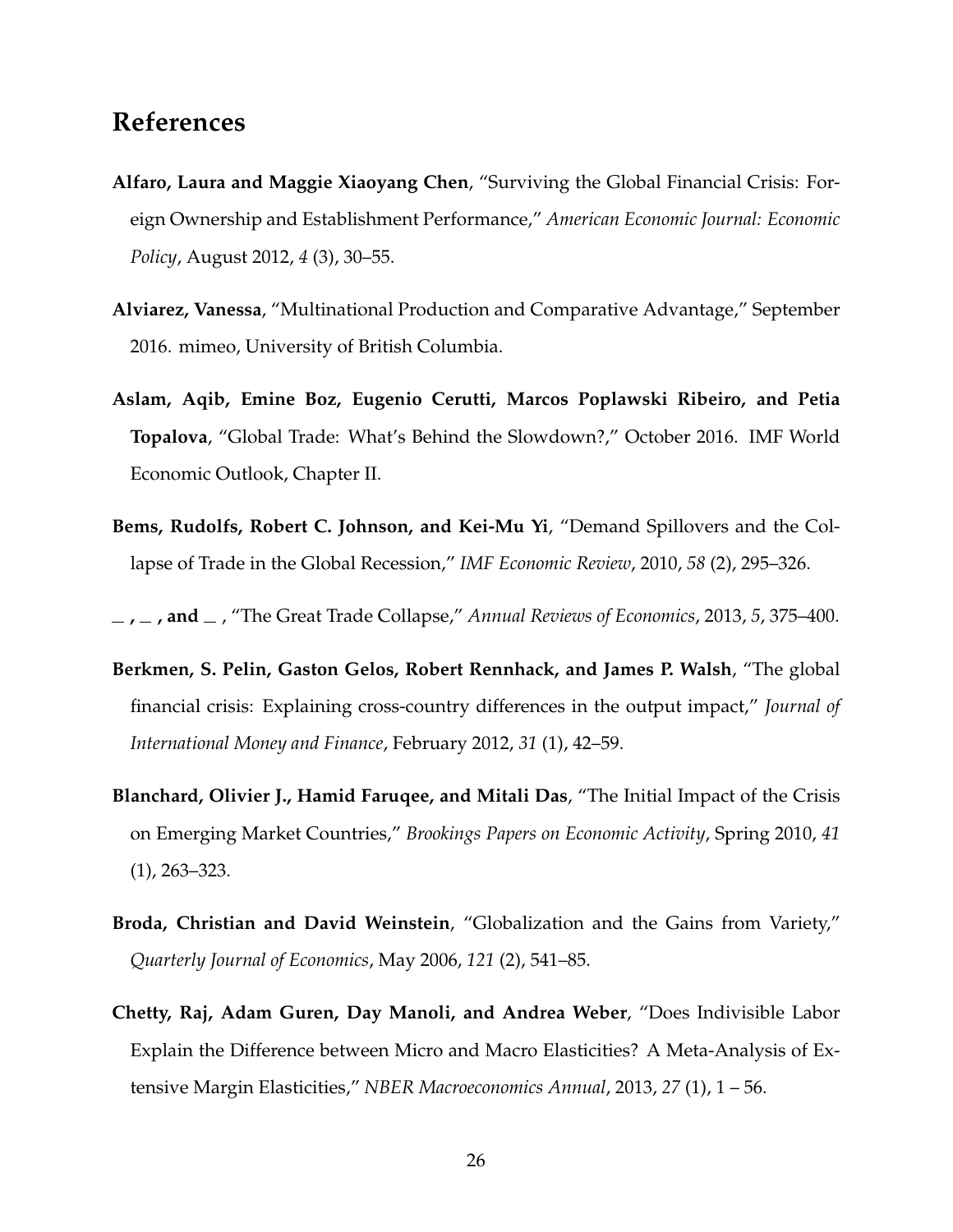- <span id="page-27-3"></span>**Cravino, Javier and Andrei A. Levchenko**, "Multinational Firms and International Business Cycle Transmission," August 2016. Forthcoming, *Quarterly Journal of Economics*.
- <span id="page-27-4"></span>**Davis, Steven J., John C. Haltiwanger, and Scott Schuh**, *Job creation and destruction*, Cambridge and London: MIT Press, 1996.
- <span id="page-27-5"></span>**di Giovanni, Julian, Andrei A. Levchenko, and Isabelle Méjean**, "Firms, Destinations, and Aggregate Fluctuations," *Econometrica*, July 2014, *82* (4), 1303–1340.
- <span id="page-27-2"></span>**Eaton, Jonathan, Samuel Kortum, Brent Neiman, and John Romalis**, "Trade and the Global Recession," January 2016. Forthcoming, *American Economic Review*.
- <span id="page-27-7"></span>**Fort, Teresa C, John Haltiwanger, Ron S Jarmin, and Javier Miranda**, "How Firms Respond to Business Cycles: The Role of Firm Age and Firm Size," *IMF Economic Review*, August 2013, *61* (3), 520–559.
- <span id="page-27-8"></span>**Gertler, Mark and Simon Gilchrist**, "Monetary Policy, Business Cycles, and the Behavior of Small Manufacturing Firms," *The Quarterly Journal of Economics*, 1994, *109* (2), 309– 340.
- <span id="page-27-9"></span>**Greenwood, Jeremy, Zvi Hercowitz, and Gregory W Huffman**, "Investment, Capacity Utilization, and the Real Business Cycle," *American Economic Review*, June 1988, *78* (3), 402–17.
- <span id="page-27-6"></span>**Hoekman, Bernard, ed.**, *The Global Trade Slowdown: A New Normal?*, London: Centre for Economic Policy Research: VoxEU.org Ebook, 2015.
- <span id="page-27-0"></span>**Lane, Philip R. and Gian Maria Milesi-Ferretti**, "The Cross-Country Incidence of the Global Crisis," *IMF Economic Review*, April 2011, *59* (1), 77–110.
- <span id="page-27-1"></span>**Levchenko, Andrei A, Logan T Lewis, and Linda L Tesar**, "The Collapse of International Trade during the 2008 09 Crisis: In Search of the Smoking Gun," *IMF Economic Review*, December 2010, *58* (2), 214–253.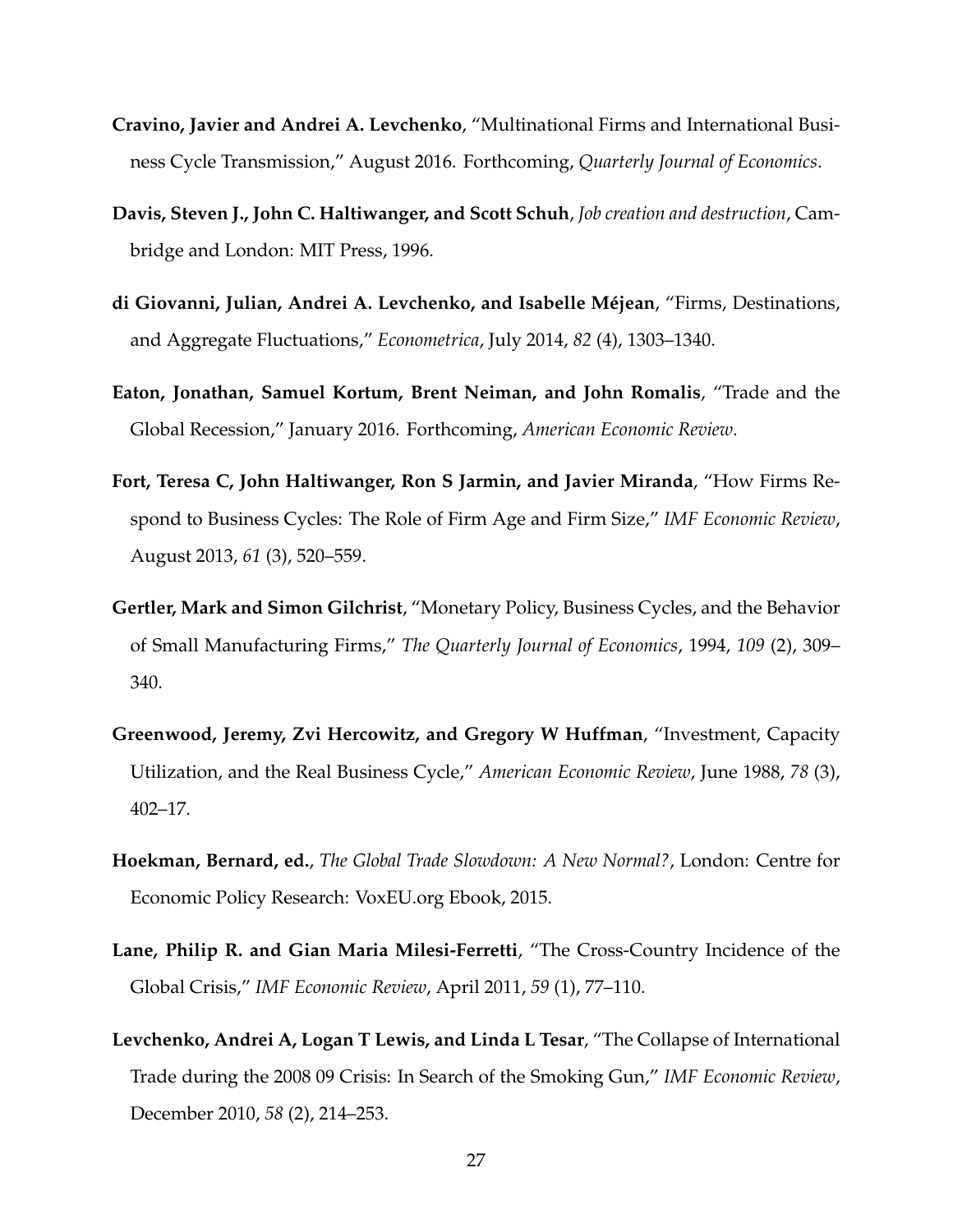- <span id="page-28-6"></span>**Lunt, Mark**, "Selecting an Appropiate Caliper Can be Essential for Achieving Good Balance with Propensity Score Matching," *American Journal of Epidemiology*, 2013.
- <span id="page-28-2"></span>**Moscarini, Giuseppe and Fabien Postel-Vinay**, "The Contribution of Large and Small Employers to Job Creation in Times of High and Low Unemployment," *American Economic Review*, October 2012, *102* (6), 2509–39.
- <span id="page-28-3"></span>**Ramondo, Natalia**, "A quantitative approach to multinational production," *Journal of International Economics*, May 2014, *93* (1), 108 – 122.
- <span id="page-28-4"></span>**and Andrés Rodríguez-Clare**, "Trade, Multinational Production, and the Gains from Openness," *Journal of Political Economy*, 2013, *121* (2), 273 – 322.
- <span id="page-28-5"></span>**Rosenbaum, Paul R. and Donald B. Rubin**, "Constructing a Control Group Using Multivariate Matched Sampling Methods that Incorporate the Propensity Score," *American Journal Statistics*, 1985, pp. 33–38.
- <span id="page-28-0"></span>**Stanley, Michael H.R., Luis A.N. Amaral, Sergey V. Buldyrev, Shlomo Havlin, Heiko Leschhorn, Philipp Maass, Michael A. Salinger, and H. Eugene Stanley**, "Scaling Behaviour in the Growth of Companies," *Nature*, February 1996, *379*, 804–806.
- <span id="page-28-1"></span>**Sutton, John**, "The Variance of Firm Growth Rates: the 'Scaling' Puzzle," *Physica A*, 2002, *312*, 577–590.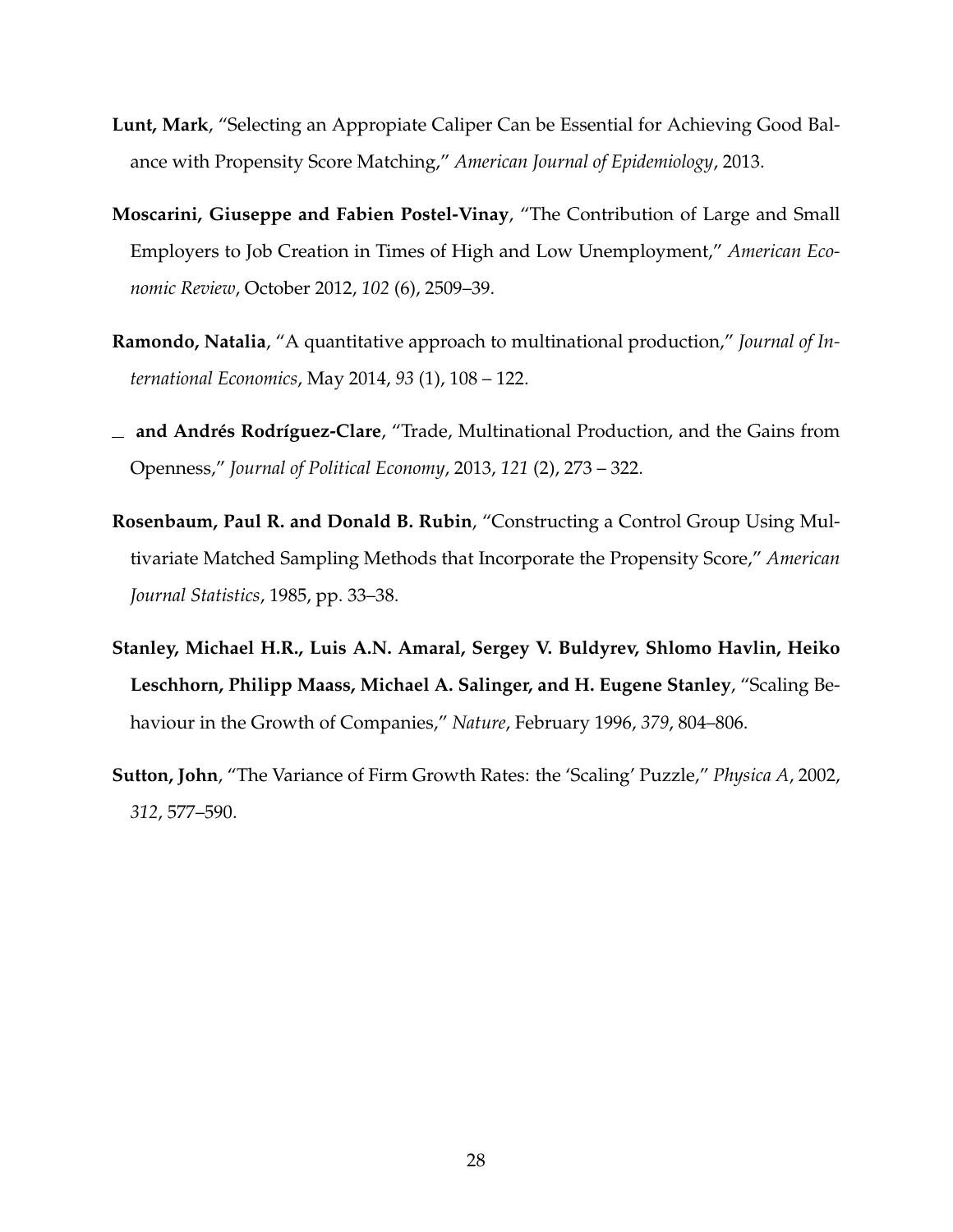|                        | 2004-08 | 2008-09  | 2009-14  |
|------------------------|---------|----------|----------|
| World                  | 0.009   | $-0.020$ | 0.002    |
| Developed Europe       | 0.007   | $-0.036$ | $-0.002$ |
| <b>Emerging Europe</b> | 0.013   | $-0.015$ | 0.007    |
| Developed ROW          | 0.011   | $-0.031$ | $-0.001$ |

<span id="page-29-0"></span>Table 1: Growth of foreign affiliates relative to domestic firms

Notes: This table reports the growth rate of multinational affiliates relative to the growth rate of domestic firms in the three time periods and for different country groups.

<span id="page-29-1"></span>

|                                                             | $\left( 1\right)$ | (2)            | (3)            | $\left( 4\right)$ |
|-------------------------------------------------------------|-------------------|----------------|----------------|-------------------|
| Dep. Var.: $\gamma_{in,t}(f)$                               |                   |                |                |                   |
| $\mathbb{I}_{\{f \in FMN\}}$                                | 0.0207            | 0.0184         | 0.0177         | 0.0205            |
|                                                             | (0.0042)          | (0.0009)       | (0.0009)       | (0.0010)          |
|                                                             |                   |                |                |                   |
| $\mathbb{I}_{f \in FMN} \times \mathbb{I}_{t=2009}$         | $-0.0326$         | $-0.0297$      | $-0.0177$      | $-0.0012$         |
|                                                             | (0.0093)          | (0.0023)       | (0.0020)       | (0.0017)          |
| Number of Observations                                      | 31,521,858        | 31,521,858     | 31,302,684     | 31,302,216        |
| Number of Firms                                             | 6,639,262         | 6,639,262      | 6,563,480      | 6,563,408         |
| Number of Multinationals                                    | 214,851           | 214,851        | 212,988        | 212,981           |
| $R^2$                                                       | 0.0110            | 0.0240         | 0.0333         | 0.0422            |
|                                                             |                   |                |                |                   |
| Year                                                        | Yes               | No             | N <sub>0</sub> | N <sub>o</sub>    |
| Destination $\times$ Year                                   | No                | Yes            | N <sub>0</sub> | N <sub>0</sub>    |
| Destination $\times$ Sector $\times$ Year                   | N <sub>0</sub>    | N <sub>0</sub> | Yes            | N <sub>0</sub>    |
| Destination $\times$ Sector $\times$ Quartile $\times$ Year | No                | No             | N <sub>o</sub> | Yes               |

## Table 2: Firm-level growth rates

Notes: Standard errors clustered at the source-destination level in parentheses. This table reports the results of estimating equation [\(1\)](#page-10-1).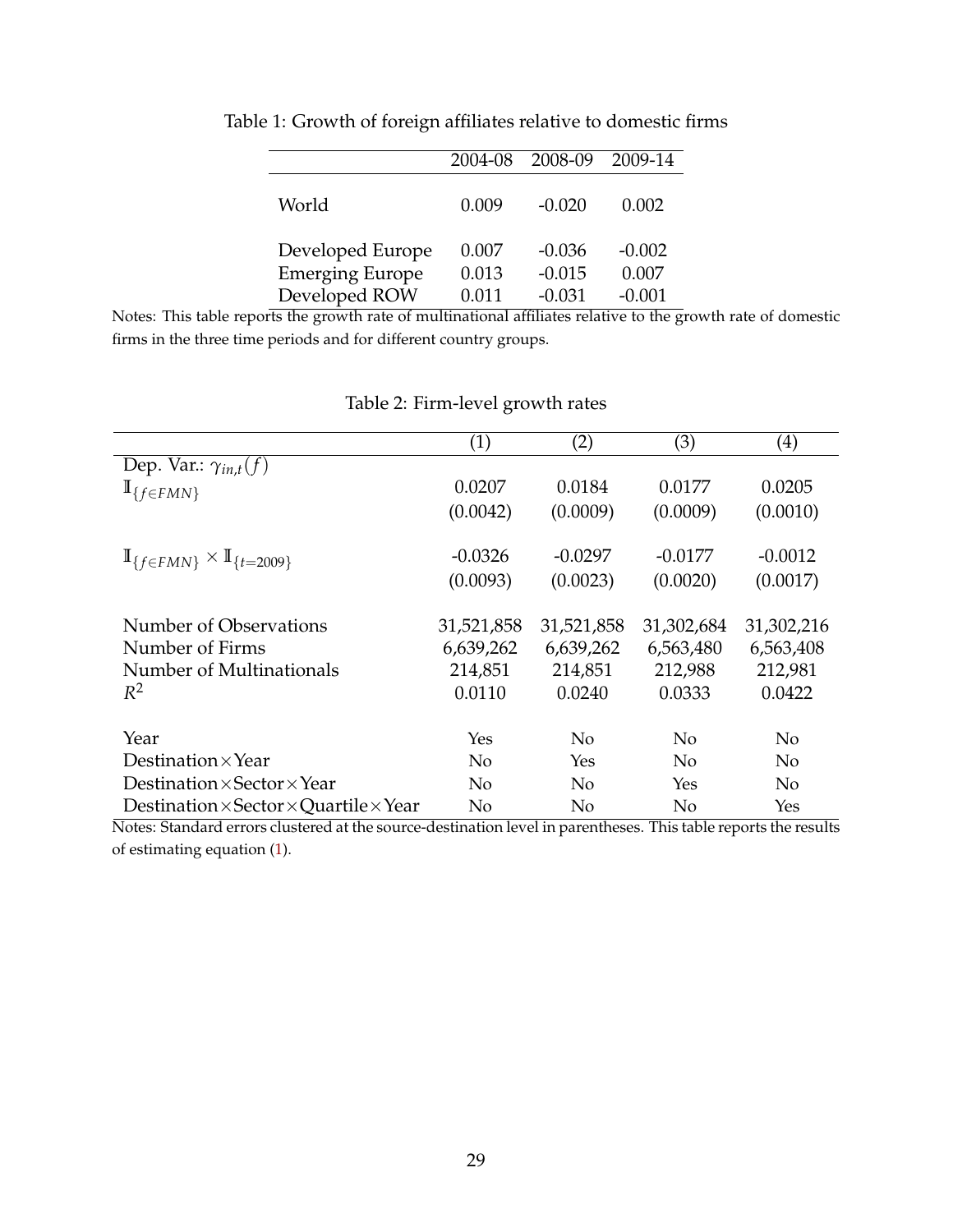|                               | 2005           | 2006      | 2007      | 2008      | 2009       | 2010      | 2011      | 2012      | 2013      | 2014        |
|-------------------------------|----------------|-----------|-----------|-----------|------------|-----------|-----------|-----------|-----------|-------------|
| Dep. Var.: $\gamma_{in,t}(f)$ |                |           |           |           |            |           |           |           |           |             |
|                               |                |           |           |           |            |           |           |           |           |             |
| ATT (treatment)               | 0.0398         | 0.0646    | 0.0570    | 0.0160    | $-0.0598$  | 0.0359    | 0.0329    | 0.0035    | $-0.0042$ | 0.0160      |
| ATT (control)                 | 0.0117         | 0.0413    | 0.0357    | $-0.0058$ | $-0.0808$  | 0.0118    | 0.0189    | $-0.0078$ | $-0.0130$ | 0.0105      |
| ATT (diff)                    | 0.0281         | 0.0233    | 0.0214    | 0.0218    | 0.0210     | 0.0241    | 0.0139    | 0.0112    | 0.0088    | 0.0055      |
| SE ATT (diff)                 | 0.0013         | 0.0013    | 0.0012    | 0.0011    | 0.0012     | 0.0011    | 0.0010    | 0.0010    | 0.0010    | 0.0010      |
| $t$ -stat ATT (diff)          | 20.9400        | 18.6000   | 18.1800   | 19.1900   | 17.9400    | 22.4100   | 13.6400   | 11.0100   | 8.7000    | 5.4600      |
| ATE (diff)                    | 0.0317         | 0.0318    | 0.0242    | 0.0358    | 0.0306     | 0.0329    | 0.0212    | 0.0192    | 0.0231    | 0.0171      |
|                               |                |           |           |           |            |           |           |           |           |             |
| UMD (treatment)               | 0.0403         | 0.0650    | 0.0568    | 0.0160    | $-0.0608$  | 0.0363    | 0.0329    | 0.0034    | $-0.0043$ | 0.0162      |
| UMD(control)                  | 0.0129         | 0.0379    | 0.0301    | $-0.0114$ | $-0.0512$  | 0.0063    | 0.0075    | $-0.0124$ | $-0.0166$ | 0.0121      |
| UMD(diff)                     | 0.0274         | 0.0271    | 0.0268    | 0.0274    | $-0.0096$  | 0.0301    | 0.0254    | 0.0157    | 0.0122    | 0.0040      |
| SE UMD (diff)                 | 0.0009         | 0.0008    | 0.0008    | 0.0008    | 0.0008     | 0.0007    | 0.0007    | 0.0007    | 0.0007    | 0.0006      |
| t-stat UMD (diff)             | 30.7800        | 32.9300   | 34.6000   | 36.4000   | $-12.6200$ | 42.7000   | 37.4800   | 23.3000   | 18.3100   | 6.3200      |
|                               |                |           |           |           |            |           |           |           |           |             |
| Untreated/Off support         | 73,285         | 66,893    | 59,879    | 66,181    | 71,428     | 71,576    | 73,121    | 81,423    | 71,120    | 68,068      |
| Untreated/On support          | 2,145,210      | 2,301,485 | 2,544,820 | 2,753,726 | 2,839,872  | 2,999,686 | 3,077,301 | 3,052,708 | 2,868,961 | 2,128,798   |
| Treated/Off support           | 3,919          | 4,210     | 4,475     | 4,755     | 5,052      | 5,456     | 5,481     | 5,447     | 5,526     | 5,561       |
| Treated/On support            | 74,102         | 83,744    | 94,556    | 105,107   | 110,941    | 120,400   | 125,726   | 125,870   | 123,874   | 110,057     |
| Total Number of firms         | 2,296,516      | 2,456,332 | 2,703,730 | 2,929,769 | 3,027,293  | 3,197,118 | 3,281,629 | 3,265,448 | 3,069,481 | 2,312,484   |
|                               |                |           |           |           |            |           |           |           |           |             |
| Standardized Bias, %          |                |           |           |           |            |           |           |           |           |             |
| Log sales                     | $\overline{2}$ | 1.7       | 1.5       | 1.3       | 1.2        | 1.5       | 1.1       | 0.8       | 0.5       | 0.5         |
| Age                           | $-0.7$         | $-1.7$    | $-1.6$    | $-2.7$    | $-1.7$     | $-2$      | $-1.9$    | $-2.3$    | $-1.3$    | $-2.3$      |
| Multi-sector<br>.             | $-0.4$         | $-0.4$    | $-0.5$    | $-0.5$    | $-0.1$     | $-0.4$    | $-0.2$    | $-0.4$    | $-0.3$    | $-0.7$<br>Ē |

## Table 3: Propensity score matching results

<span id="page-30-0"></span>**Notes:** This table reports the Unconditional Mean Difference (UMD) and the Average Treatment Effect on the Treated (ATT) in each year. The dependent variable is the annual sales growth rate. In every year we assume common support, ties and <sup>a</sup> caliper of 0.005. The propensity scores were estimated using <sup>a</sup> probit model with log sales, age and multi-product status as explanatory variables.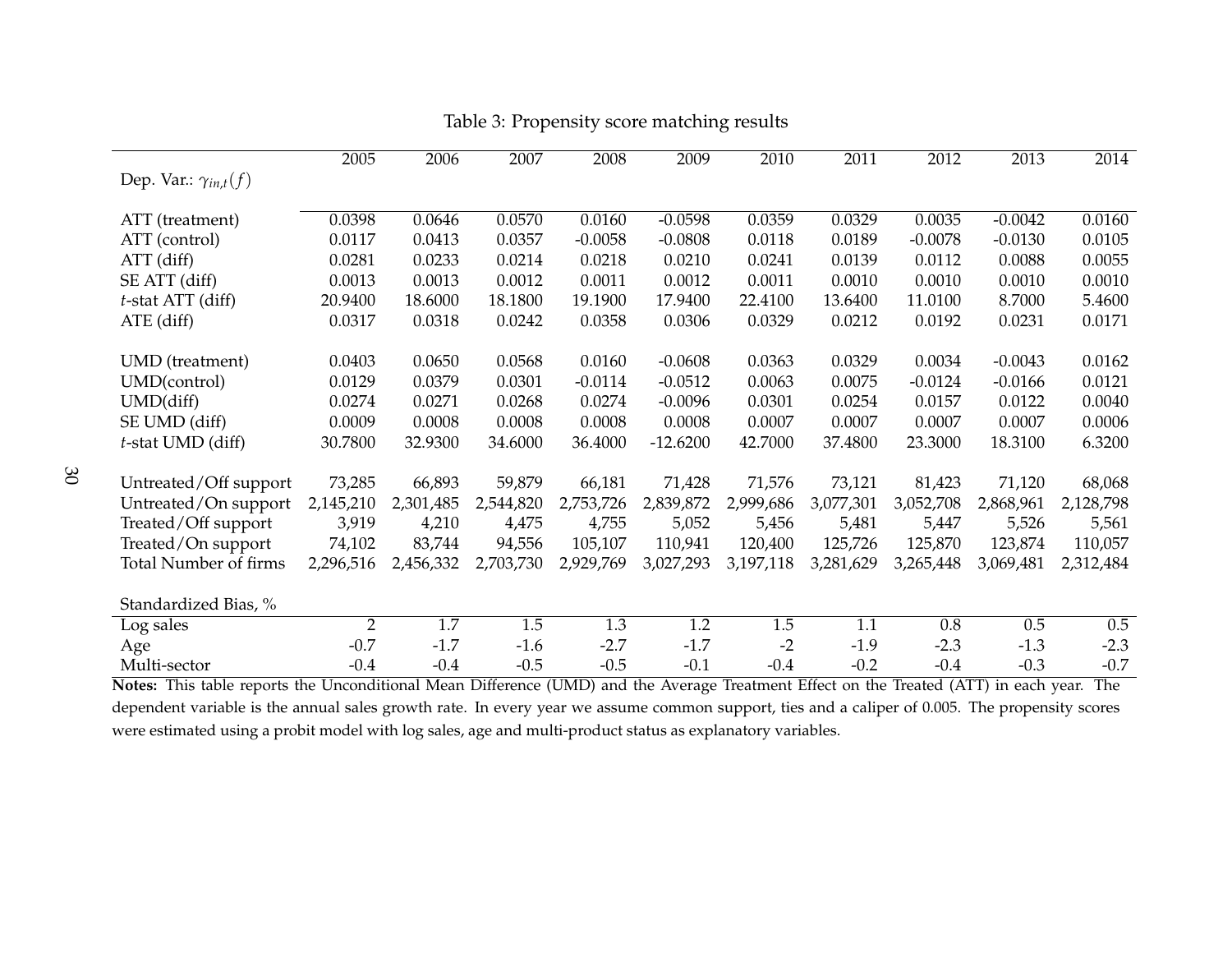<span id="page-31-0"></span>

|                      | (1)              | (2)                                          | (3)                    | $\left( 4\right)$ | (5)                           | (6)                      |
|----------------------|------------------|----------------------------------------------|------------------------|-------------------|-------------------------------|--------------------------|
| Controls:            |                  | Destination $\times$ sector                  |                        |                   | <b>PSM</b>                    |                          |
|                      |                  | $\times$ size quartile $\times$ year effects |                        |                   |                               |                          |
|                      | $\beta_{i,2009}$ | s.e. $(\hat{\beta}_{i,2009})$                | $\beta_{i,2009}$ –     | $\beta_{i,2009}$  | s.e. $(\hat{\beta}_{i,2009})$ | $\hat{\beta}_{i,2009}$ – |
|                      |                  |                                              | $\beta_{i,pre-crisis}$ |                   |                               | $p_{i,pre-crisis}$       |
| France               | 0.032            | 0.006                                        | 0.004                  | 0.033             | 0.004                         | 0.010                    |
| <b>Netherlands</b>   | 0.027            | 0.008                                        | $-0.005$               | 0.026             | 0.004                         | $-0.003$                 |
| Austria              | 0.021            | 0.008                                        | $-0.013$               | 0.020             | 0.005                         | $-0.007$                 |
| United Kingdom       | 0.018            | 0.006                                        | $-0.010$               | 0.020             | 0.004                         | $-0.006$                 |
| Italy                | 0.023            | 0.011                                        | 0.002                  | 0.023             | 0.005                         | 0.007                    |
| Switzerland          | 0.013            | 0.005                                        | $-0.018$               | 0.017             | 0.004                         | $-0.009$                 |
| <b>United States</b> | 0.018            | 0.006                                        | $-0.006$               | 0.019             | 0.003                         | $-0.002$                 |
| Germany              | 0.017            | 0.008                                        | $-0.014$               | 0.016             | 0.003                         | $-0.012$                 |
| Sweden               | 0.004            | 0.006                                        | $-0.027$               | 0.003             | 0.005                         | $-0.023$                 |
| Japan                | 0.002            | 0.009                                        | $-0.013$               | 0.001             | 0.006                         | $-0.009$                 |

Table 4: Source effects for the top 10 source countries, 2008-2009

Notes: This table reports the estimated source effects for the top 10 largest source countries for the crisis period.

Table 5: Counterfactual differences in growth rates, %, 2008-2009

<span id="page-31-1"></span>

|                       |                | (2)                      | (3)               | $\left( 4\right)$ | (5)            | (6)                 | (7)            | (8)            |
|-----------------------|----------------|--------------------------|-------------------|-------------------|----------------|---------------------|----------------|----------------|
|                       | Mean           | Std. Dev.                | Min               | Max               | Mean           | Std. Dev.           | Min            | Max            |
|                       |                | All countries $(N = 34)$ |                   |                   |                | Top 10 destinations |                |                |
| Total effect          | 0.117          | 0.121                    | $-0.131$          | 0.503             | 0.176          | 0.107               | 0.035          | 0.323          |
| Average<br>Covariance | 0.015<br>0.101 | 0.008<br>0.118           | 0.001<br>$-0.144$ | 0.036<br>0.487    | 0.024<br>0.151 | 0.006<br>0.106      | 0.019<br>0.013 | 0.036<br>0.303 |

Notes: This table the summary statistics for the change in aggregate output in the counterfactual described by equations [\(18\)](#page-22-1) and [\(19\)](#page-23-1).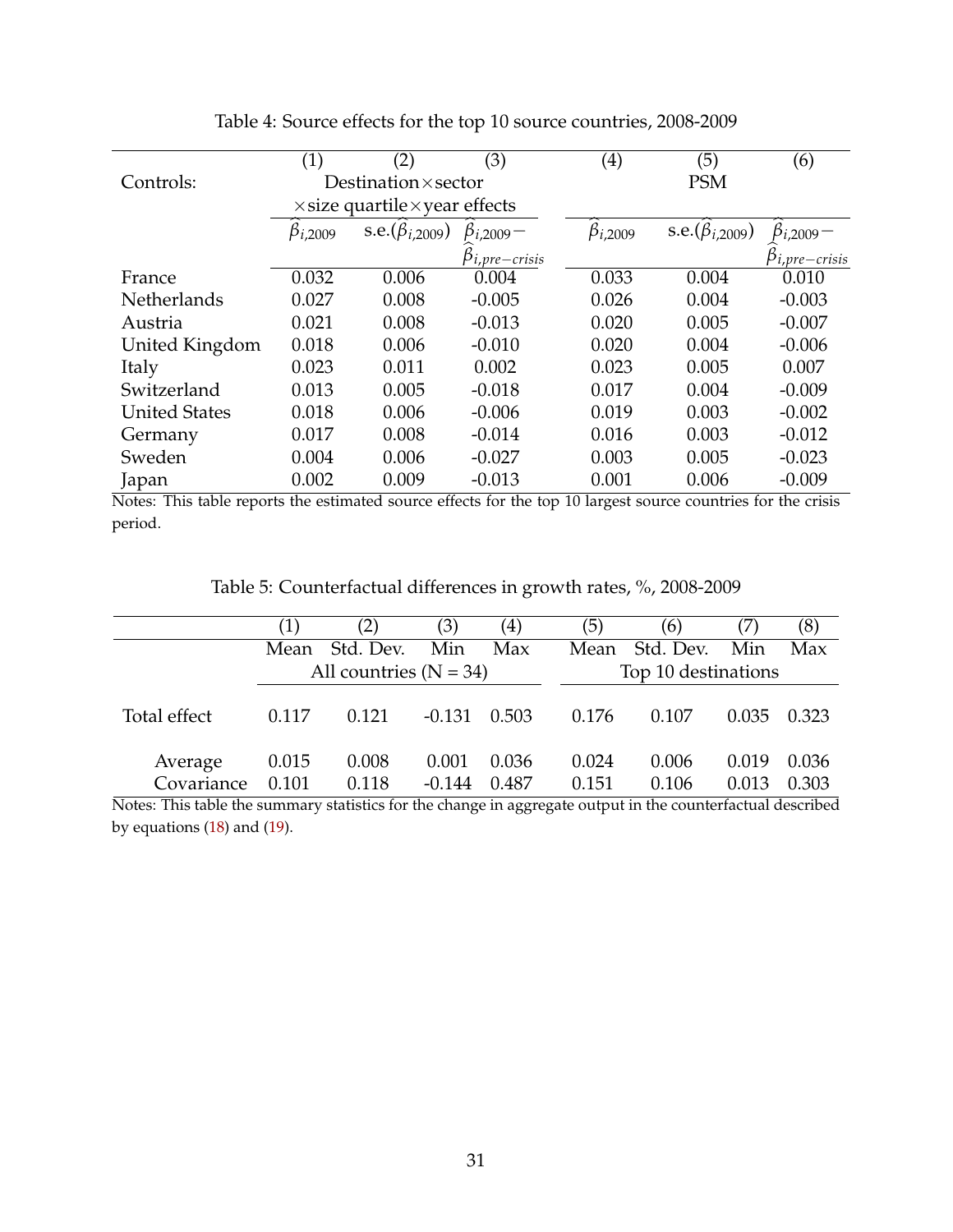<span id="page-32-0"></span>

Figure 1: Collapse in imports and foreign affiliate sales, 2008-2009

Notes: This figure reports the growth rates of goods imports and of foreign affiliate sales between 2008-2009. Source: Authors' calculations based on OECD Statistics database. We use goods imports, and inward turnover by the foreign affiliates of multinational firms in the manufacturing sector in domestic currency.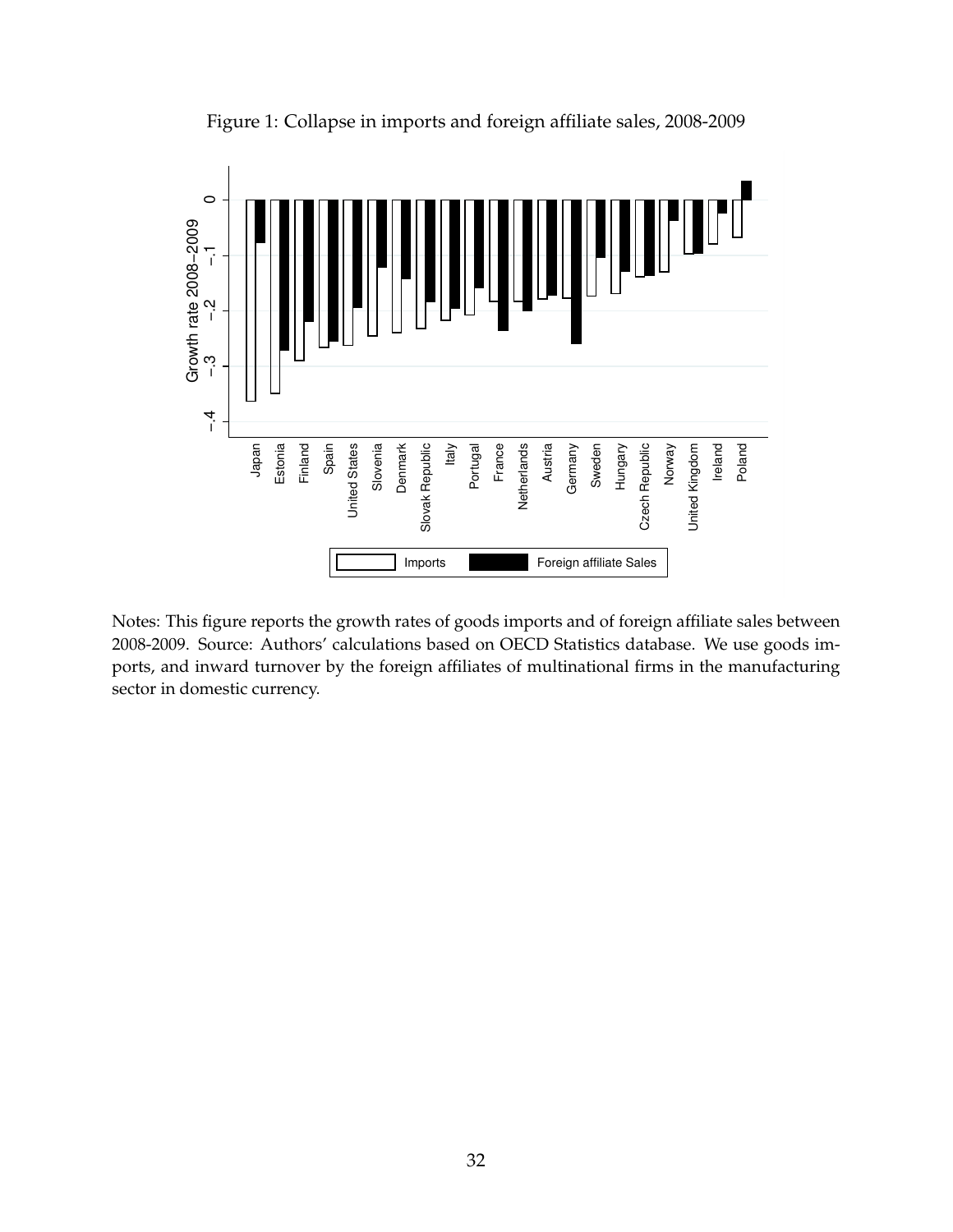<span id="page-33-0"></span>

### Figure 2: Imports and affiliate sales relative to GDP

Notes: This figure reports the evolution of goods imports relative to GDP and manufacturing foreign affiliate sales ("inward turnover by the foreign affiliates of multinational firms") relative to industrial production, normalized to 1 in 2008. Source: Authors' calculations based on OECD Statistics database.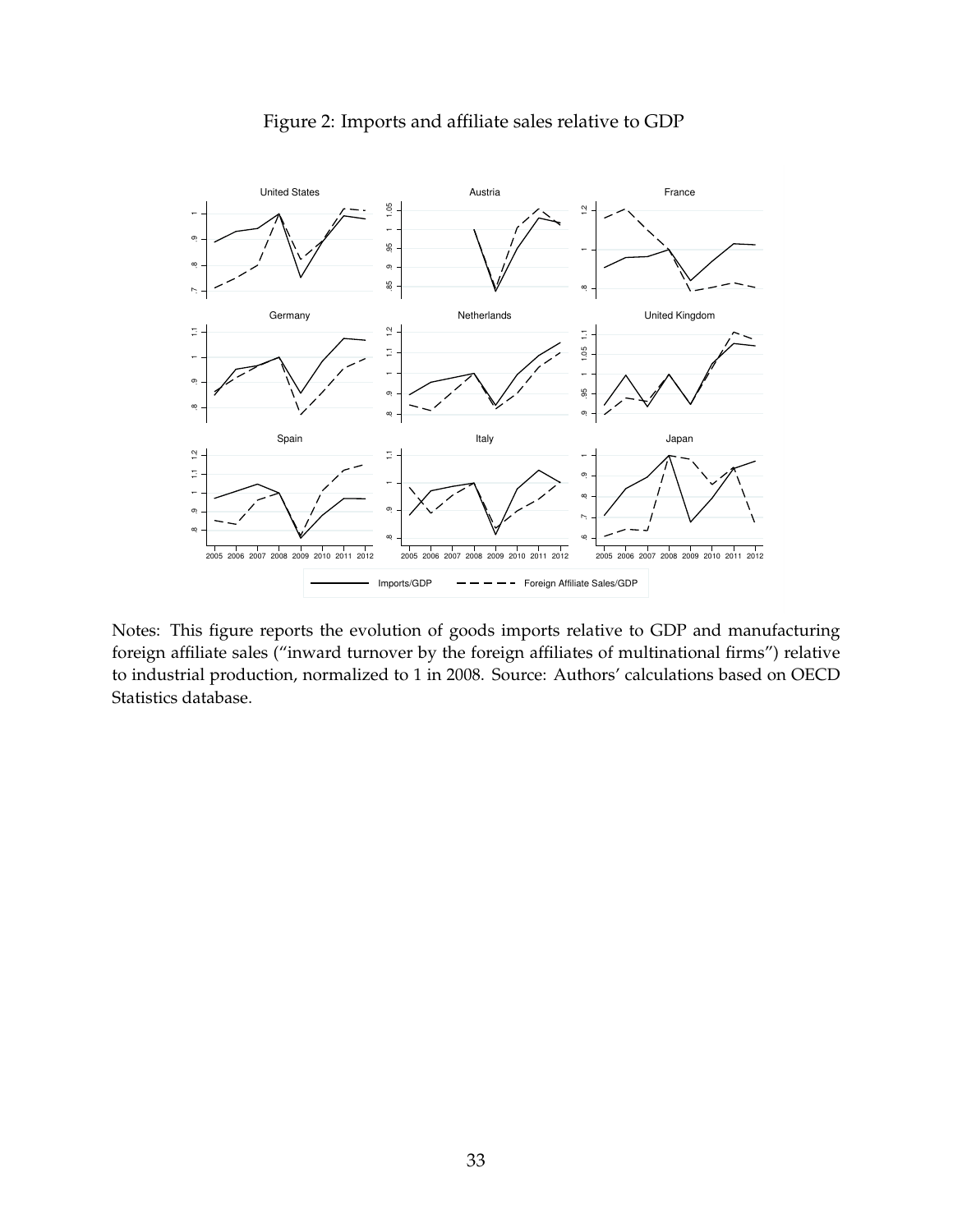<span id="page-34-0"></span>

Figure 3: Estimated ATT and UMD

Notes: This figure plots the estimates of the Unconditional Mean Difference (UMD) and the Average Treatment Effect on the Treated (ATT) in each year, along with a 2-standard error band.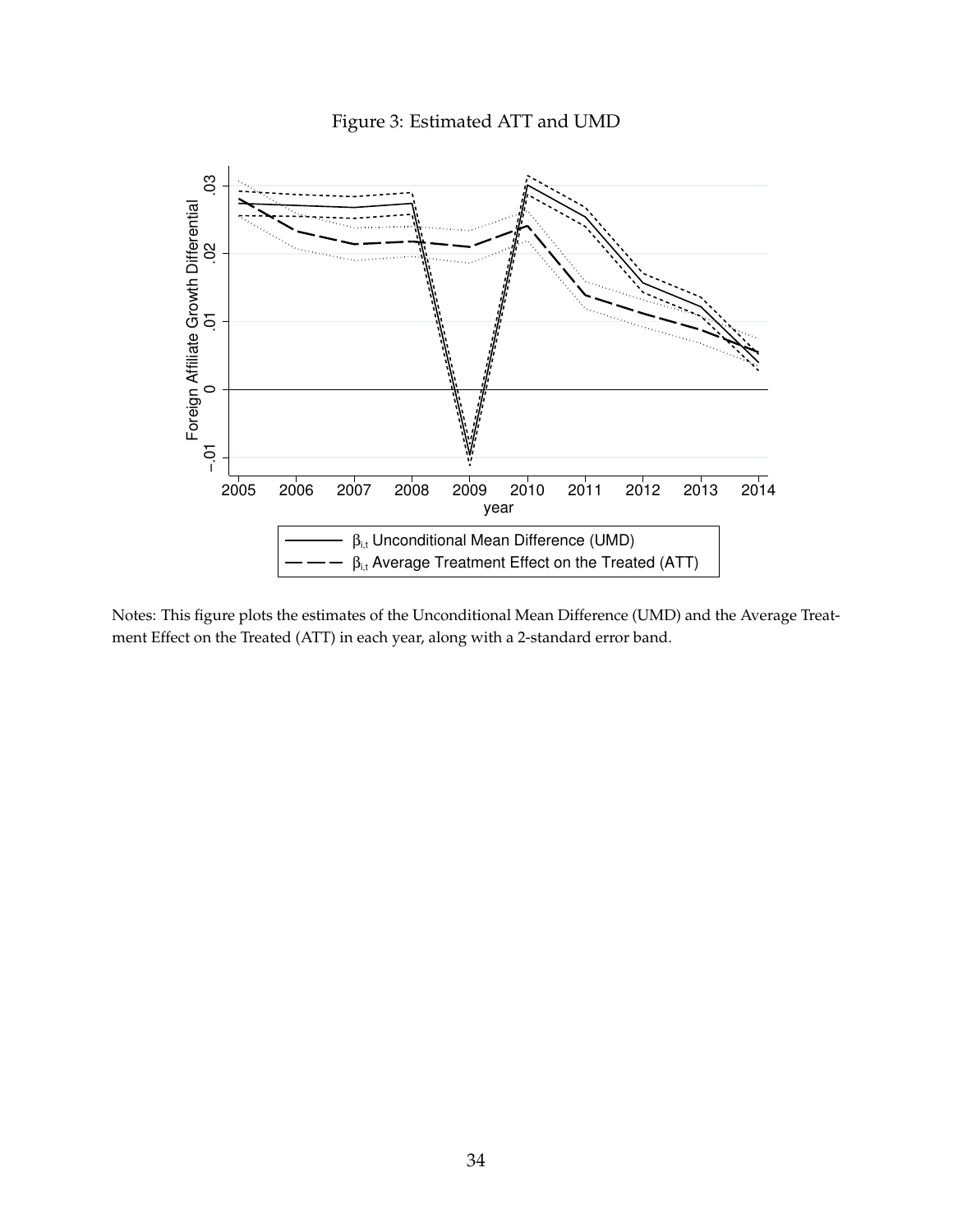

<span id="page-35-0"></span>Figure 4: Estimated ATT and the UMD by country and year, top 5 source countries

Notes: This figure plots estimates of the Unconditional Mean Difference (UMD) and Average Treatment Effect on the Treated (ATT) estimated year-by-year for the top 10 source countries. The short-dashed lines report 2-standard error bands for the UMD, and the dotted lines report 2-standard error bands for the ATT.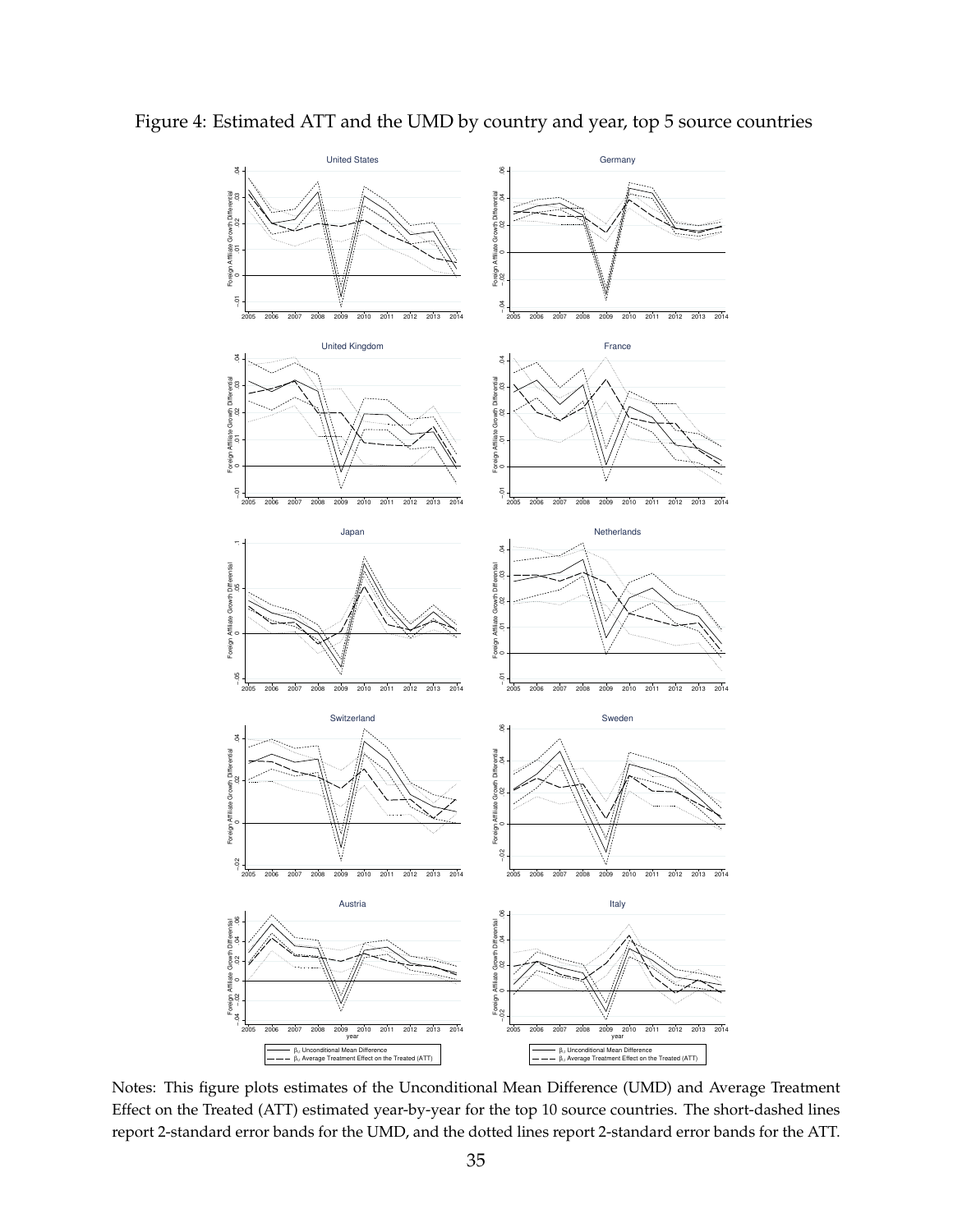

<span id="page-36-0"></span>Figure 5: Counterfactual changes in aggregate output, %, 2008-2009

Notes: This figure plots the results from evaluating equation [\(19\)](#page-23-1) for each country.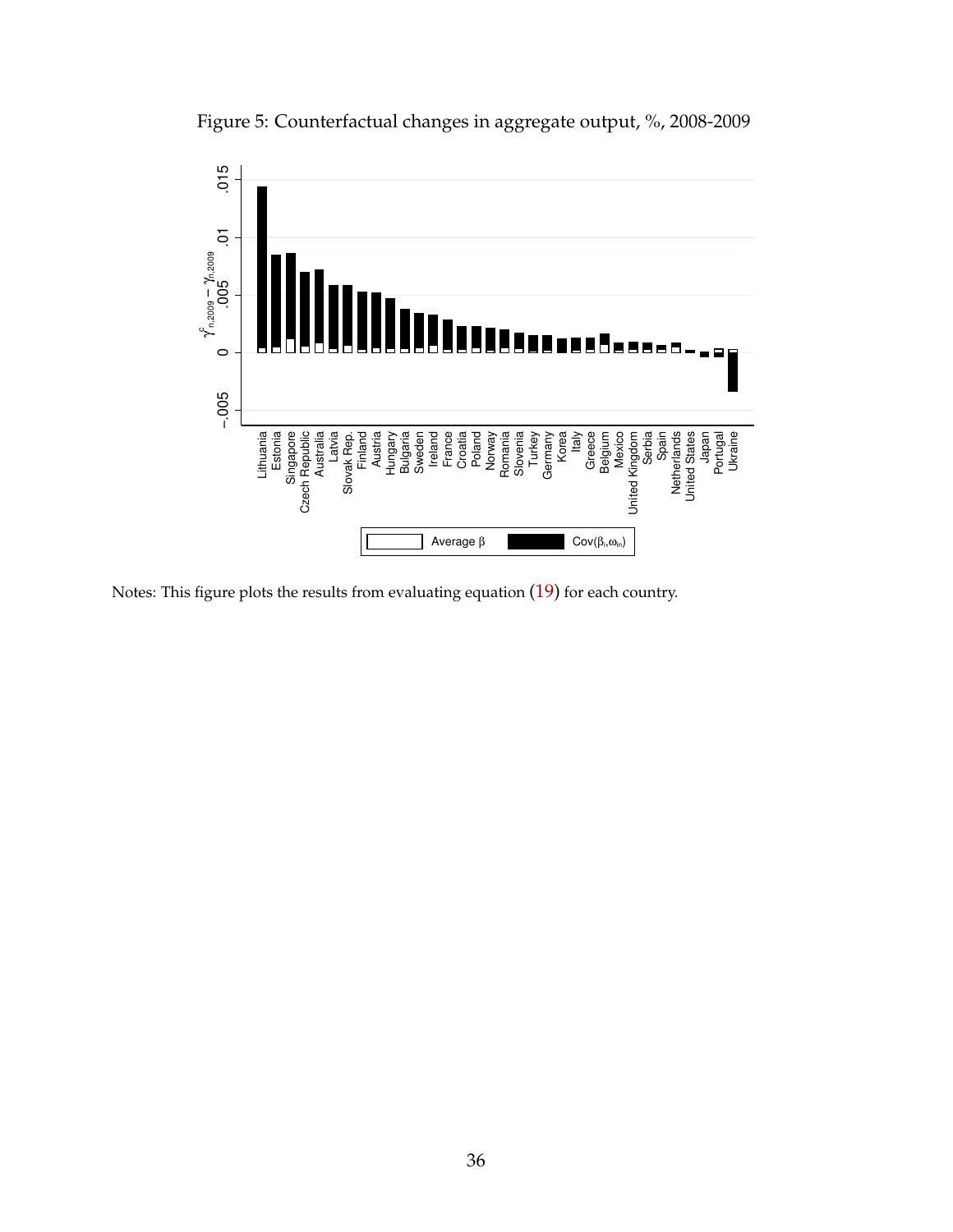# <span id="page-37-0"></span>**Appendix A Propensity Score Matching**

The PSM estimator compares the growth rate of multinational affiliates to the growth rate of a control group. The control group is obtained by matching foreign affiliates to domestically-owned firms based on their propensity score. The propensity score is the estimated probability of being foreign-owned based on observable characteristics. The observable characteristics we use are size (log sales), firm age, and multi-product status. The age variable is measured by the year of incorporation of the firm reported in ORBIS. The multi-product variable takes the value of 1 if the firm operates in only one NAICS sector at 6-digits level of disaggregation, 2 if it operates in two sectors, and 3 if the firm operates in three or more sectors.<sup>12</sup>

The propensity score is obtained by running probit regressions of multinational status on log sales, age, and multi-product status in each sector in each destination country. When estimating the probability of being foreign-owned and for the subsequent matches, we exclude headquarters of multinationals from the potential comparison group. To avoid country-sectors that do not have a sufficient sample size, we also exclude countrysector pairs with less than 30 observations, dropping a total of 164 country-sector pairs (2.7%). As expected, there is a significant and positive relationship between foreign ownership status and establishment size for most country-sector pairs. In contrast, age and multi-sector status often imply a lower probability of being a foreign affiliate. In the case of multi-sector status, for example, this may be due to the fact that even though multinational corporations as a whole are often multi-product, individual foreign affiliates may actually be more specialized in a single activity.

We match each foreign affiliate to a domestically-owned firm that operates in the same destination and sector based on the propensity score using one-to-one nearest-neighbor matching. When two or more domestic firms have an identical propensity score and are tied as "nearest neighbors," we include all the tied firms in the control group. The matching and estimation are carried out year-by-year and within each destination-sector separately.

In order to obtain good quality matches we drop firms outside the common support, that is we discard foreign affiliates whose propensity score is above the maximum or below the minimum propensity score of local firms. Additionally, we impose a tolerance on the maximum difference in propensity scores in a matched pair. Namely, each foreign multinational is matched only with local producers whose propensity score differs by no more than  $0.005$  percentage points.<sup>13</sup>

Table [3](#page-30-0) shows the number of multinationals and local producers that are matched (on

<span id="page-37-1"></span> $12$ Notice that the identifying assumption in the propensity score matching is weaker than in a linear regression with destination×sector×size quartile×year fixed effects that further controls for continuous covariates such as log sales, firms age and multi-product status. The reason is that with propensity score matching the effect of the covariates on firm growth do not need to be linear.

<span id="page-37-2"></span><sup>&</sup>lt;sup>13</sup>Intuitively, using narrower calipers will result in the matching of more similar firms, which should reduce the bias by reducing systematic differences between matched multinationals and local producers. However, narrowing the caliper may also result in a reduction in the number of matched pairs, thereby increasing the variance of the estimated treatment effect. Following [Rosenbaum and Rubin](#page-28-5) [\(1985\)](#page-28-5) and [Lunt](#page-28-6) [\(2013\)](#page-28-6) we chose a caliper that represents 20% of the variance of the propensity score. Indeed, we show that a stricter caliper value (0.001) and a more lax one (0.01) does not affect the significance of our results.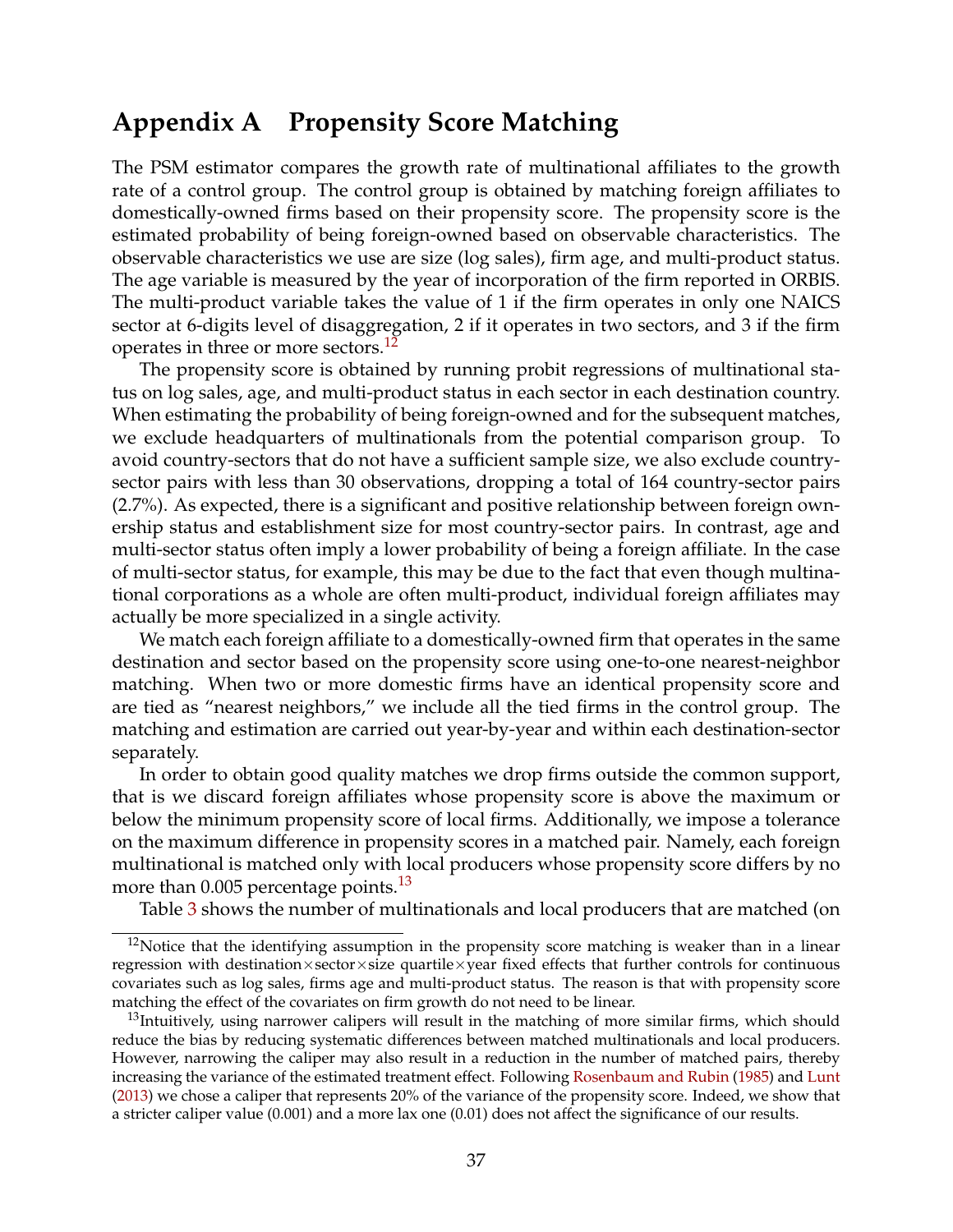support) and those that are not (off support). The "treated, on support" is our group of interest. It corresponds to all multinationals for which there is a local producer that is a "good match" for it. Similarly, the "untreated, on support" group comprises of those local producers for which there is a foreign multinational that is a "good match" for it.<sup>14</sup>

In order to assess the quality of our matching procedure we check whether after matching the distribution of measured baseline covariates is independent of multinational status, that is, we evaluate whether the distribution of log size, age, and multiproduct status is similar between foreign affiliates and matched local producers.[15](#page-38-1) We use the percentage bias indicator proposed by [Rosenbaum and Rubin](#page-28-5) [\(1985\)](#page-28-5), presented at the bottom of table [3.](#page-30-0) For each covariate, the standardized bias measures the difference in the sample mean for matched foreign multinationals and local producers as a percentage of the square root of the average of the sample variances in each group. Table [3](#page-30-0) shows that the absolute value of the bias is below five percent for the three covariates in all years.<sup>16</sup> We also checked whether the exclusion of local multinationals (or headquarters) limits our ability to find good matches in the control group. To this end we estimate the propensity matching score while including headquarters as potential candidates to serve as matches of the foreign affiliates. The estimates as well as the balancing properties of the matches remain virtually unchanged.

<span id="page-38-0"></span> $14$ Notice that not all local producers on support serve as matches for foreign multinationals, but only those that are "best matches" or closer in terms of their propensity score. That is, the fact that a given foreign multinational appears as the "best match" for a local producer, does not mean that this local producer is the best matched of this foreign affiliate.

<span id="page-38-1"></span> $15$ Note that while the matching procedure guarantees that the matched multinationals and local producers have similar propensity scores, it is possible they can differ in the distribution of each individual covariate used to calculate the propensity score.

<span id="page-38-2"></span><sup>&</sup>lt;sup>16</sup>In order to minimize the bias we run six different probit specifications, including higher order polynomials of each covariate and interaction terms, and apply several caliper levels (0.001, 0.005, 0.01, 0.3). The point estimates and significance levels across different model specifications and caliper combinations are virtually the same. In all specifications the bias of all covariates is lower than 5%.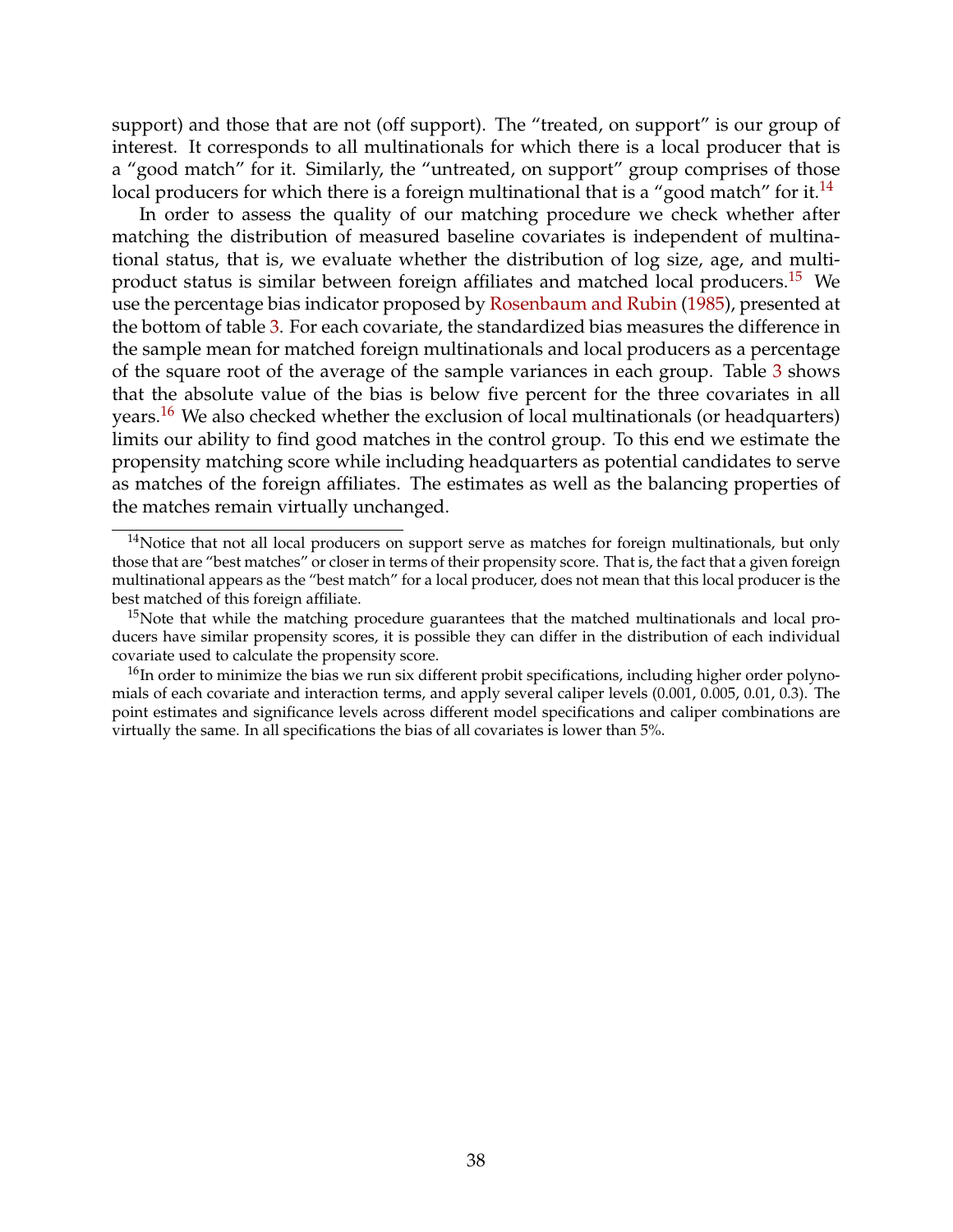<span id="page-39-0"></span>

| Country              | Number of | Number of      |
|----------------------|-----------|----------------|
|                      | Firms     | Foreign        |
|                      |           | Multinationals |
| Australia            | 8,415     | 1,701          |
| Austria              | 51,025    | 5,154          |
| Belgium              | 162,280   | 7,043          |
| Bulgaria             | 122,474   | 2,927          |
| Croatia              | 46,534    | 1,937          |
| Czech Republic       | 104,513   | 12,618         |
| Estonia              | 31,643    | 2,786          |
| Finland              | 143,412   | 2,942          |
| France               | 1,118,836 | 21,996         |
| Germany              | 609,867   | 26,325         |
| Greece               | 44,135    | 1,704          |
| Hungary              | 221,822   | 2,086          |
| Ireland              | 23,160    | 4,499          |
| Italy                | 1,078,328 | 18,827         |
| Japan                | 568,141   | 631            |
| Korea                | 308,630   | 1,379          |
| Latvia               | 48,812    | 3,541          |
| Lithuania            | 14,531    | 1,155          |
| Mexico               | 13,228    | 827            |
| Netherlands          | 37,704    | 5,784          |
| Norway               | 219,006   | 4,093          |
| Poland               | 105,139   | 11,629         |
| Portugal             | 259,513   | 5,657          |
| Romania              | 292,706   | 19,761         |
| Serbia               | 66,906    | 4,180          |
| Singapore            | 5,189     | 1,544          |
| Slovak Rep.          | 47,271    | 7,229          |
| Slovenia             | 52,895    | 1,391          |
| Spain                | 902,776   | 13,181         |
| Sweden               | 313,415   | 6,035          |
| Turkey               | 16,653    | 716            |
| Ukraine              | 278,603   | 4,109          |
| United Kingdom       | 358,540   | 33,558         |
| <b>United States</b> | 363,056   | 3,301          |
| Mean                 | 236,446   | 7,125          |
| Median               | 113,807   | 4,101          |

Table A1: Sample and summary statistics

Notes: This table reports the sample of countries used in the analysis. It reports the total number of firms and total number of foreign multinational affiliates in each country.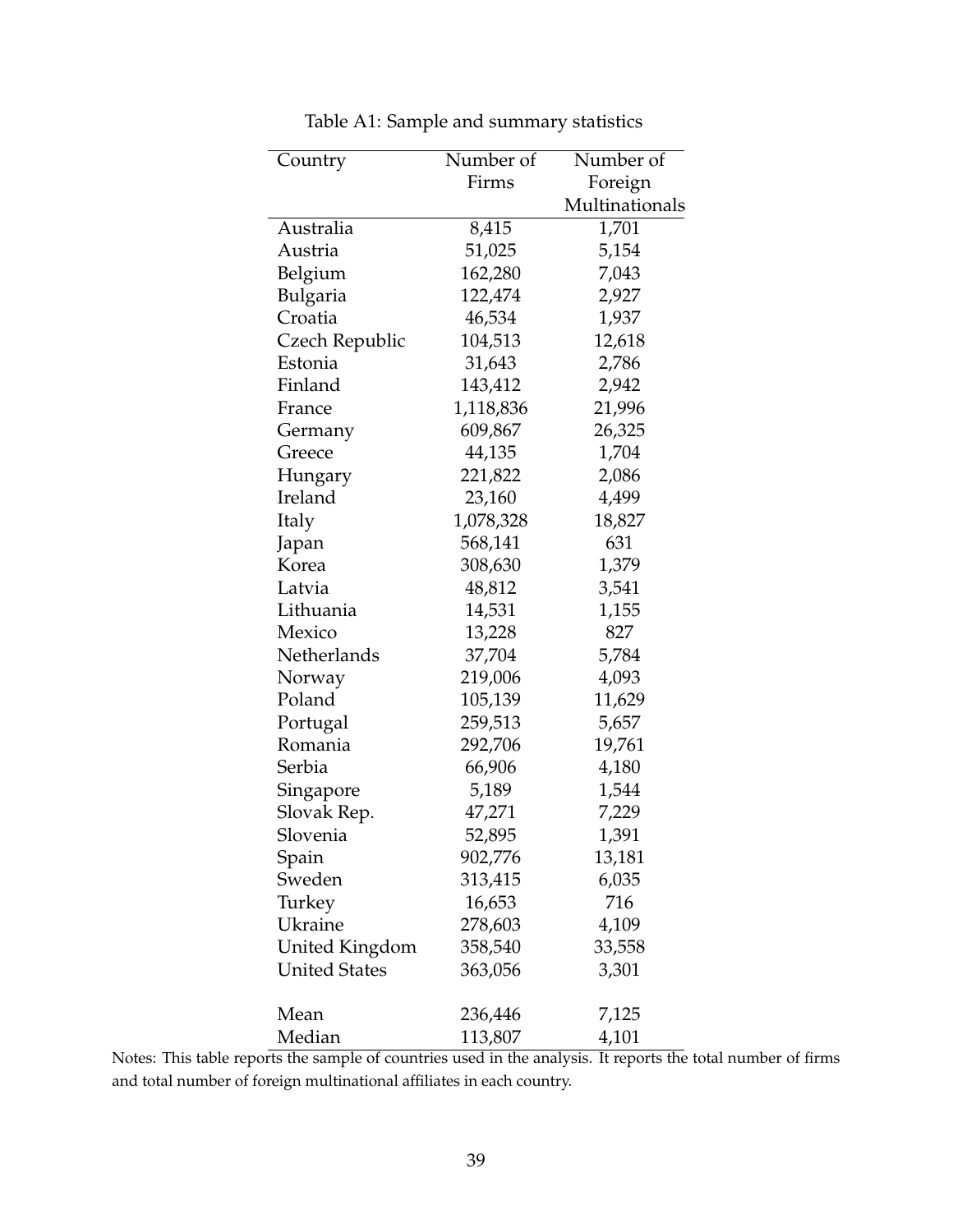Table A2: Aggregate multinational shares

|                                         | Mean St. Dev. Min Max |  |
|-----------------------------------------|-----------------------|--|
| Share of output 0.287 0.138 0.015 0.668 |                       |  |
| Share of firms 0.067 0.068 0.001 0.298  |                       |  |

<span id="page-40-0"></span>Notes: This table reports the summary statistics of the shares of foreign multinational affiliates in total output, and in the total number of firms, averaged over the period 2005-2012.

<span id="page-40-1"></span>

| Source<br>$\rightarrow$<br>Dest<br>↓ | France | Germany | Japan | United Kingdom | <b>United States</b> |
|--------------------------------------|--------|---------|-------|----------------|----------------------|
| Austria                              | 0.012  | 0.122   | 0.048 | 0.046          | 0.036                |
| Belgium                              | 0.133  | 0.053   | 0.062 | 0.025          | 0.113                |
| Czech Republic                       | 0.031  | 0.168   | 0.021 | 0.030          | 0.039                |
| Estonia                              | 0.010  | 0.025   | 0.007 | 0.013          | 0.018                |
| Ireland                              | 0.021  | 0.019   | 0.012 | 0.111          | 0.189                |
| Netherlands                          | 0.011  | 0.020   | 0.026 | 0.047          | 0.115                |
| Poland                               | 0.048  | 0.078   | 0.012 | 0.032          | 0.045                |
| Romania                              | 0.047  | 0.055   | 0.009 | 0.027          | 0.029                |
| Singapore                            | 0.006  | 0.011   | 0.096 | 0.172          | 0.117                |
| Slovak Rep.                          | 0.038  | 0.129   | 0.008 | 0.026          | 0.052                |

Table A3: Selected multinational shares

Notes: This table reports the shares of each source in the total sales in each destination, averaged over the period 2005-2012.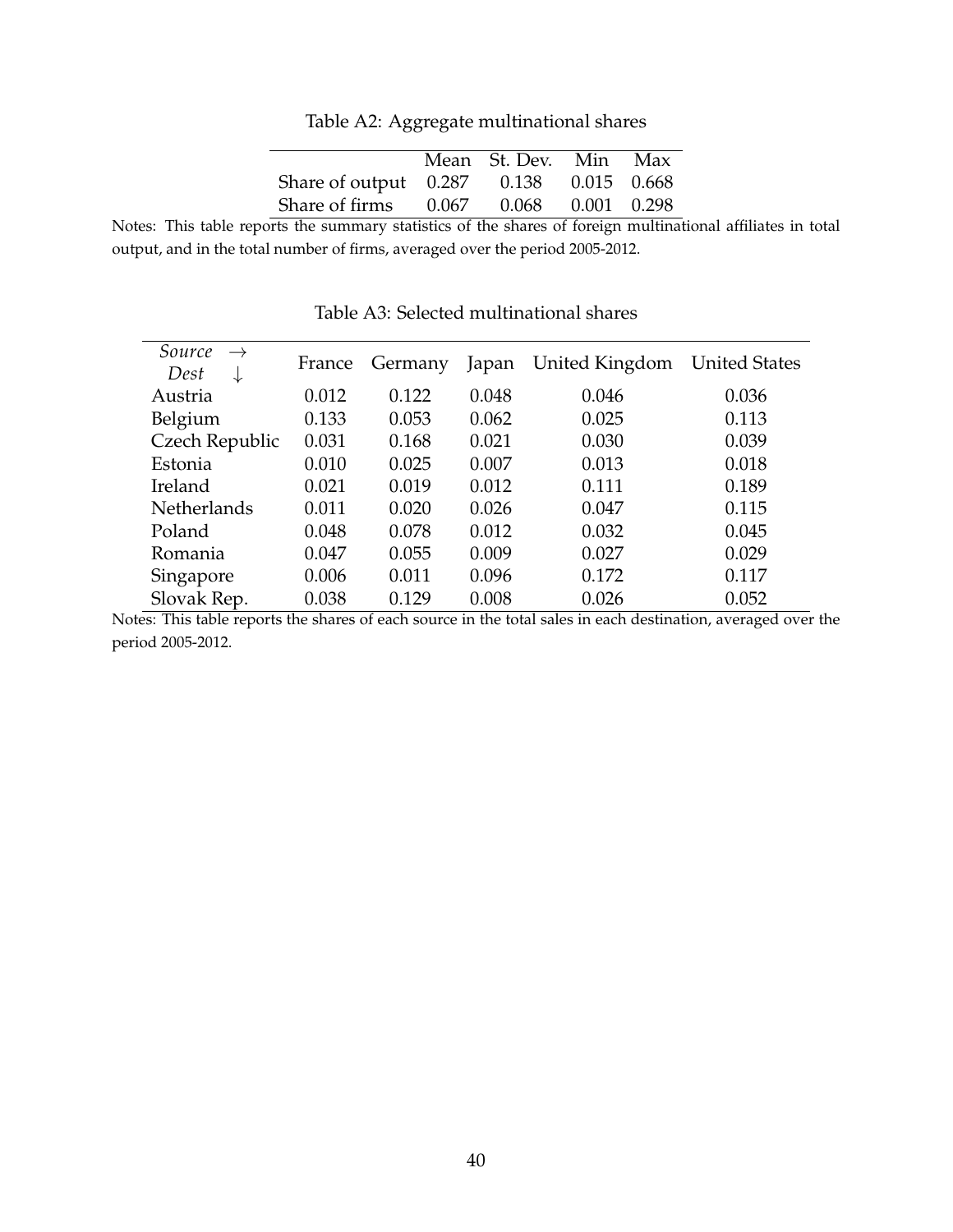<span id="page-41-0"></span>

|                                                | 2005          | 2006      | 2007             | 2008         | 2009             | 2010                                                                                      | 2011      | 2012       |
|------------------------------------------------|---------------|-----------|------------------|--------------|------------------|-------------------------------------------------------------------------------------------|-----------|------------|
| Dep. Var.: $\gamma_{in,t}(f)$                  |               |           |                  |              |                  |                                                                                           |           |            |
| ATT (treatment)<br>ATT (control)<br>ATT (diff) | 0.02935       | 0.03115   | 0.03484          | 0.02743      | $-0.01568$       | $-0.00017$                                                                                | 0.01915   | 0.00501    |
|                                                | 0.00928       | 0.01423   | 0.02008          | 0.00914      | $-0.02671$       | $-0.00610$                                                                                | 0.00852   | 0.00153    |
|                                                | 0.02008       | 0.01692   | 0.01476          | 0.01829      | 0.01103          | 0.00594                                                                                   | 0.01062   | 0.00348    |
| SE ATT (diff)                                  | 0.00107       | 0.00100   | 0.00090          | 0.00088      | 0.00087          | 0.00076                                                                                   | 0.00081   | 0.00089    |
| $t$ -stat ATT (diff)                           | 18.80         | 17.37     | 16.39            | 21.02        | 12.72            | 7.83                                                                                      | 13.04     | 3.91       |
| ATE (diff)                                     | 0.02864       | 0.02502   | 0.02772          | 0.03708      | 0.02014          | 0.01759                                                                                   | 0.00842   | $-0.00125$ |
| UMD (treatment)                                | 0.02949       | 0.03123   | 0.03478          | 0.02715      | $-0.01637$       | $-0.00025$                                                                                | 0.01885   | 0.00478    |
| JMD(control)                                   | 0.01429       | 0.01439   | 0.01526          | 0.00575      | $-0.01598$       | $-0.00397$                                                                                | 0.00554   | -0.00443   |
| UMD(diff)                                      | 0.01520       | 0.01684   | 0.01952          | 0.02140      | -0.00040         | 0.00372                                                                                   | 0.01331   | 0.00921    |
| SE UMD (diff)                                  | 0.00075       | 0.00070   | 0.00065          | 0.00063      | 0.00062          | 0.00056                                                                                   | 0.00060   | 0.00067    |
| t-stat UMD (diff)                              | 20.17         | 24.09     | 30.13            | 33.52        | $-0.62$          | 6.69                                                                                      | 22.33     | 13.85      |
|                                                |               |           |                  |              |                  |                                                                                           |           |            |
| Untreated/Off support                          | 47,950        | 46,862    | 49,155           | 49,578       | 47,319           | 51,864                                                                                    | 58,638    | 57,940     |
| Untreated/On support                           | 1,209,985     | 1,306,716 | 1,567,775        | 1,650,938    | 1,753,450        | 1,909,435                                                                                 | 1,815,970 | 1,513,908  |
| Treated/Off support                            | 2,195         | 2,445     | 2,739            | 2,951        | 3,139            | 3,293                                                                                     | 3,227     | 1,863      |
| Treated/On support                             | 57,644        | 65,230    | 76,057           | 81,222       | 85,591           | 96,747                                                                                    | 90,896    | 61,090     |
| Total Number of firms                          | 1,317,774     | 1,421,253 | 1,695,726        | 1,784,689    | 1,889,499        | 2,061,339                                                                                 | 1,968,731 | 1,634,801  |
| Standardized Bias, %                           |               |           |                  |              |                  |                                                                                           |           |            |
| Log emp                                        |               | С.)       | 6.5              | $_{\rm 0.0}$ | $0.\overline{3}$ | 0.2                                                                                       | $\rm{C}$  | $-0.0$     |
| Age                                            | $\frac{1}{1}$ | 0.8       | $\overline{0}$ : | 0.2          | $-0.5$           | $-0.1$                                                                                    | $-0.8$    | $-0.2$     |
| Multi-sector                                   | 1.2           | 0.8       | 0.3              | 0.7          | 0.4              | 0.2                                                                                       | 0.5       | 1.2        |
| Notes: This table reports the Unconditional 1  |               |           |                  |              |                  | Mean Difference (UMD) and the Average Treatment Effect on the Treated (ATT) in each year. |           | The        |

 $\overline{a}$  $\frac{1}{2}$  $\ddot{\ddot{\cdot}}$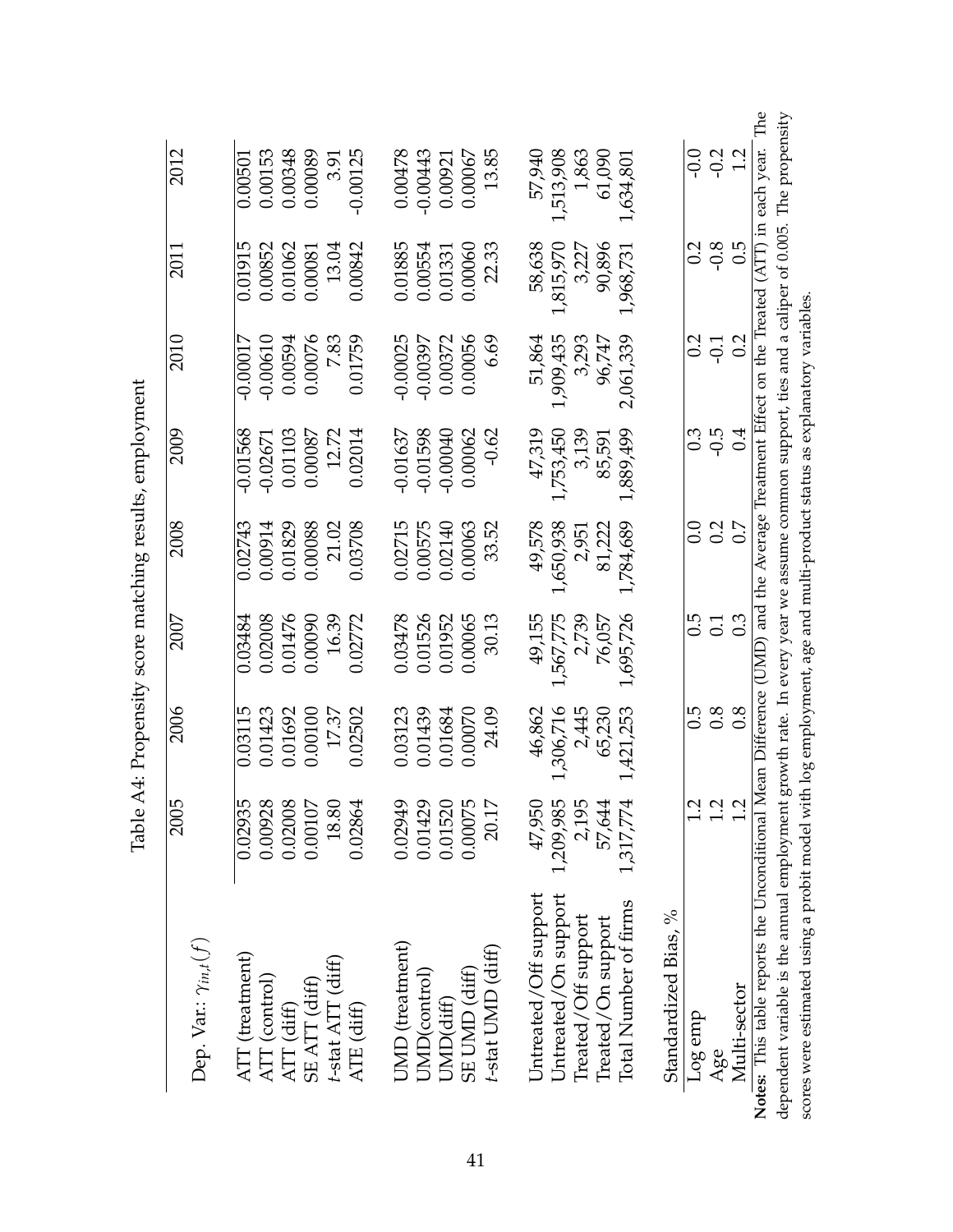<span id="page-42-0"></span>

|                                                                                                                                         |           |                                                                                                      |                           |                                           |                                    |                      | Table A5: Propensity score matching results, conventional growth rates |                  |           |                    |
|-----------------------------------------------------------------------------------------------------------------------------------------|-----------|------------------------------------------------------------------------------------------------------|---------------------------|-------------------------------------------|------------------------------------|----------------------|------------------------------------------------------------------------|------------------|-----------|--------------------|
| Dep. Var.: $\hat{\gamma}_{in,t}(f)$                                                                                                     | 2005      | 2006                                                                                                 | 2007                      | 2008                                      | 2009                               | 2010                 | 2011                                                                   | 2012             | 2013      | 2014               |
| ATT (treatment)<br>ATT (control)                                                                                                        | 0.0705    | $\begin{array}{r} 0.0971 \\ 0.0697 \\ 0.0275 \\ 0.0275 \\ 0.0014 \\ 0.000 \\ 19.6000 \\ \end{array}$ | $0.\overline{0891}$       | 0.0470                                    | $-0.0247$                          | 0.0703               | 0.0637                                                                 | 0.0320           | 0.0228    | 0.0403             |
|                                                                                                                                         | 0.0394    |                                                                                                      | 0.0638                    | 0.0222                                    | $-0.0483$                          | 0.0420               | 0.0467                                                                 | 0.0180           | 0.0113    | 0.0326             |
| ATT (diff)                                                                                                                              | 0.0311    |                                                                                                      | 0.0253                    | 0.0248                                    | 0.0236                             | 0.0283               | 0.0170                                                                 | 0.0140           | 0.0116    | 0.0077             |
| SE ATT (diff)                                                                                                                           | 0.0015    |                                                                                                      | 0.0013                    | 0.0012                                    | 0.0012                             | 0.0012               | 0.0011                                                                 | 0.0011           | 0.0011    | 0.0011             |
| t-stat ATT (diff)                                                                                                                       | 21.0300   |                                                                                                      | 19.3800                   | 20.2000                                   | 19.6500                            | 24.0500              | 15.2800                                                                | 12.9100          | 10.7900   | 7.1300             |
| ATE (diff)                                                                                                                              | 0.0439    |                                                                                                      | 0.0319                    | 0.0432                                    | 0.0360                             | 0.0405               | 0.0279                                                                 | 0.0247           | 0.0298    | 0.0253             |
| UMD (treatment)                                                                                                                         | 0.0708    | 0.0973<br>0.0706                                                                                     | 0.0885                    | 0.0467                                    | $-0.0259$                          | 0.0704               | 0.0634                                                                 | 0.0316           | 0.0223    | 0.0401             |
| UMD(control)                                                                                                                            | 0.0452    |                                                                                                      | 0.0619                    | 0.0200                                    | $-0.0180$                          | 0.0382               | 0.0385                                                                 | 0.0176           | 0.0121    | 0.0362             |
| UMD(diff)                                                                                                                               | 0.0256    | $0.0267$<br>$0.0009$                                                                                 | 0.0266                    | 0.0267                                    | $-0.0079$                          | 0.0322               | 0.0249                                                                 | 0.0140           | 0.0102    | 0.0039             |
| SE UMD (diff)                                                                                                                           | 0.0010    |                                                                                                      | 0.0009                    | 0.0008                                    | 0.0008                             | 0.0008               | 0.0007                                                                 | 0.0007           | 0.0007    | 0.0007             |
| t-stat UMD (diff)                                                                                                                       | 26.3600   | 29.2100                                                                                              | 31.1900                   | 33.1000                                   | -9.9900                            | 42.1900              | 33.9300                                                                | 19.3900          | 14.4300   | 5.6800             |
| Untreated/Off support                                                                                                                   | 73,285    |                                                                                                      | 59,879                    | 66,181                                    |                                    | 71,576               |                                                                        | 81,423           | 71,114    | 68,061             |
| Untreated/On support                                                                                                                    | 2,145,210 | $\begin{array}{c} 66,893 \\ 2,301,485 \\ 4,210 \\ 83,744 \end{array}$                                | 2,544,820                 | 2,753,726                                 | 71,428<br>2,839,872                | 2,999,686            | 73,121<br>3,077,301                                                    | 3,052,708        | 2,868,939 | 2,128,775          |
| Treated/Off support                                                                                                                     | 3,919     |                                                                                                      | 4,475                     | 4,755                                     | 5,052                              | 5,456                | 5,481                                                                  | 5,447            | 5,527     | 5,561              |
| Treated/On support                                                                                                                      | 74,102    |                                                                                                      | 94,556                    | 105,107                                   | 110,941                            | 120,400              | 125,726                                                                | 125,870          | 123,873   | 110,056            |
| Total Number of firms                                                                                                                   | 2,296,516 | 2,456,332                                                                                            | 2,703,730                 | 2,929,769                                 | 3,027,293                          | 3,197,118            | 3,281,629                                                              | 3,265,448        | 3,069,453 | 2,312,453          |
| Standardized Bias, %                                                                                                                    |           |                                                                                                      |                           |                                           |                                    |                      |                                                                        |                  |           |                    |
| Log sales                                                                                                                               | N         |                                                                                                      |                           |                                           |                                    | $\ddot{1}$           |                                                                        |                  | 0.8       |                    |
| Age                                                                                                                                     | $-0.7$    | $\frac{7}{17}$<br>7.7<br>9.1                                                                         | $1.5$<br>$-1.6$<br>$-0.5$ | $\frac{3}{1}$ $\frac{5}{1}$ $\frac{5}{1}$ | $\frac{12}{1.7}$                   | $-2$<br>$-1$<br>$-1$ | 1.92                                                                   | 8 9 9 9<br>8 9 9 | $-1.2$    | 5 9 9 9<br>2 9 9 0 |
| Multi-sector                                                                                                                            | $-0.4$    |                                                                                                      |                           |                                           |                                    |                      |                                                                        |                  |           |                    |
| Notes: This table reports the Unconditional Mean Difference (UMD) and the Average Treatment Effect on the Treated (ATT) in each year.   |           |                                                                                                      |                           |                                           |                                    |                      |                                                                        |                  |           | The                |
| dependent variable is the annual sales growth rate measured as: $\hat{\gamma}_{int,t}$                                                  |           |                                                                                                      |                           | $\parallel$                               | $x_{j,t}-x_{j,t-1}$<br>$x_{i,t-1}$ |                      | . In every year we assume common support, ties and a caliper of        |                  |           |                    |
| 0.005. The propensity scores were estimated using a probit model with log sales, age and multi-product status as explanatory variables. |           |                                                                                                      |                           |                                           |                                    |                      |                                                                        |                  |           |                    |

42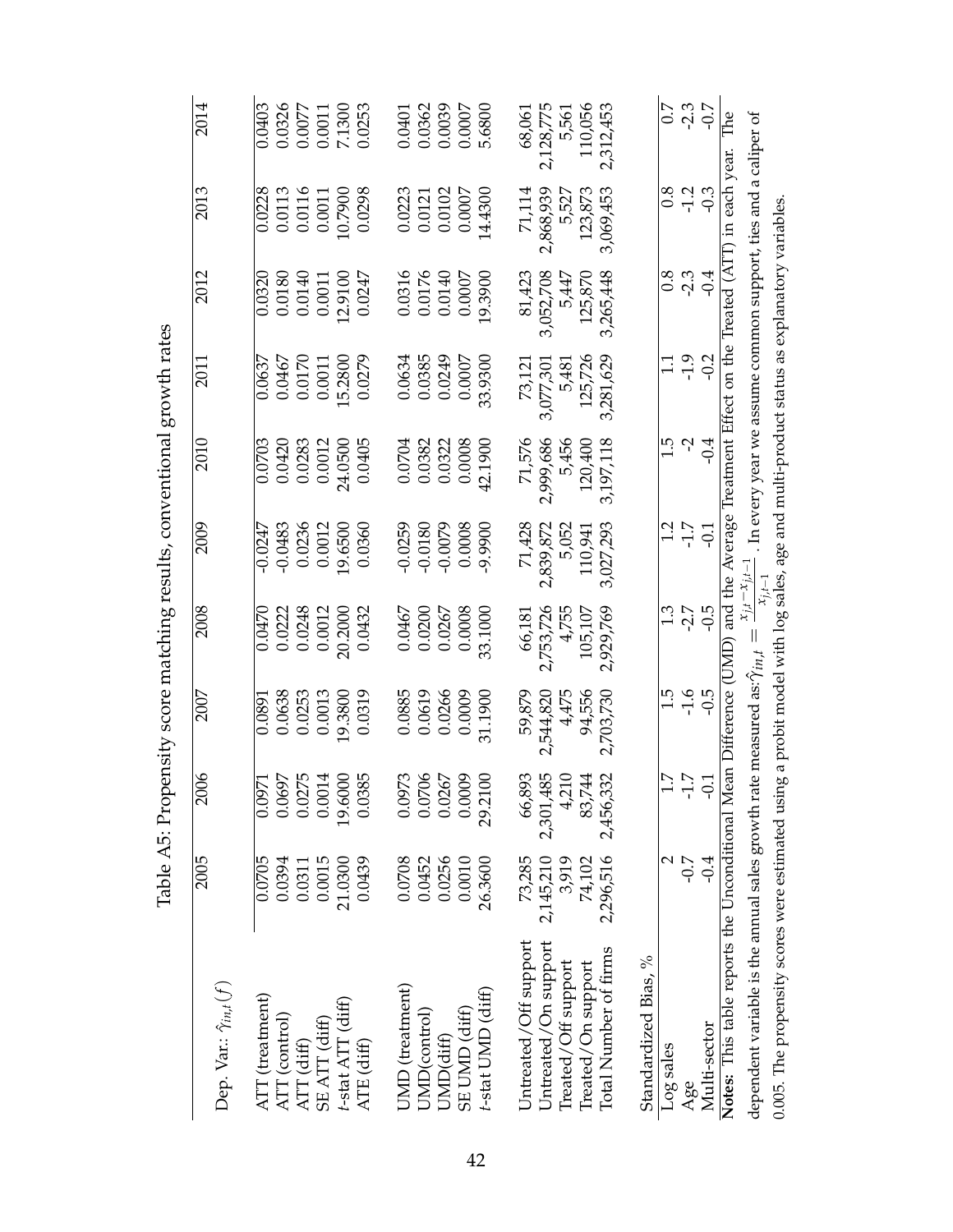<span id="page-43-0"></span>

|                                                    | (1)        | (2)        | (3)        |
|----------------------------------------------------|------------|------------|------------|
| Dep. Var.: $\gamma_{in,t}(f)$                      |            |            |            |
| $\mathbb{I}_{\{f\in FMN\}}$                        | 0.0273     | 0.0278     | 0.0278     |
|                                                    | (0.0045)   | (0.0017)   | (0.0017)   |
| $\mathbb{I}_{f\in FMN} \times \mathbb{I}_{t=2009}$ | 0.0040     | 0.0036     | 0.0057     |
|                                                    | (0.0106)   | (0.0036)   | (0.0025)   |
| ln(sales)                                          | $-0.0027$  | $-0.0046$  | $-0.0055$  |
|                                                    | (0.0010)   | (0.0007)   | (0.0007)   |
| $ln(sales) \times \mathbb{I}_{\{t=2009\}}$         | $-0.0147$  | $-0.0156$  | $-0.0122$  |
|                                                    | (0.0017)   | (0.0014)   | (0.0010)   |
| Number of Observations                             | 31,521,858 | 31,521,858 | 31,302,684 |
| Number of Firms                                    | 6,639,262  | 6,639,262  | 6,563,480  |
| Number of Multinationals                           | 214,851    | 214,851    | 212,988    |
| $R^2$                                              | 0.013      | 0.027      | 0.036      |
| Year                                               | <b>YES</b> | NO         | NO         |
| Destination $\times$ Year                          | NO         | YES        | NO         |
| Destination $\times$ Sector $\times$ Year          | NO         | NO         | YES        |

Table A6: Firm-level growth rates, controlling or log sales

Notes: Standard errors clustered at the source-destination level in parentheses. This table reports the results of estimating equation [\(1\)](#page-10-1) including the log of firms sales in the previous year as a control variable.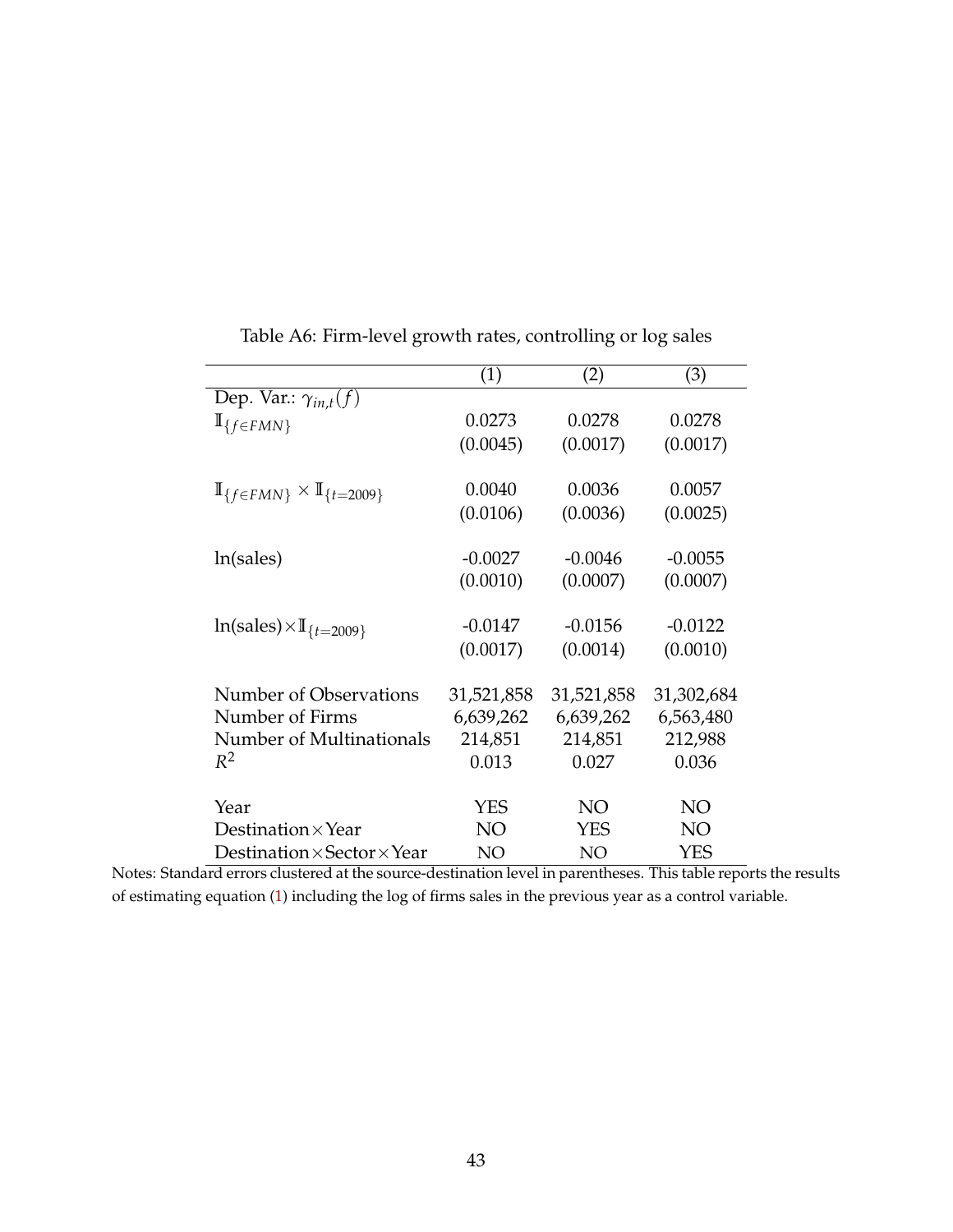

<span id="page-44-0"></span>Figure A1: Imports and affiliate sales relative to industrial production

Notes: This figure reports the evolution of goods imports relative to industrial production and foreign affiliate sales relative to industrial production, normalized to 1 in 2008. Source: Authors' calculations based on OECD Statistics database. We use goods imports, inward turnover by the foreign affiliates of multinational firms in the manufacturing sector, and the manufacturing production index.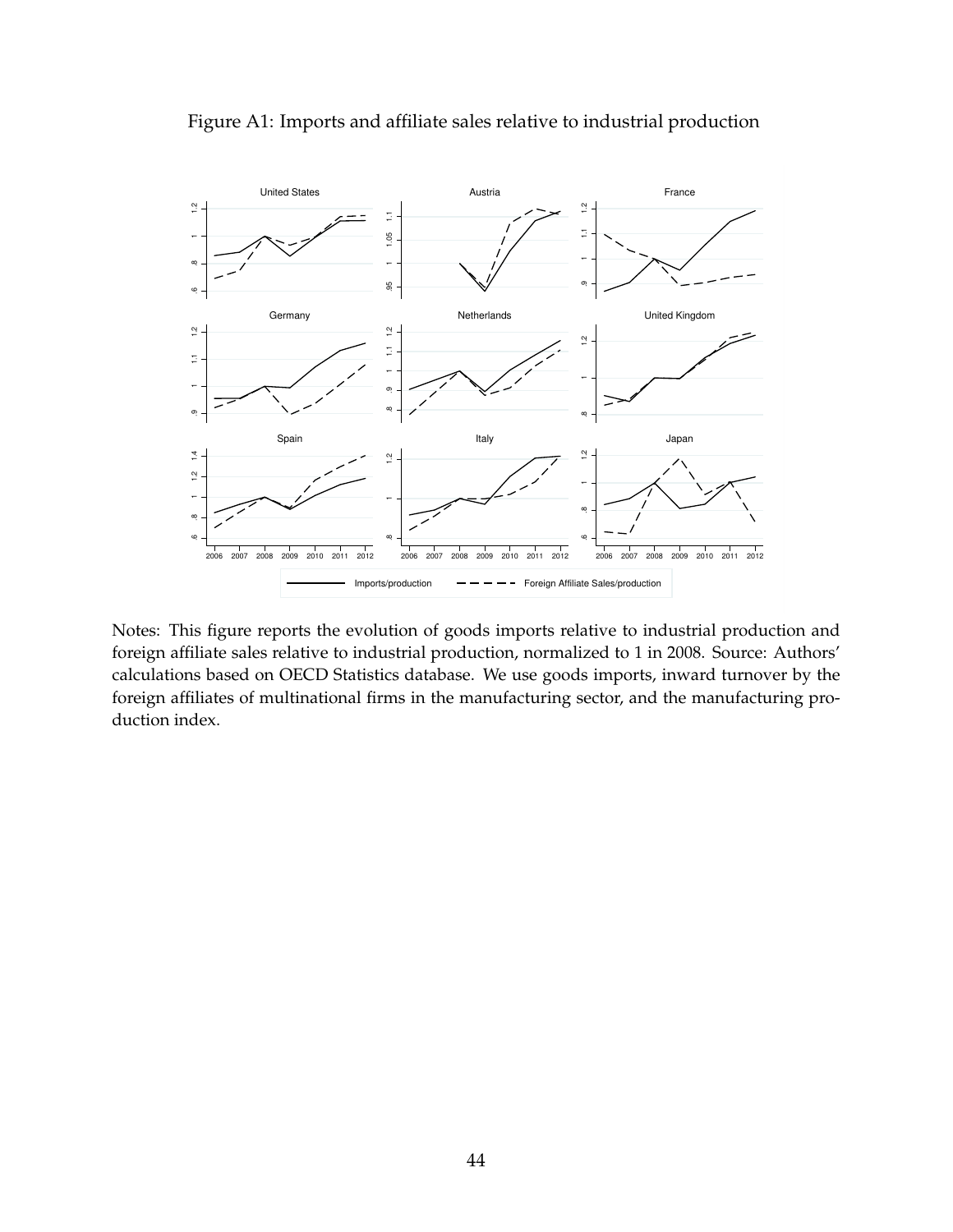

<span id="page-45-0"></span>Figure A2: Imports and affiliate sales in all sectors (manufacturing and nonmanufacturing) relative to GDP

Notes: This figure reports the evolution of goods imports relative to GDP and foreign affiliate sales in the whole economy relative to GDP, normalized to 1 in 2008. Source: Authors' calculations based on OECD Statistics database.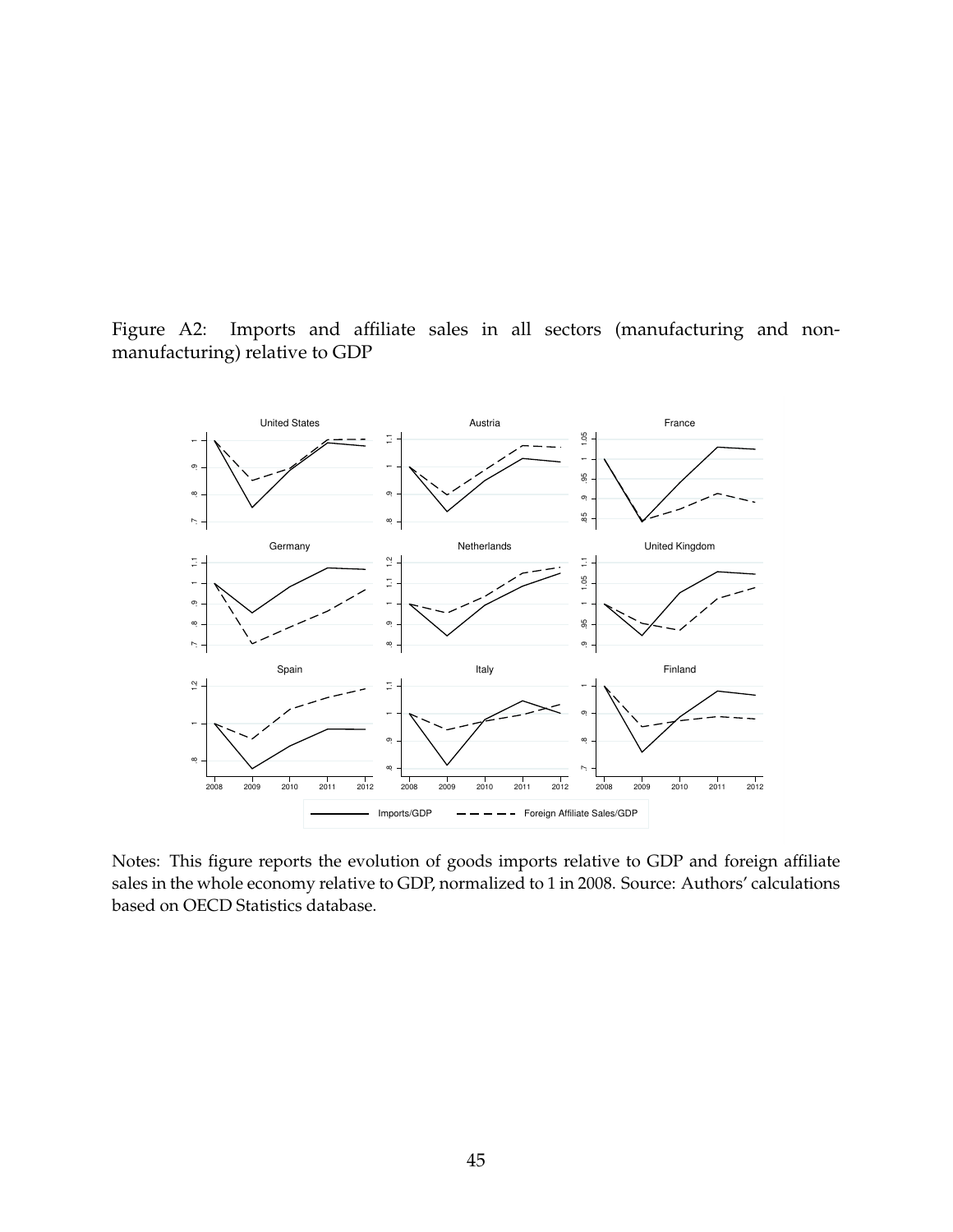<span id="page-46-0"></span>



Notes: This figure is a scatterplot of log bilateral multinational production shares in our ORBIS data against the log multinational production shares from the OECD and Eurostat data compiled by [Alviarez](#page-26-5) [\(2016\)](#page-26-5), with the 45-degree line. The multinational shares are constructed as the combined sales of all firms owned by each foreign country in total sales in each destination country.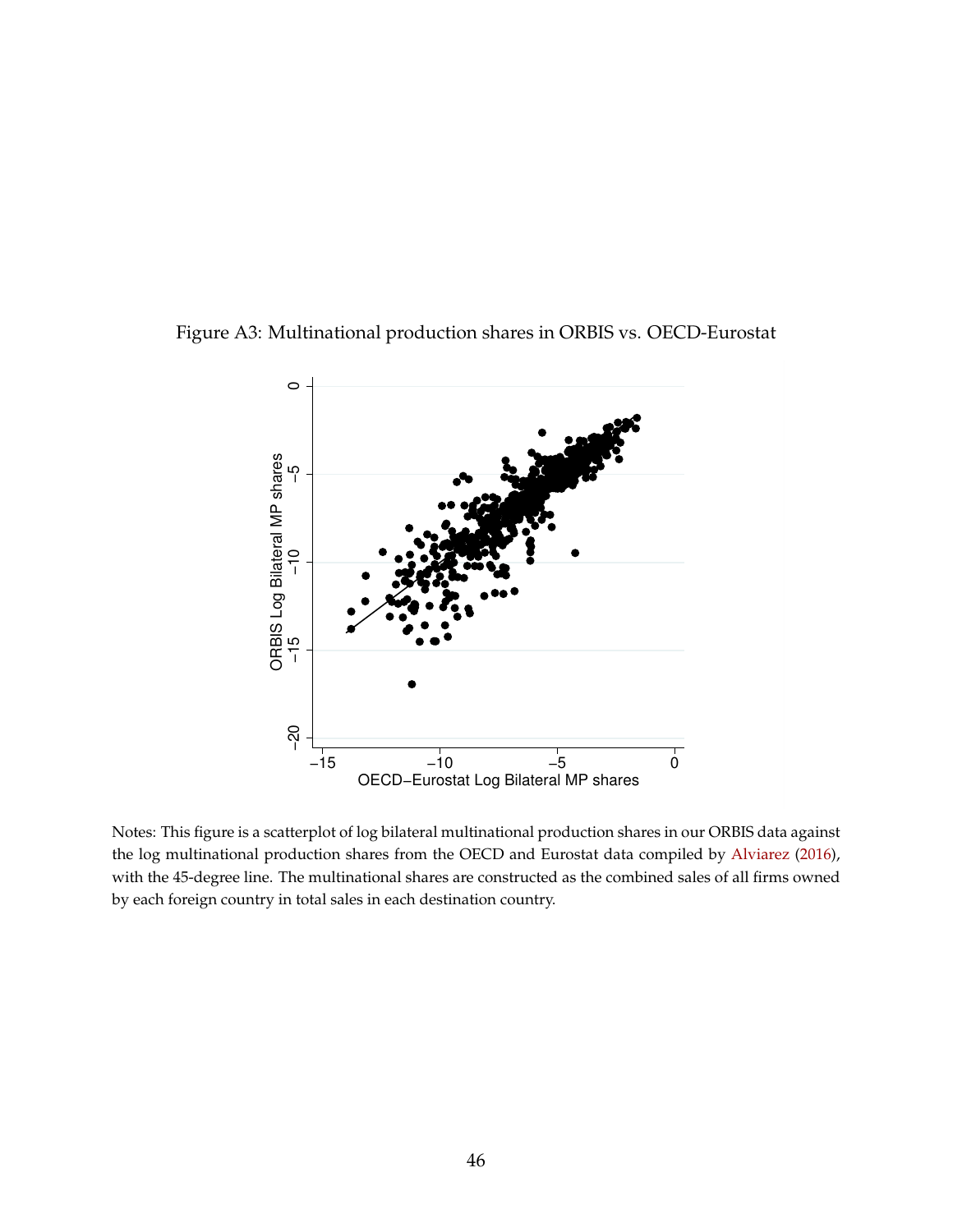<span id="page-47-0"></span>Figure A4: Shares of multinational affiliates and domestic firms in manufacturing



<span id="page-47-1"></span>Notes: This figure reports, for each country, the share of manufacturing sales in total sales by foreign affiliates (white bars), and the share of manufacturing in total sales by domestically-owned firms (dark bars).

Figure A5: Sectoral shares of multinationals and domestic firms



Notes: This figure reports the scatterplot of the share of sectoral sales in total sales by foreign affiliates for each country and sector against the share of sectoral in total sales by domestically-owned firms in the same country and sector.